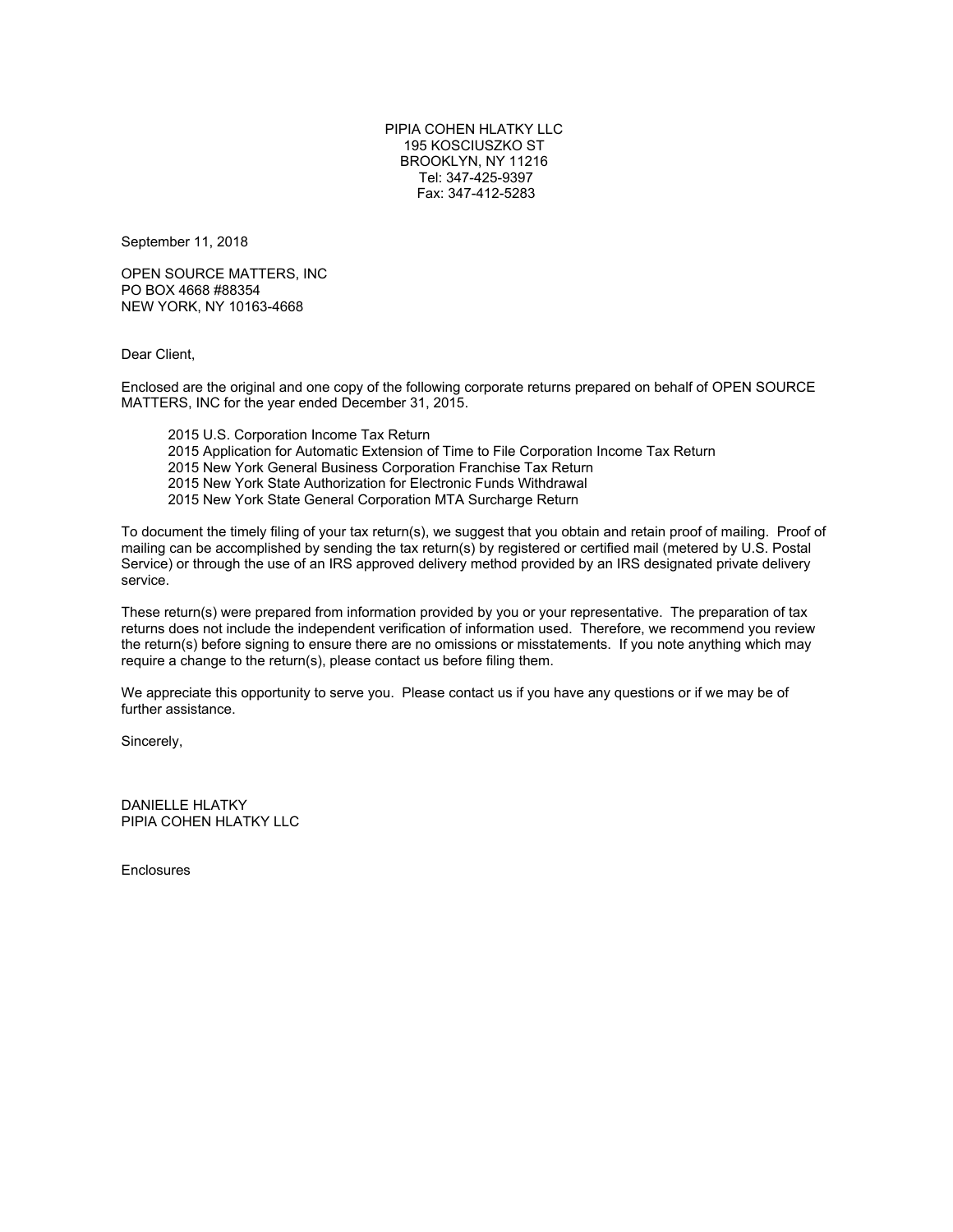PIPIA COHEN HLATKY LLC 195 KOSCIUSZKO ST BROOKLYN, NY 11216 Tel: 347-425-9397 Fax: 347-412-5283

#### OPEN SOURCE MATTERS, INC Instructions for Filing Form 1120 U.S. Corporation Income Tax Return for the year ended December 31, 2015

The original return should be signed (using full name and title) and dated on page one by an authorized officer of the corporation.

The signed return should be filed on or before September 15, 2016 with the following:

Department of the Treasury Internal Revenue Service Center Cincinnati, OH 45999-0012

Although there is no tax for the current year, estimated tax payments may be required in order to avoid an underpayment penalty next year.

To document the timely filing of your tax return(s), we suggest that you obtain and retain proof of mailing. Proof of mailing can be accomplished by sending the tax return(s) by registered or certified mail (metered by the U.S. Postal Service) or through the use of an IRS approved delivery method provided by an IRS designated private delivery service.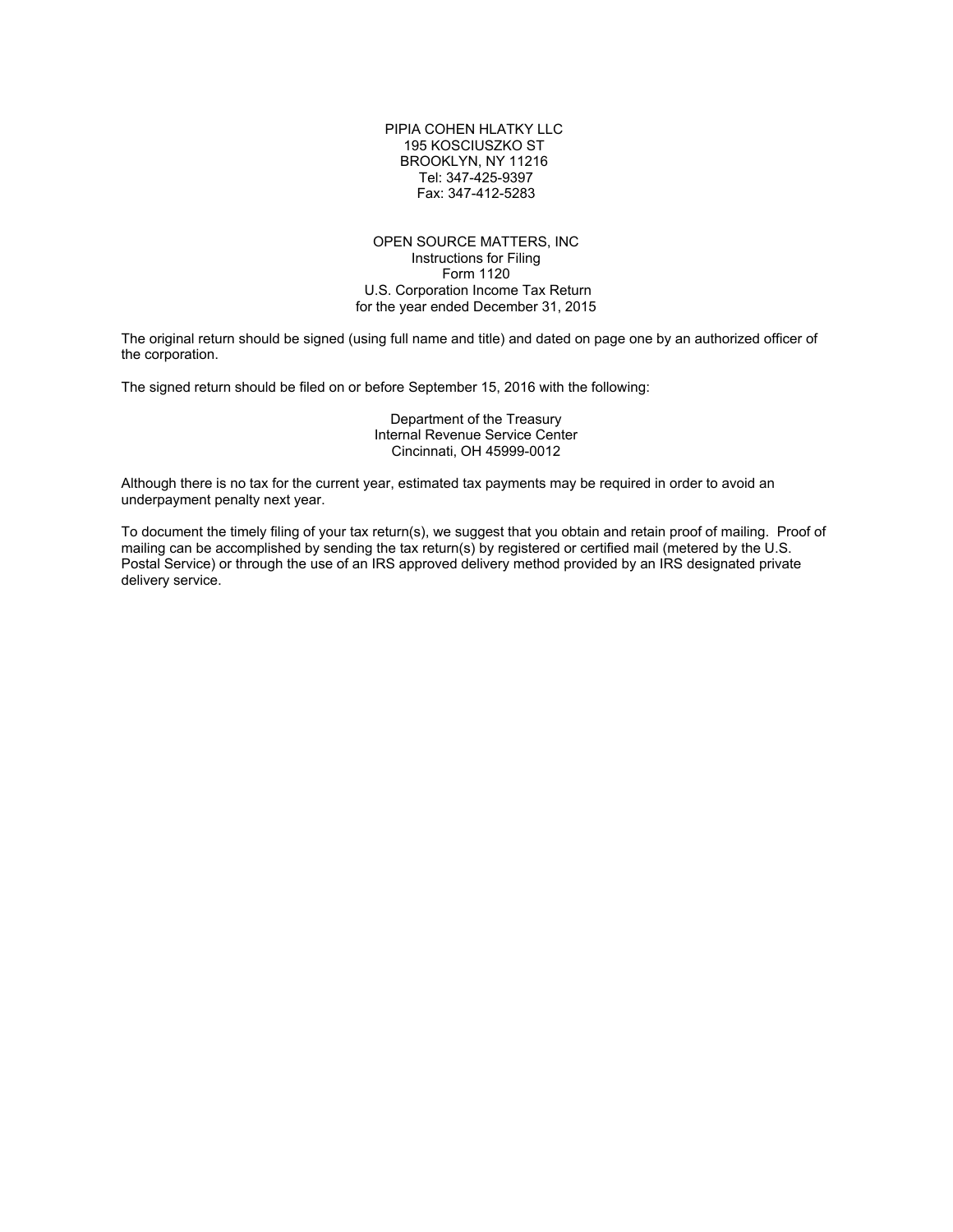PIPIA COHEN HLATKY LLC 195 KOSCIUSZKO ST BROOKLYN, NY 11216 Tel: 347-425-9397 Fax: 347-412-5283

OPEN SOURCE MATTERS, INC Instructions for Filing Form 7004 Application for Automatic Extension of Time to File Corporation Income Tax Return for the year ended December 31, 2015

We have electronically filed your extension.

There is no tax due with the application.

Do NOT separately file Form 7004 with the Internal Revenue Service. Doing so will delay the processing of your extension.

The Internal Revenue Service will notify us when your extension is accepted. Your extension is not considered filed until the Internal Revenue Service confirms their acceptance, which may occur after the due date of your extension.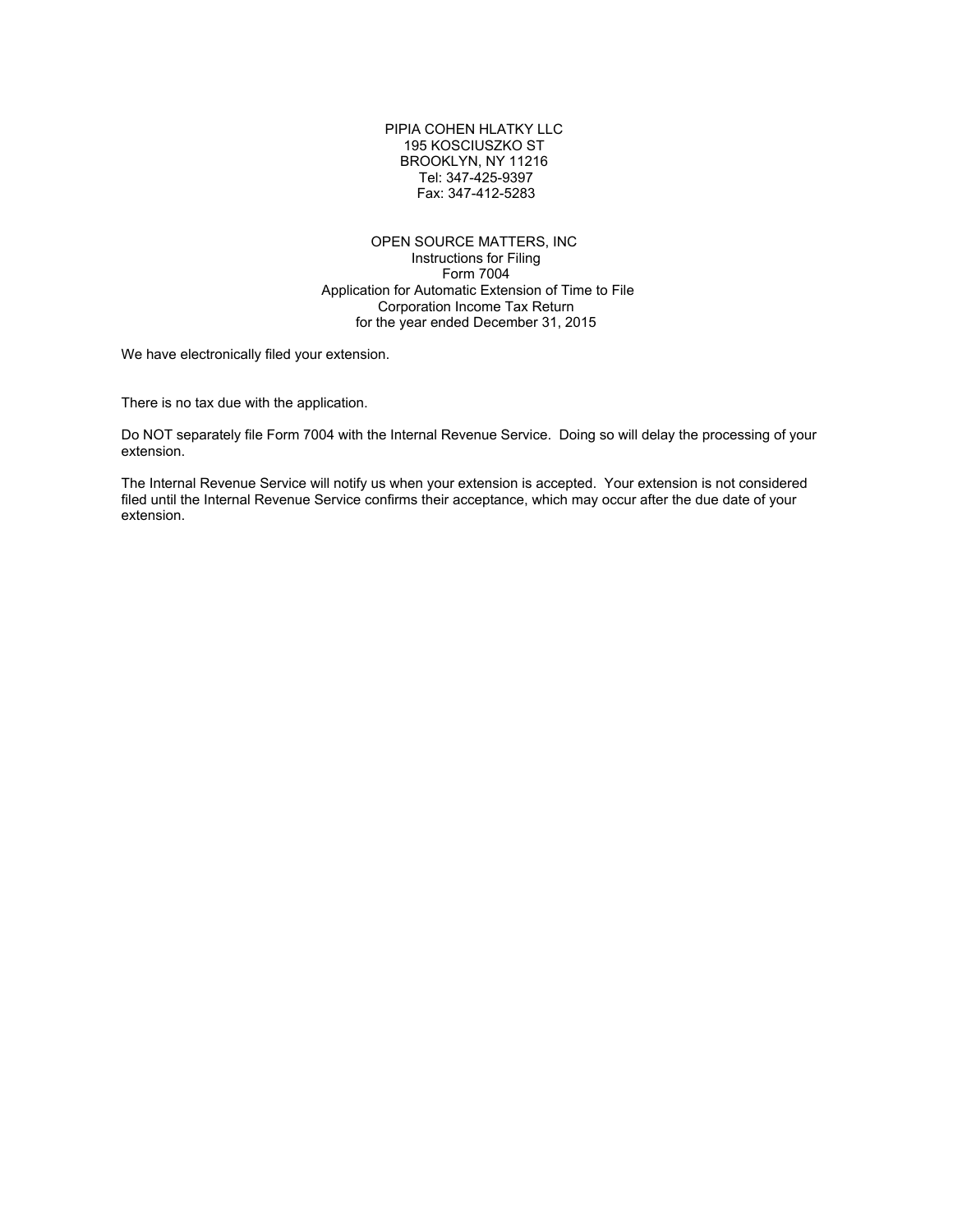#### Carryovers to Next Year =======================

|              | Reqular<br>Tax | Alternative<br>Minimum Tax |
|--------------|----------------|----------------------------|
| Non-SRLY NOL | 82.346.        | 9.370.                     |

.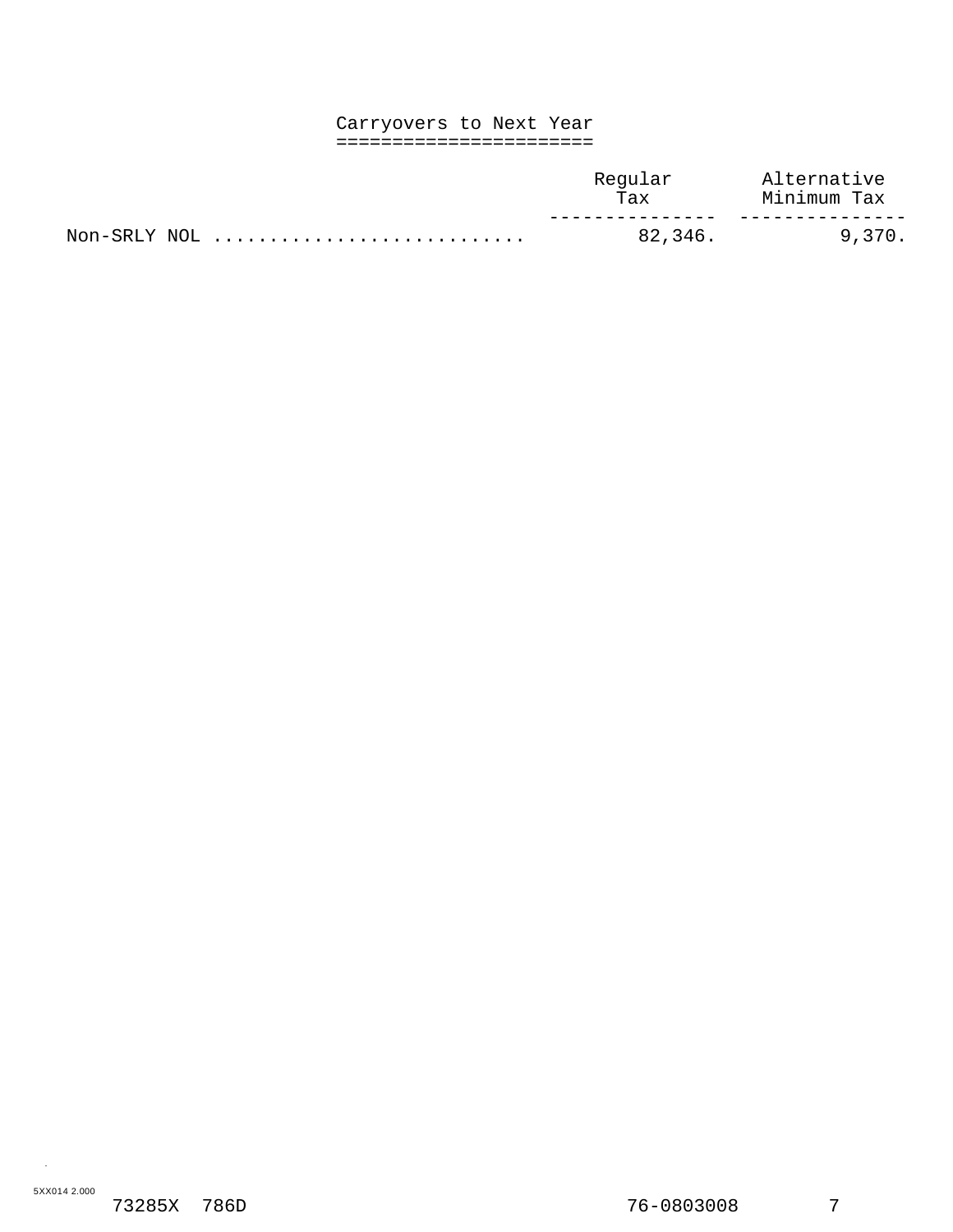| Form        |                                                |                            |                            |                                                                | <b>U.S. Corporation Income Tax Return</b><br>For calendar year 2015 or tax year beginning                                                                                                                                      |                  |                                                                                                                                                                                                                                   |                |                               | OMB No. 1545-0123                       |
|-------------|------------------------------------------------|----------------------------|----------------------------|----------------------------------------------------------------|--------------------------------------------------------------------------------------------------------------------------------------------------------------------------------------------------------------------------------|------------------|-----------------------------------------------------------------------------------------------------------------------------------------------------------------------------------------------------------------------------------|----------------|-------------------------------|-----------------------------------------|
|             | Internal Revenue Service                       | Department of the Treasury |                            |                                                                |                                                                                                                                                                                                                                |                  | Information about Form 1120 and its separate instructions is at www.irs.gov/form1120.                                                                                                                                             |                |                               | 5                                       |
| A Check if: |                                                |                            |                            | Name                                                           |                                                                                                                                                                                                                                |                  |                                                                                                                                                                                                                                   |                |                               | <b>B Employer identification number</b> |
|             | 1a Consolidated return<br>(attach Form 851)    |                            | <b>TYPE</b>                |                                                                | OPEN SOURCE MATTERS, INC                                                                                                                                                                                                       |                  |                                                                                                                                                                                                                                   |                |                               | 76-0803008                              |
|             | <b>b</b> Life/nonlife consoli-<br>dated return |                            | <b>OR</b>                  |                                                                | Number, street, and room or suite no. If a P.O. box, see instructions.                                                                                                                                                         |                  |                                                                                                                                                                                                                                   |                | C Date incorporated           |                                         |
|             | 2 Personal holding co.<br>(attach Sch. PH)     |                            | <b>PRINT</b>               |                                                                |                                                                                                                                                                                                                                |                  | 01/01/2005                                                                                                                                                                                                                        |                |                               |                                         |
|             | 3 Personal service<br>COrp. (see instructions) |                            |                            |                                                                | City or town, state, or province, country, and ZIP or foreign postal code                                                                                                                                                      |                  |                                                                                                                                                                                                                                   |                |                               | D Total assets (see instructions)       |
|             | 4 Schedule M-3                                 |                            |                            |                                                                | NEW YORK, NY 10163-4668                                                                                                                                                                                                        |                  |                                                                                                                                                                                                                                   |                | \$                            | 436,335.                                |
|             | attached and the state                         |                            | E Check if:                | (1)                                                            | Initial return<br>(2)                                                                                                                                                                                                          | Final return (3) | Name change (4)                                                                                                                                                                                                                   |                | Address change                |                                         |
|             |                                                |                            |                            |                                                                | 1a Gross receipts or sales entering reserves to reserve the contract of the Cross receipts or sales                                                                                                                            | 1a               | 452,922.                                                                                                                                                                                                                          |                |                               |                                         |
|             | b                                              |                            |                            |                                                                |                                                                                                                                                                                                                                | 1 <sub>b</sub>   |                                                                                                                                                                                                                                   |                |                               |                                         |
|             | c                                              |                            |                            |                                                                |                                                                                                                                                                                                                                |                  |                                                                                                                                                                                                                                   | 1c             |                               | 452,922.                                |
| 2           |                                                |                            |                            |                                                                |                                                                                                                                                                                                                                |                  |                                                                                                                                                                                                                                   | $\mathbf{2}$   |                               |                                         |
| 3           |                                                |                            |                            |                                                                |                                                                                                                                                                                                                                |                  |                                                                                                                                                                                                                                   | 3              |                               | 452,922.                                |
| Income<br>4 |                                                |                            |                            |                                                                |                                                                                                                                                                                                                                |                  |                                                                                                                                                                                                                                   | 4              |                               |                                         |
| 5           |                                                |                            |                            |                                                                |                                                                                                                                                                                                                                |                  |                                                                                                                                                                                                                                   | 5              |                               | 530.                                    |
|             |                                                |                            |                            |                                                                |                                                                                                                                                                                                                                |                  |                                                                                                                                                                                                                                   | 6              |                               |                                         |
| 6           |                                                |                            |                            |                                                                |                                                                                                                                                                                                                                |                  |                                                                                                                                                                                                                                   | $\overline{7}$ |                               |                                         |
| 7           |                                                |                            |                            |                                                                |                                                                                                                                                                                                                                |                  |                                                                                                                                                                                                                                   | 8              |                               |                                         |
| 8           |                                                |                            |                            |                                                                |                                                                                                                                                                                                                                |                  |                                                                                                                                                                                                                                   | 9              |                               |                                         |
| 9           |                                                |                            |                            |                                                                | Net gain or (loss) from Form 4797, Part II, line 17 (attach Form 4797)                                                                                                                                                         |                  |                                                                                                                                                                                                                                   |                |                               |                                         |
| 10          |                                                |                            |                            |                                                                |                                                                                                                                                                                                                                |                  |                                                                                                                                                                                                                                   | 10             |                               |                                         |
| 11          |                                                |                            |                            |                                                                |                                                                                                                                                                                                                                |                  |                                                                                                                                                                                                                                   | 11             |                               | 453, 452.                               |
| 12          |                                                |                            |                            |                                                                |                                                                                                                                                                                                                                |                  |                                                                                                                                                                                                                                   | 12             |                               |                                         |
| 13          |                                                |                            |                            |                                                                |                                                                                                                                                                                                                                |                  |                                                                                                                                                                                                                                   | 13             |                               |                                         |
| 14          |                                                |                            |                            |                                                                | Repairs and maintenance enterpreteration of the contract of the contract of the contract of the contract of the contract of the contract of the contract of the contract of the contract of the contract of the contract of th |                  |                                                                                                                                                                                                                                   | 14             |                               |                                         |
| 15          |                                                |                            |                            |                                                                |                                                                                                                                                                                                                                |                  |                                                                                                                                                                                                                                   | 15             |                               |                                         |
| 16          |                                                |                            |                            |                                                                |                                                                                                                                                                                                                                |                  |                                                                                                                                                                                                                                   | 16             |                               |                                         |
| 17          |                                                |                            |                            |                                                                |                                                                                                                                                                                                                                |                  |                                                                                                                                                                                                                                   | 17             |                               | 696.                                    |
| 18          |                                                |                            |                            |                                                                |                                                                                                                                                                                                                                |                  |                                                                                                                                                                                                                                   | 18             |                               |                                         |
| 19          |                                                |                            |                            |                                                                |                                                                                                                                                                                                                                |                  |                                                                                                                                                                                                                                   | 19             |                               |                                         |
| 20          |                                                |                            |                            |                                                                | Depreciation from Form 4562 not claimed on Form 1125-A or elsewhere on return (attach Form 4562)                                                                                                                               |                  |                                                                                                                                                                                                                                   | 20             |                               |                                         |
| 21          |                                                |                            |                            |                                                                |                                                                                                                                                                                                                                |                  |                                                                                                                                                                                                                                   | 21             |                               |                                         |
| 22          |                                                |                            |                            |                                                                |                                                                                                                                                                                                                                |                  |                                                                                                                                                                                                                                   | 22             |                               | 13,965.                                 |
| 23          |                                                |                            |                            |                                                                |                                                                                                                                                                                                                                |                  |                                                                                                                                                                                                                                   | 23             |                               |                                         |
| 24          |                                                |                            |                            |                                                                |                                                                                                                                                                                                                                |                  |                                                                                                                                                                                                                                   | 24             |                               |                                         |
| 25          |                                                |                            |                            |                                                                | Domestic production activities deduction (attach Form 8903)                                                                                                                                                                    |                  |                                                                                                                                                                                                                                   | 25             |                               |                                         |
| 26          |                                                |                            |                            |                                                                | Other deductions (attach statement) See. Statement. 2.                                                                                                                                                                         |                  |                                                                                                                                                                                                                                   | 26             |                               | 361,849.                                |
| 27          |                                                |                            |                            |                                                                |                                                                                                                                                                                                                                |                  |                                                                                                                                                                                                                                   | 27             |                               | 376, 510.                               |
| 28          |                                                |                            |                            |                                                                | Taxable income before net operating loss deduction and special deductions. Subtract line 27 from line 11                                                                                                                       |                  |                                                                                                                                                                                                                                   | 28             |                               | 76,942.                                 |
|             |                                                |                            |                            |                                                                | 29 a Net operating loss deduction (see instructions) 29 a Net operating loss deduction (see instructions)                                                                                                                      |                  | 76,942.                                                                                                                                                                                                                           |                | Stmt 3                        |                                         |
|             |                                                |                            |                            |                                                                | <b>b</b> Special deductions (Schedule C, line 20)                                                                                                                                                                              | 29b              |                                                                                                                                                                                                                                   |                |                               |                                         |
|             |                                                |                            |                            |                                                                |                                                                                                                                                                                                                                |                  |                                                                                                                                                                                                                                   |                |                               |                                         |
|             |                                                |                            |                            |                                                                |                                                                                                                                                                                                                                |                  |                                                                                                                                                                                                                                   | 29c            |                               | 76,942.                                 |
| 30          |                                                |                            |                            |                                                                | Taxable income. Subtract line 29c from line 28 (see instructions),                                                                                                                                                             |                  |                                                                                                                                                                                                                                   | 30             |                               |                                         |
| 31          |                                                |                            |                            |                                                                |                                                                                                                                                                                                                                |                  |                                                                                                                                                                                                                                   | 31             |                               |                                         |
| 32          |                                                |                            |                            |                                                                |                                                                                                                                                                                                                                |                  |                                                                                                                                                                                                                                   | 32             |                               | NONE                                    |
| 33          |                                                |                            |                            |                                                                | Estimated tax penalty (see instructions). Check if Form 2220 is attached. $\ldots$ ,                                                                                                                                           |                  |                                                                                                                                                                                                                                   | 33             |                               |                                         |
| 34          |                                                |                            |                            |                                                                | Amount owed. If line 32 is smaller than the total of lines 31 and 33, enter amount owed                                                                                                                                        |                  |                                                                                                                                                                                                                                   | 34             |                               |                                         |
| 35          |                                                |                            |                            |                                                                | <b>Overpayment.</b> If line 32 is larger than the total of lines 31 and 33, enter amount overpaid                                                                                                                              |                  |                                                                                                                                                                                                                                   | 35             |                               | NONE                                    |
| 36          |                                                |                            |                            |                                                                | Enter amount from line 35 you want: Credited to 2016 estimated tax                                                                                                                                                             |                  | Refunded $\blacktriangleright$                                                                                                                                                                                                    | 36             |                               | NONE                                    |
| Sign        |                                                |                            |                            |                                                                |                                                                                                                                                                                                                                |                  | Under penalties of perjury, I declare that I have examined this return, including accompanying schedules and statements, and to the best of my knowledge and belief, it is true, correct,<br>and complete. Declaration of prepare |                |                               |                                         |
|             |                                                |                            |                            |                                                                |                                                                                                                                                                                                                                |                  |                                                                                                                                                                                                                                   |                |                               | May the IRS discuss this return         |
| Here        |                                                |                            |                            |                                                                |                                                                                                                                                                                                                                |                  | TREASURER                                                                                                                                                                                                                         |                |                               | with the preparer shown below           |
|             |                                                | Signature<br>of officer    |                            | MIKE DEMOPOULOS                                                | Date                                                                                                                                                                                                                           | Title            |                                                                                                                                                                                                                                   |                |                               | (see instructions)? $\chi$ Yes<br>Nd    |
|             |                                                |                            | Print/Type preparer's name |                                                                | Preparer's signature                                                                                                                                                                                                           |                  | Date                                                                                                                                                                                                                              |                | <b>PTIN</b><br>Check $ X $ if |                                         |
| Paid        |                                                |                            | DANIELLE HLATKY            |                                                                |                                                                                                                                                                                                                                |                  |                                                                                                                                                                                                                                   |                | self-employed                 | P01403210                               |
|             | Preparer                                       | Firm's name                |                            |                                                                | PIPIA COHEN HLATKY LLC                                                                                                                                                                                                         |                  |                                                                                                                                                                                                                                   |                |                               | Firm's EIN $\triangleright$ 26-4268100  |
|             | <b>Use Only</b>                                |                            |                            | Firm's address ▶ 195 KOSCIUSZKO ST                             |                                                                                                                                                                                                                                |                  |                                                                                                                                                                                                                                   | Phone no.      |                               |                                         |
|             |                                                |                            |                            | BROOKLYN, NY 11216                                             |                                                                                                                                                                                                                                |                  |                                                                                                                                                                                                                                   |                | 347-425-9397                  |                                         |
|             |                                                |                            |                            | For Paperwork Reduction Act Notice, see separate instructions. |                                                                                                                                                                                                                                |                  |                                                                                                                                                                                                                                   |                |                               | Form 1120 (2015)                        |

| JSA         |  |
|-------------|--|
| 5C11104.000 |  |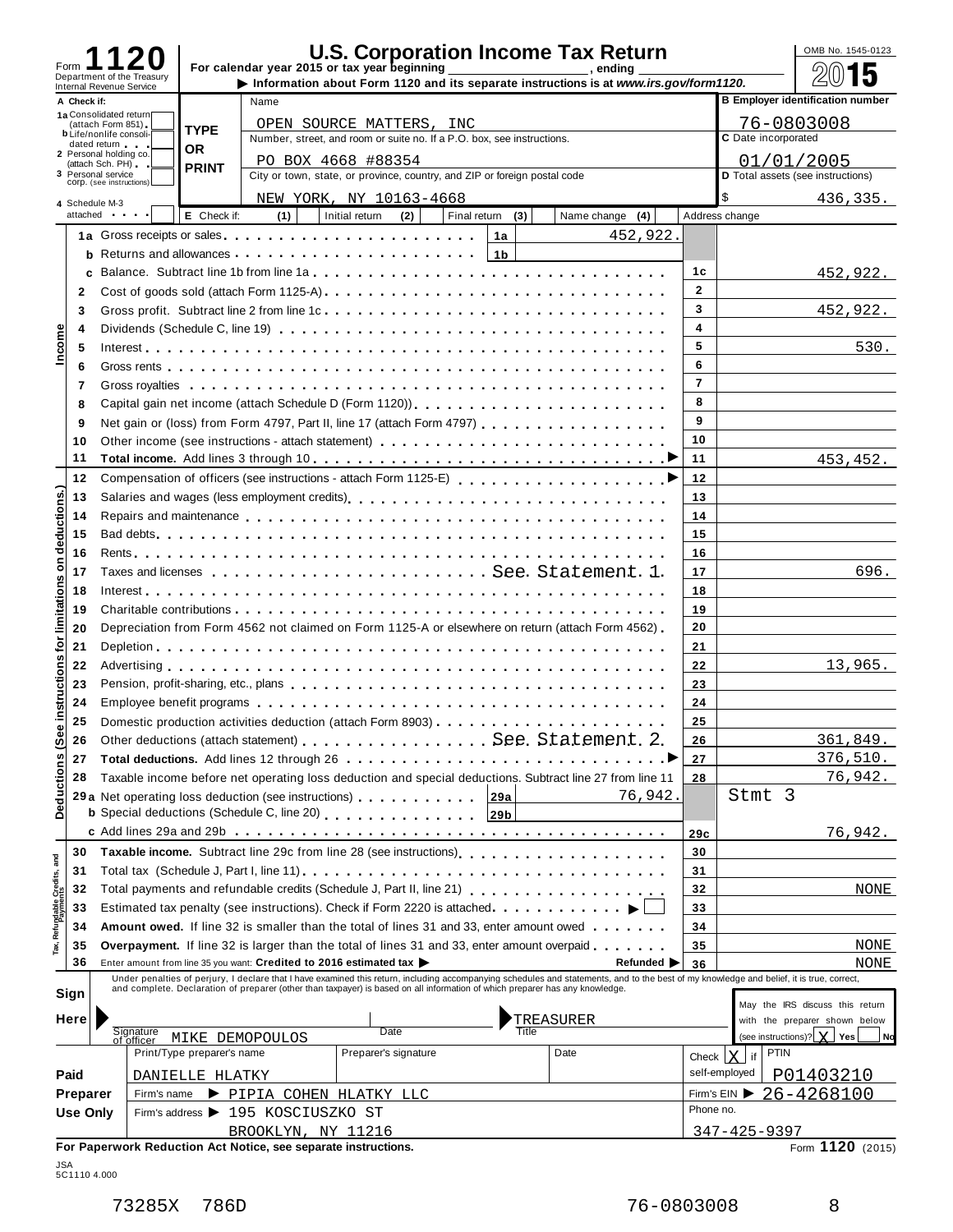## OPEN SOURCE MATTERS, INC 76-0803008

| Form 1120 (2015)                                                                                                                                                                                             |                           |                   | Page 2                                     |
|--------------------------------------------------------------------------------------------------------------------------------------------------------------------------------------------------------------|---------------------------|-------------------|--------------------------------------------|
| <b>Schedule C</b><br><b>Dividends and Special Deductions (see instructions)</b>                                                                                                                              | (a) Dividends<br>received | $(b)$ %           | (c) Special deductions<br>$(a) \times (b)$ |
| Dividends from less-than-20%-owned domestic corporations (other than debt-                                                                                                                                   |                           |                   |                                            |
| financed stock) $\ldots$ , $\ldots$ , $\ldots$ , $\ldots$ , $\ldots$ , $\ldots$ , $\ldots$ , $\ldots$ , $\ldots$ , $\ldots$<br>Dividends from 20%-or-more-owned domestic corporations (other than debt-<br>2 |                           | 70                |                                            |
|                                                                                                                                                                                                              |                           | 80                |                                            |
| Dividends on debt-financed stock of domestic and foreign corporations                                                                                                                                        |                           | see<br>nstruction |                                            |
| Dividends on certain preferred stock of less-than-20%-owned public utilities                                                                                                                                 |                           | 42                |                                            |
| Dividends on certain preferred stock of 20%-or-more-owned public utilities                                                                                                                                   |                           | 48                |                                            |
| Dividends from less-than-20%-owned foreign corporations and certain FSCs                                                                                                                                     |                           | 70                |                                            |
| Dividends from 20%-or-more-owned foreign corporations and certain FSCs<br>7                                                                                                                                  |                           | 80                |                                            |
| Dividends from wholly owned foreign subsidiaries                                                                                                                                                             |                           | 100               |                                            |
| <b>Total.</b> Add lines 1 through 8. See instructions for limitation<br>Dividends from domestic corporations received by a small business investment                                                         |                           | 100               |                                            |
| company operating under the Small Business Investment Act of 1958                                                                                                                                            |                           |                   |                                            |
|                                                                                                                                                                                                              |                           | 100               |                                            |
| Dividends from certain FSCs                                                                                                                                                                                  |                           | 100               |                                            |
| Dividends from foreign corporations not included on lines 3, 6, 7, 8, 11, or 12                                                                                                                              |                           |                   |                                            |
| Income from controlled foreign corporations under subpart F (attach Form(s) 5471)                                                                                                                            |                           |                   |                                            |
| Foreign dividend gross-up enterprise research and contact the set of the set of the set of the set of the set o                                                                                              |                           |                   |                                            |
| IC-DISC and former DISC dividends not included on lines 1, 2, or 3                                                                                                                                           |                           |                   |                                            |
|                                                                                                                                                                                                              |                           |                   |                                            |
| Deduction for dividends paid on certain preferred stock of public utilities                                                                                                                                  |                           |                   |                                            |
| Total dividends. Add lines 1 through 17. Enter here and on page 1, line 4 ▶                                                                                                                                  |                           |                   |                                            |
| Total special deductions. Add lines 9, 10, 11, 12, and 18. Enter here and on page 1, line 29b<br>20                                                                                                          |                           |                   |                                            |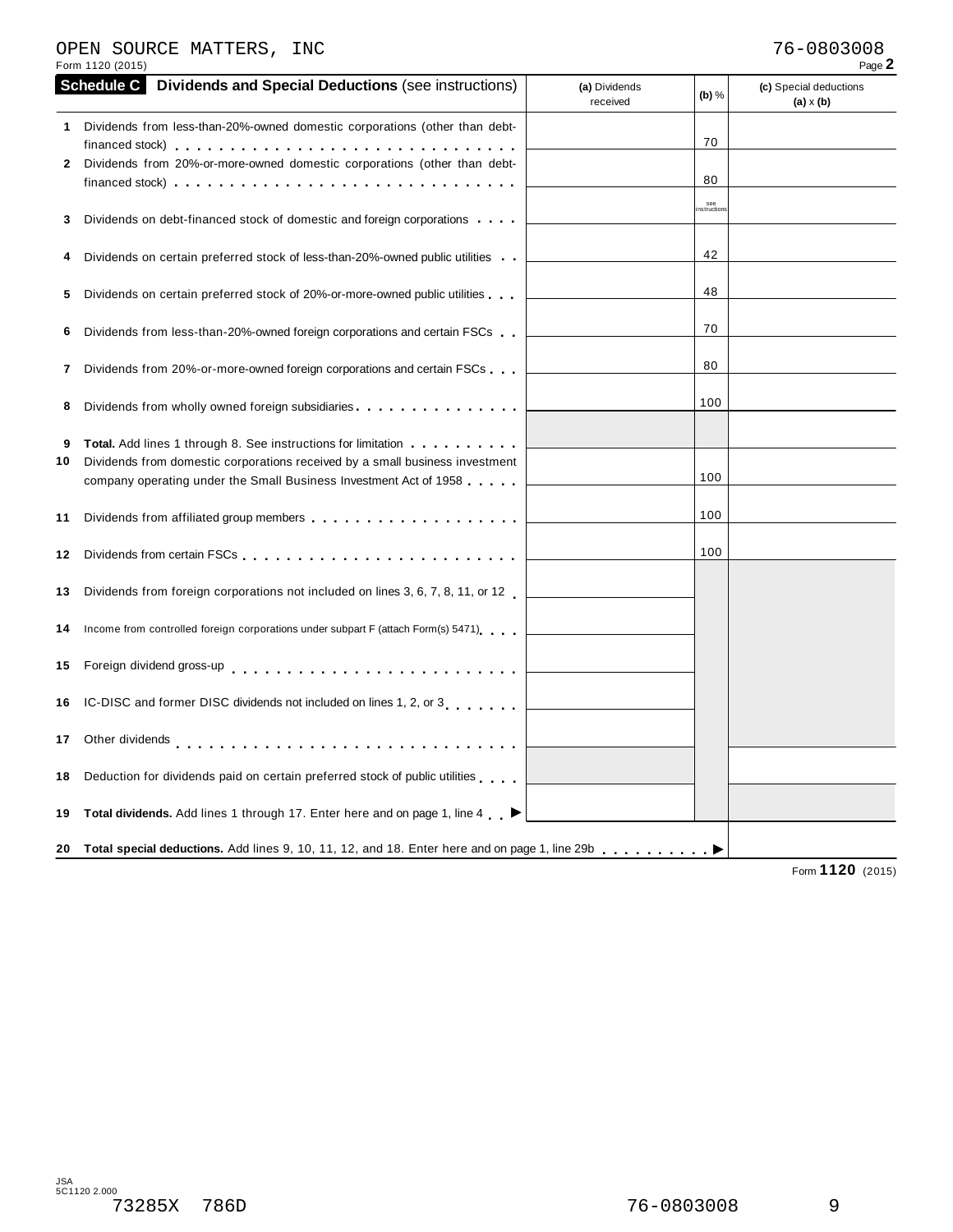|    | OPEN SOURCE MATTERS, INC<br>Form 1120 (2015)                                                                                                                                                                                  |     |                                          |                         | 76-0803008 | Page 3 |                         |
|----|-------------------------------------------------------------------------------------------------------------------------------------------------------------------------------------------------------------------------------|-----|------------------------------------------|-------------------------|------------|--------|-------------------------|
|    | Tax Computation and Payment (see instructions)<br>Schedule J                                                                                                                                                                  |     |                                          |                         |            |        |                         |
|    | <b>Part I-Tax Computation</b>                                                                                                                                                                                                 |     |                                          |                         |            |        |                         |
| 1  | Check if the corporation is a member of a controlled group (attach Schedule O (Form 1120)).                                                                                                                                   |     | ▶                                        |                         |            |        |                         |
| 2  |                                                                                                                                                                                                                               |     |                                          | $\mathbf{2}$            |            |        |                         |
| 3  |                                                                                                                                                                                                                               |     |                                          | 3                       |            |        |                         |
| 4  |                                                                                                                                                                                                                               |     |                                          | $\overline{\mathbf{4}}$ |            |        |                         |
|    |                                                                                                                                                                                                                               | 5a  |                                          |                         |            |        |                         |
|    | <b>b</b> Credit from Form 8834 (see instructions)                                                                                                                                                                             | 5b  |                                          |                         |            |        |                         |
|    | c General business credit (attach Form 3800)                                                                                                                                                                                  | 5c  |                                          |                         |            |        |                         |
|    | d Credit for prior year minimum tax (attach Form 8827)                                                                                                                                                                        | 5d  |                                          |                         |            |        |                         |
|    |                                                                                                                                                                                                                               | 5е  |                                          |                         |            |        |                         |
|    |                                                                                                                                                                                                                               |     |                                          |                         |            |        |                         |
| 6  |                                                                                                                                                                                                                               |     |                                          | 6                       |            |        |                         |
| 7  |                                                                                                                                                                                                                               |     |                                          | $\overline{7}$          |            |        |                         |
| 8  |                                                                                                                                                                                                                               |     |                                          | 8                       |            |        |                         |
|    | 9a Recapture of investment credit (attach Form 4255)                                                                                                                                                                          | 9а  |                                          |                         |            |        |                         |
|    | <b>b</b> Recapture of low-income housing credit (attach Form 8611)                                                                                                                                                            | 9b  |                                          |                         |            |        |                         |
|    | c Interest due under the look-back method - completed long-term contracts                                                                                                                                                     |     |                                          |                         |            |        |                         |
|    |                                                                                                                                                                                                                               | 9с  |                                          |                         |            |        |                         |
|    | <b>d</b> Interest due under the look-back method - income forecast method (attach                                                                                                                                             |     |                                          |                         |            |        |                         |
|    |                                                                                                                                                                                                                               | 9d  |                                          |                         |            |        |                         |
|    | e Alternative tax on qualifying shipping activities (attach Form 8902)                                                                                                                                                        | 9е  |                                          |                         |            |        |                         |
|    | f Other (see instructions - attach statement) extending the state of the state of the state of the state of the state of the state of the state of the state of the state of the state of the state of the state of the state | 9f  |                                          |                         |            |        |                         |
| 10 |                                                                                                                                                                                                                               |     |                                          | 10                      |            |        |                         |
| 11 |                                                                                                                                                                                                                               |     |                                          | 11                      |            |        |                         |
|    | <b>Part II-Payments and Refundable Credits</b>                                                                                                                                                                                |     |                                          |                         |            |        |                         |
| 12 |                                                                                                                                                                                                                               |     |                                          | 12                      |            |        |                         |
| 13 |                                                                                                                                                                                                                               |     |                                          | 13                      |            | NONE   |                         |
| 14 |                                                                                                                                                                                                                               |     |                                          | 14                      |            |        |                         |
| 15 |                                                                                                                                                                                                                               |     |                                          | 15                      |            | NONE   |                         |
| 16 |                                                                                                                                                                                                                               |     |                                          | 16                      |            | NONE   |                         |
| 17 |                                                                                                                                                                                                                               |     |                                          | 17                      |            |        |                         |
| 18 |                                                                                                                                                                                                                               |     |                                          | 18                      |            | NONE   |                         |
| 19 | Refundable credits from:                                                                                                                                                                                                      |     |                                          |                         |            |        |                         |
|    | <b>a</b> Form 2439                                                                                                                                                                                                            | 19a |                                          |                         |            |        |                         |
|    | b Form 4136                                                                                                                                                                                                                   | 19b |                                          |                         |            |        |                         |
|    | c Form 8827, line 8c                                                                                                                                                                                                          | 19с |                                          |                         |            |        |                         |
|    | d Other (attach statement - see instructions) enteriated result and result and the other and other                                                                                                                            | 19d |                                          |                         |            |        |                         |
| 20 |                                                                                                                                                                                                                               |     |                                          | 20                      |            |        |                         |
| 21 | Total payments and credits. Add lines 18 and 20. Enter here and on page 1, line 32                                                                                                                                            |     |                                          | 21                      |            | NONE   |                         |
|    | <b>Other Information</b> (see instructions)<br><b>Schedule K</b>                                                                                                                                                              |     |                                          |                         |            |        |                         |
| 1  | $\mathbf{b}$ $\lfloor \mathbf{X} \rfloor$ Accrual<br>Cash<br>Check accounting method:<br>$\mathbf{a}$<br>c                                                                                                                    |     | Other (specify) $\blacktriangleright$ __ |                         |            | Yes No |                         |
| 2  | See the instructions and enter the:                                                                                                                                                                                           |     |                                          |                         |            |        |                         |
|    | a Business activity code no. $\blacktriangleright$ 511130                                                                                                                                                                     |     |                                          |                         |            |        |                         |
|    | <b>b</b> Business activity $\triangleright$ <u>WEB BASED SOFTWARE M</u>                                                                                                                                                       |     |                                          |                         |            |        |                         |
|    | Product or service ▶ SOFTWARE RESOURCES                                                                                                                                                                                       |     |                                          |                         |            |        |                         |
| c  |                                                                                                                                                                                                                               |     |                                          |                         |            |        |                         |
| 3  |                                                                                                                                                                                                                               |     |                                          |                         |            |        | $\mathbf X$             |
|    |                                                                                                                                                                                                                               |     |                                          |                         |            |        |                         |
|    |                                                                                                                                                                                                                               |     |                                          |                         |            |        |                         |
|    | At the end of the tax year:                                                                                                                                                                                                   |     |                                          |                         |            |        |                         |
|    | a Did any foreign or domestic corporation, partnership (including any entity treated as a partnership), trust, or tax-exempt                                                                                                  |     |                                          |                         |            |        |                         |
|    | organization own directly 20% or more, or own, directly or indirectly, 50% or more of the total voting power of all classes of the                                                                                            |     |                                          |                         |            |        |                         |
|    |                                                                                                                                                                                                                               |     |                                          |                         |            |        | X                       |
|    | b Did any individual or estate own directly 20% or more, or own, directly or indirectly, 50% or more of the total voting power of all                                                                                         |     |                                          |                         |            |        |                         |
|    | classes of the corporation's stock entitled to vote? If "Yes," complete Part II of Schedule G (Form 1120) (attach Schedule G).                                                                                                |     |                                          |                         |            |        | $\overline{\mathrm{X}}$ |

Form **1120** (2015)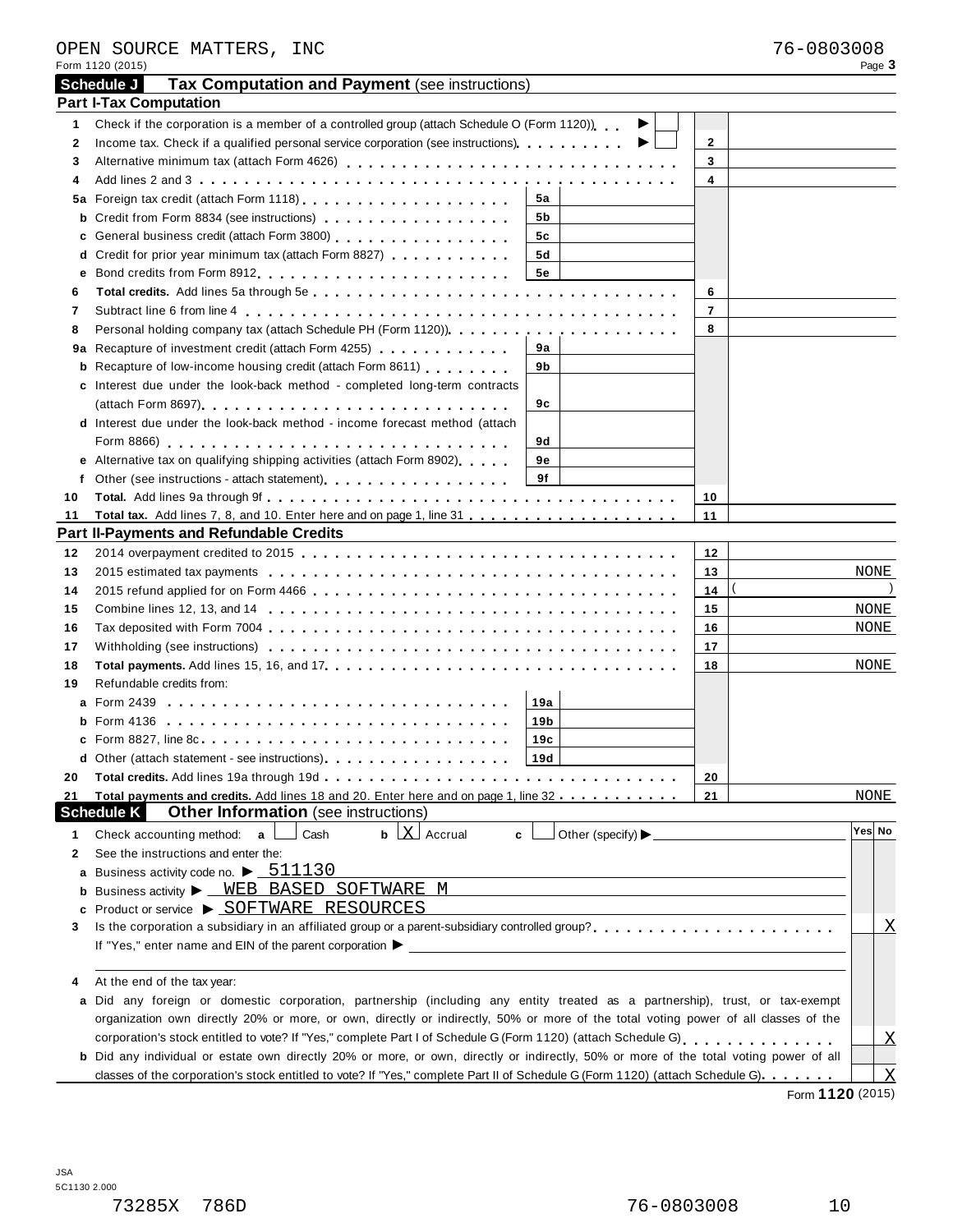| OPEN SOURCE MATTERS, INC<br>Form 1120 (2015)                                                                                                                                                                                                                                                                                                                                                                                                                    |                                                           |                                   | 76-0803008                                                      | Page 4         |
|-----------------------------------------------------------------------------------------------------------------------------------------------------------------------------------------------------------------------------------------------------------------------------------------------------------------------------------------------------------------------------------------------------------------------------------------------------------------|-----------------------------------------------------------|-----------------------------------|-----------------------------------------------------------------|----------------|
| <b>Schedule K</b><br><b>Other Information</b> continued (see instructions)                                                                                                                                                                                                                                                                                                                                                                                      |                                                           |                                   |                                                                 |                |
| At the end of the tax year, did the corporation:<br>5<br>a Own directly 20% or more, or own, directly or indirectly, 50% or more of the total voting power of all classes of stock entitled to vote of<br>any foreign or domestic corporation not included on Form 851, Affiliations Schedule? For rules of constructive ownership, see instructions.<br>If "Yes," complete (i) through (iv) below.                                                             |                                                           |                                   |                                                                 | Yes<br>No<br>X |
| (i) Name of Corporation                                                                                                                                                                                                                                                                                                                                                                                                                                         | (ii) Employer<br><b>Identification Number</b><br>(if any) | (iii) Country of<br>Incorporation | (iv) Percentage<br>Owned in Voting<br>Stock                     |                |
|                                                                                                                                                                                                                                                                                                                                                                                                                                                                 |                                                           |                                   |                                                                 |                |
| b Own directly an interest of 20% or more, or own, directly or indirectly, an interest of 50% or more in any foreign or domestic partnership<br>(including an entity treated as a partnership) or in the beneficial interest of a trust? For rules of constructive ownership, see instructions.<br>If "Yes," complete (i) through (iv) below.                                                                                                                   |                                                           |                                   |                                                                 | Χ              |
| (i) Name of Entity                                                                                                                                                                                                                                                                                                                                                                                                                                              | (ii) Employer<br><b>Identification Number</b><br>(if any) | (iii) Country of<br>Organization  | (iv) Maximum<br>Percentage Owned in<br>Profit, Loss, or Capital |                |
|                                                                                                                                                                                                                                                                                                                                                                                                                                                                 |                                                           |                                   |                                                                 |                |
|                                                                                                                                                                                                                                                                                                                                                                                                                                                                 |                                                           |                                   |                                                                 |                |
| During this tax year, did the corporation pay dividends (other than stock dividends and distributions in exchange for stock) in<br>6.<br>excess of the corporation's current and accumulated earnings and profits? (See sections 301 and 316.)<br>If "Yes," file Form 5452, Corporate Report of Nondividend Distributions.                                                                                                                                      |                                                           |                                   |                                                                 | X.             |
| If this is a consolidated return, answer here for the parent corporation and on Form 851 for each subsidiary.<br>At any time during the tax year, did one foreign person own, directly or indirectly, at least 25% of (a) the total voting power of all<br>$\mathbf{7}$<br>classes of the corporation's stock entitled to vote or (b) the total value of all classes of the corporation's stock?<br>For rules of attribution, see section 318. If "Yes," enter: |                                                           |                                   |                                                                 | Х.             |
| (c) The corporation may have to file Form 5472, Information Return of a 25% Foreign-Owned U.S. Corporation or a Foreign                                                                                                                                                                                                                                                                                                                                         |                                                           |                                   |                                                                 |                |
| Corporation Engaged in a U.S. Trade or Business. Enter the number of Forms 5472 attached $\blacktriangleright$<br>8<br>If checked, the corporation may have to file Form 8281, Information Return for Publicly Offered Original Issue Discount Instruments.                                                                                                                                                                                                     |                                                           |                                   |                                                                 |                |
| Enter the amount of tax-exempt interest received or accrued during the tax year $\triangleright$ \$<br>9                                                                                                                                                                                                                                                                                                                                                        |                                                           |                                   |                                                                 |                |
| Enter the number of shareholders at the end of the tax year (if 100 or fewer) $\blacktriangleright$<br>10                                                                                                                                                                                                                                                                                                                                                       |                                                           |                                   |                                                                 |                |
| 11<br>If the corporation is filing a consolidated return, the statement required by Regulations section 1.1502-21(b)(3) must be attached<br>or the election will not be valid.                                                                                                                                                                                                                                                                                  |                                                           |                                   |                                                                 |                |
| Enter the available NOL carryover from prior tax years (do not reduce it by any deduction on line 29a.) $\blacktriangleright$ \$ 159, 288.<br>12                                                                                                                                                                                                                                                                                                                |                                                           |                                   |                                                                 |                |
| Are the corporation's total receipts (page 1, line 1a, plus lines 4 through 10) for the tax year and its total assets at the end of the<br>13                                                                                                                                                                                                                                                                                                                   |                                                           |                                   |                                                                 |                |
|                                                                                                                                                                                                                                                                                                                                                                                                                                                                 |                                                           |                                   |                                                                 | $X_{-}$        |
| If "Yes," the corporation is not required to complete Schedules L, M-1, and M-2. Instead, enter the total amount of cash distributions<br>and the book value of property distributions (other than cash) made during the tax year $\triangleright$ \$                                                                                                                                                                                                           |                                                           |                                   |                                                                 |                |
| 14 Is the corporation required to file Schedule UTP (Form 1120), Uncertain Tax Position Statement (see instructions)?<br>If "Yes," complete and attach Schedule UTP.                                                                                                                                                                                                                                                                                            |                                                           |                                   |                                                                 | $\mathbf{X}$   |
|                                                                                                                                                                                                                                                                                                                                                                                                                                                                 |                                                           |                                   |                                                                 | X              |
|                                                                                                                                                                                                                                                                                                                                                                                                                                                                 |                                                           |                                   |                                                                 |                |
| During this tax year, did the corporation have an 80% or more change in ownership, including a change due to redemption of its<br>16                                                                                                                                                                                                                                                                                                                            |                                                           |                                   |                                                                 | <b>X</b>       |
| 17 During or subsequent to this tax year, but before the filing of this return, did the corporation dispose of more than 65% (by value)                                                                                                                                                                                                                                                                                                                         |                                                           |                                   |                                                                 | <b>X</b>       |
| Did the corporation receive assets in a section 351 transfer in which any of the transferred assets had a fair market basis or fair<br>18                                                                                                                                                                                                                                                                                                                       |                                                           |                                   |                                                                 | X              |

Form **1120** (2015)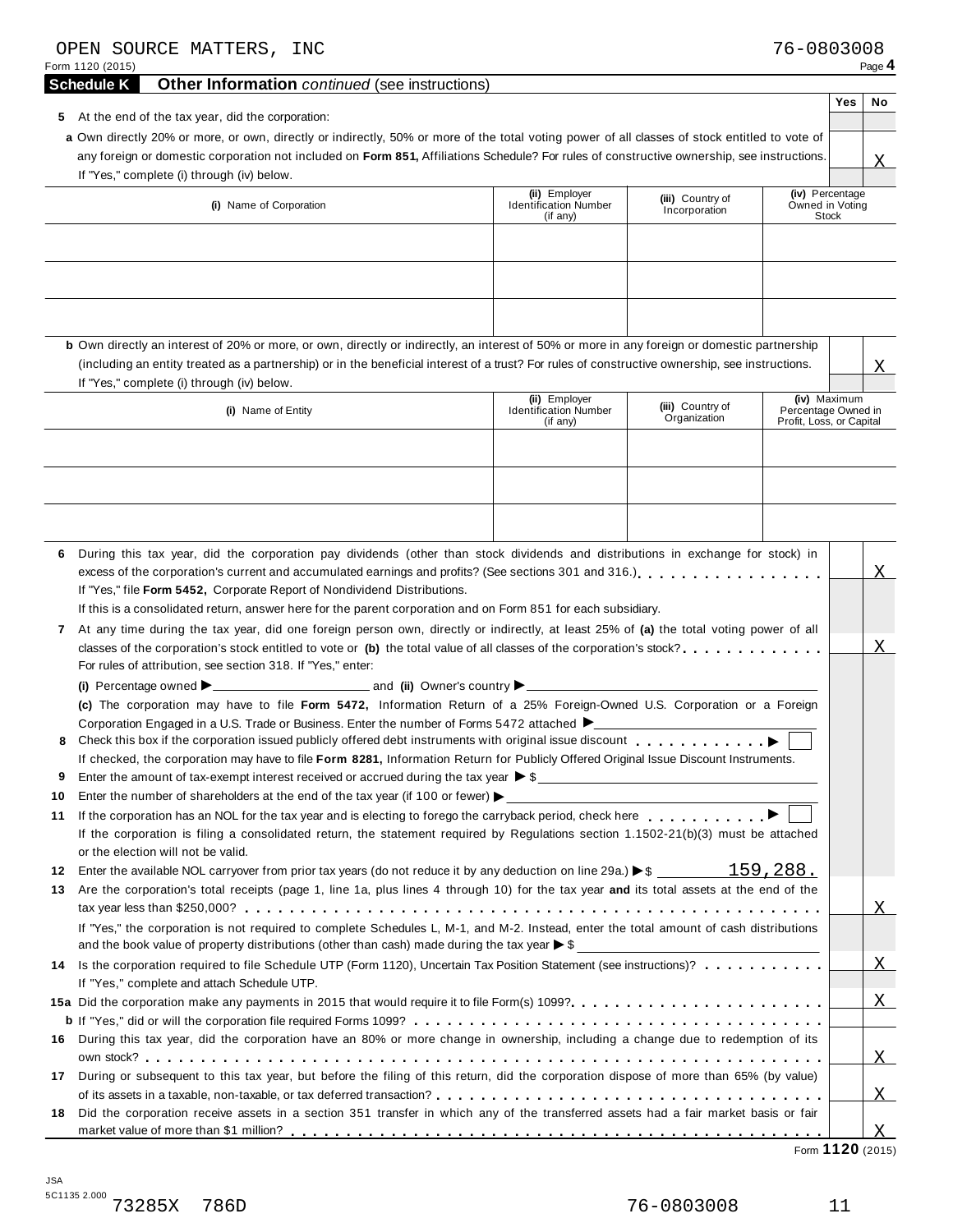# OPEN SOURCE MATTERS, INC<br>
Form 1120 (2015) Page 5

| Form 1120 (2015)  |                                                                                                                                                                                                                                     |                                                                                       |                        |                                                                                           | Page 5                                                                     |  |  |  |  |
|-------------------|-------------------------------------------------------------------------------------------------------------------------------------------------------------------------------------------------------------------------------------|---------------------------------------------------------------------------------------|------------------------|-------------------------------------------------------------------------------------------|----------------------------------------------------------------------------|--|--|--|--|
| <b>Schedule L</b> | <b>Balance Sheets per Books</b>                                                                                                                                                                                                     |                                                                                       | Beginning of tax year  | End of tax year                                                                           |                                                                            |  |  |  |  |
|                   | <b>Assets</b>                                                                                                                                                                                                                       | (a)                                                                                   | (b)                    | (c)                                                                                       | (d)                                                                        |  |  |  |  |
| 1.                | Cash.                                                                                                                                                                                                                               |                                                                                       | 327,106.               |                                                                                           | 434,749.                                                                   |  |  |  |  |
|                   | 2a Trade notes and accounts receivable                                                                                                                                                                                              | 12,635.                                                                               |                        | 1,400.                                                                                    |                                                                            |  |  |  |  |
|                   | <b>b</b> Less allowance for bad debts                                                                                                                                                                                               |                                                                                       | 12,635.                |                                                                                           | 1,400.                                                                     |  |  |  |  |
| 3.                | Inventories <b>All Accounts</b> in the set of the set of the set of the set of the set of the set of the set of the set of the set of the set of the set of the set of the set of the set of the set of the set of the set of the s |                                                                                       |                        |                                                                                           |                                                                            |  |  |  |  |
| 4                 | U.S. government obligations                                                                                                                                                                                                         |                                                                                       |                        |                                                                                           |                                                                            |  |  |  |  |
| 5.                | Tax-exempt securities (see instructions)                                                                                                                                                                                            |                                                                                       |                        |                                                                                           |                                                                            |  |  |  |  |
| 6                 | Other current assets (attach statement)                                                                                                                                                                                             |                                                                                       |                        |                                                                                           |                                                                            |  |  |  |  |
| 7                 | Loans to shareholders <b>Exercise 20</b>                                                                                                                                                                                            |                                                                                       |                        |                                                                                           |                                                                            |  |  |  |  |
| 8                 | Mortgage and real estate loans                                                                                                                                                                                                      |                                                                                       |                        |                                                                                           |                                                                            |  |  |  |  |
| 9                 | Other investments (attach statement)                                                                                                                                                                                                |                                                                                       |                        |                                                                                           |                                                                            |  |  |  |  |
|                   | <b>10a</b> Buildings and other depreciable assets                                                                                                                                                                                   | 7,422.                                                                                |                        | 7,422.                                                                                    |                                                                            |  |  |  |  |
|                   | <b>b</b> Less accumulated depreciation                                                                                                                                                                                              | 7, 236.                                                                               | 186.                   | $7,236.$ )                                                                                | 186.                                                                       |  |  |  |  |
|                   | 11 a Depletable assets                                                                                                                                                                                                              |                                                                                       |                        |                                                                                           |                                                                            |  |  |  |  |
|                   | <b>b</b> Less accumulated depletion                                                                                                                                                                                                 |                                                                                       |                        |                                                                                           |                                                                            |  |  |  |  |
|                   | 12 Land (net of any amortization)                                                                                                                                                                                                   |                                                                                       |                        |                                                                                           |                                                                            |  |  |  |  |
|                   | 13 a Intangible assets (amortizable only)                                                                                                                                                                                           |                                                                                       |                        |                                                                                           |                                                                            |  |  |  |  |
|                   | <b>b</b> Less accumulated amortization                                                                                                                                                                                              |                                                                                       |                        |                                                                                           |                                                                            |  |  |  |  |
| 14                | Other assets (attach statement)                                                                                                                                                                                                     |                                                                                       |                        |                                                                                           |                                                                            |  |  |  |  |
| 15                | Total assets                                                                                                                                                                                                                        |                                                                                       | 339,927.               |                                                                                           | 436,335.                                                                   |  |  |  |  |
|                   | <b>Liabilities and Shareholders' Equity</b>                                                                                                                                                                                         |                                                                                       |                        |                                                                                           |                                                                            |  |  |  |  |
|                   | 16 Accounts payable <b>Accounts</b> payable                                                                                                                                                                                         |                                                                                       | 21,235.                |                                                                                           |                                                                            |  |  |  |  |
| 17                | Mortgages, notes, bonds payable in less<br>than 1 year entitled to the state of the state of the state of the state of the state of the state of the state                                                                          |                                                                                       |                        |                                                                                           |                                                                            |  |  |  |  |
| 18                | Other current liabilities (attach statement)                                                                                                                                                                                        | Stmt 4                                                                                | 8,000.                 |                                                                                           | 8,696.                                                                     |  |  |  |  |
| 19                | Loans from shareholders                                                                                                                                                                                                             |                                                                                       |                        |                                                                                           |                                                                            |  |  |  |  |
| 20                | Mortgages, notes, bonds payable in 1 year<br>or more $\cdots$ $\cdots$ $\cdots$ $\cdots$ $\cdots$                                                                                                                                   |                                                                                       |                        |                                                                                           |                                                                            |  |  |  |  |
| 21                | Other liabilities (attach statement)                                                                                                                                                                                                |                                                                                       |                        |                                                                                           |                                                                            |  |  |  |  |
| 22                | Capital stock: a Preferred stock                                                                                                                                                                                                    |                                                                                       |                        |                                                                                           |                                                                            |  |  |  |  |
|                   | <b>b</b> Common stock                                                                                                                                                                                                               |                                                                                       |                        |                                                                                           |                                                                            |  |  |  |  |
| 23                | Additional paid-in capital exercises                                                                                                                                                                                                |                                                                                       |                        |                                                                                           |                                                                            |  |  |  |  |
| 24                | Retained earnings - Appropriated (attach statement)                                                                                                                                                                                 |                                                                                       |                        |                                                                                           |                                                                            |  |  |  |  |
| 25                | Retained earnings - Unappropriated                                                                                                                                                                                                  |                                                                                       | 310,692.               |                                                                                           | 427,639.                                                                   |  |  |  |  |
| 26                | Adjustments to shareholders' equity<br>(attach statement) expansion and the statement                                                                                                                                               |                                                                                       |                        |                                                                                           |                                                                            |  |  |  |  |
| 27                | Less cost of treasury stock                                                                                                                                                                                                         |                                                                                       |                        |                                                                                           |                                                                            |  |  |  |  |
|                   | 28 Total liabilities and shareholders' equity                                                                                                                                                                                       |                                                                                       | 339,927.               |                                                                                           | 436,335.                                                                   |  |  |  |  |
|                   |                                                                                                                                                                                                                                     | Schedule M-1 Reconciliation of Income (Loss) per Books With Income per Return         |                        |                                                                                           |                                                                            |  |  |  |  |
|                   |                                                                                                                                                                                                                                     | <b>Note:</b> The corporation may be required to file Schedule M-3 (see instructions). |                        |                                                                                           |                                                                            |  |  |  |  |
| 1.                | Net income (loss) per books                                                                                                                                                                                                         | 116,947.                                                                              | $\mathbf{7}$           | Income recorded on books this year<br>not included on this return (itemize):              |                                                                            |  |  |  |  |
| 2                 | Federal income tax per books                                                                                                                                                                                                        |                                                                                       | Tax-exempt interest \$ |                                                                                           |                                                                            |  |  |  |  |
| 3                 | Excess of capital losses over capital gains                                                                                                                                                                                         |                                                                                       |                        |                                                                                           |                                                                            |  |  |  |  |
| 4                 | Income subject to tax not recorded on books                                                                                                                                                                                         |                                                                                       |                        | See Statement 5                                                                           | 40,005.                                                                    |  |  |  |  |
|                   |                                                                                                                                                                                                                                     |                                                                                       | 8                      | Deductions on this return not charged                                                     |                                                                            |  |  |  |  |
|                   |                                                                                                                                                                                                                                     |                                                                                       |                        | against book income this year (itemize):                                                  |                                                                            |  |  |  |  |
| 5                 | Expenses recorded on books this year not deducted on this return (itemize):                                                                                                                                                         |                                                                                       |                        | a Depreciation. \$                                                                        |                                                                            |  |  |  |  |
|                   | a Depreciation \$                                                                                                                                                                                                                   |                                                                                       |                        | <b>b</b> Charitable contributions \$                                                      |                                                                            |  |  |  |  |
|                   | <b>b</b> Charitable contributions \$                                                                                                                                                                                                |                                                                                       |                        |                                                                                           |                                                                            |  |  |  |  |
|                   | c Travel and entertainment \$                                                                                                                                                                                                       |                                                                                       |                        |                                                                                           |                                                                            |  |  |  |  |
|                   |                                                                                                                                                                                                                                     |                                                                                       | 9                      | Add lines 7 and 8                                                                         | 40,005.                                                                    |  |  |  |  |
|                   | 6 Add lines 1 through 5                                                                                                                                                                                                             | 116,947                                                                               |                        | 10 Income (page 1, line 28) - line 6 less line $9$                                        | 76,942.                                                                    |  |  |  |  |
|                   |                                                                                                                                                                                                                                     |                                                                                       |                        | Schedule M-2 Analysis of Unappropriated Retained Earnings per Books (Line 25, Schedule L) |                                                                            |  |  |  |  |
| $\mathbf{1}$      | Balance at beginning of year                                                                                                                                                                                                        | 310,692.<br><u> 1990 - Jan Barnett, p</u>                                             |                        | 5 Distributions: a Cash                                                                   |                                                                            |  |  |  |  |
| 2                 | Net income (loss) per books                                                                                                                                                                                                         | 116,947.                                                                              |                        | <b>b</b> Stock <b>and Stock</b>                                                           | the control of the control of the control of the control of the control of |  |  |  |  |
| 3                 | Other increases (itemize): _____________                                                                                                                                                                                            |                                                                                       |                        | c Property [                                                                              | <u> 1989 - Johann Barbara, martin a</u>                                    |  |  |  |  |
|                   |                                                                                                                                                                                                                                     |                                                                                       | 6.                     | Other decreases (itemize): __________                                                     |                                                                            |  |  |  |  |
|                   |                                                                                                                                                                                                                                     |                                                                                       | 7 <sup>7</sup>         | Add lines 5 and 6                                                                         | the control of the control of the control of the control of the            |  |  |  |  |
|                   | 4 Add lines 1, 2, and 3                                                                                                                                                                                                             | 427,639.                                                                              | 8                      | Balance at end of year (line 4 less line 7)                                               | 427,639.                                                                   |  |  |  |  |
| <b>JSA</b>        |                                                                                                                                                                                                                                     |                                                                                       |                        |                                                                                           | Form 1120 (2015)                                                           |  |  |  |  |

5C1140 2.000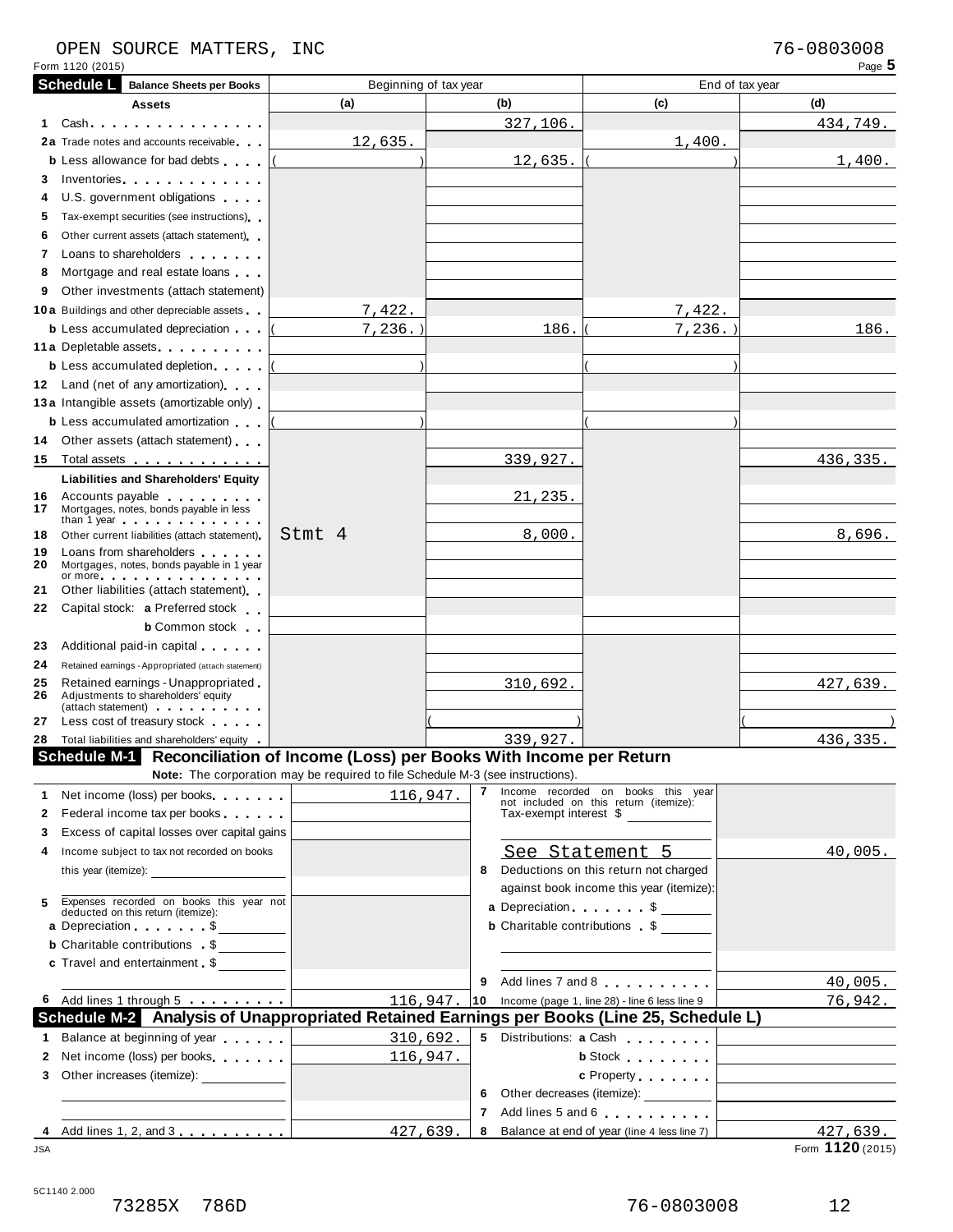| -orm | 8050 |  |
|------|------|--|
|      |      |  |

# Form **8050 Direct Deposit of Corporate Tax Refund**

(December 2009) I **Attach to Form <sup>1120</sup> or 1120S.** Department of the Treasury

| Internal Revenue Service                     |                         |                                       |
|----------------------------------------------|-------------------------|---------------------------------------|
| Name of corporation (as shown on tax return) |                         | <b>Employer identification number</b> |
| OPEN SOURCE MATTERS, INC                     | 76-0803008              |                                       |
|                                              | Phone number (optional) |                                       |
|                                              |                         |                                       |

**1. Routing number (must be nine digits).** The first two digits must be between 01 and 12 or 21 through 32.  $\overline{0}$ 2 1  $\overline{0}$  $\overline{0}$  $\Omega$  $\overline{0}$ 8  $\mathsf{Q}$ 

|                                                                       | must be checked): |
|-----------------------------------------------------------------------|-------------------|
| Account number (include hyphens but omit spaces and special symbols): |                   |

| 3. Type of account (one box<br>must be checked): |  |
|--------------------------------------------------|--|
|                                                  |  |

which this form is filed.

the information. We need it to ensure that you are complying with these laws and to allow us to figure and collect the right You are not required to provide the information requested on a form that is subject to the Paperwork Reduction Act unless the form displays a valid OMB control number. Books or records relating to a form or its instructions must be retained as long as their contents may become material in the administration of any Internal Revenue law. Generally, tax returns and return information are confidential, as required by section 6103. The time needed to complete and file this form will vary depending on individual circumstances. The estimated average times are: **Recordkeeping,** 1 hr., 25 min.; **Learning about the law or the form,** 6 min.; **Preparing, copying, assembling, and sending the form to the IRS,** 7 min. If you have comments concerning the accuracy of these time estimates or suggestions for making this form simpler, we would be happy to hear from you. You can write to the IRS at the address listed in the instructions of the tax return with

|        |  |  |  |  | - - |  |  | . . |  |  | . . |  |  | $- -$             |                      |                          |
|--------|--|--|--|--|-----|--|--|-----|--|--|-----|--|--|-------------------|----------------------|--------------------------|
| -<br>ັ |  |  |  |  |     |  |  |     |  |  |     |  |  | $\bigcap_{i=1}^n$ | $\sim$<br>7 T T<br>ີ | <br>$\sim$<br>vınas<br>ັ |

# **General Instructions How To File**

Section references are to the Internal Section references are to the Internal Attach Form 8050 to the corporation's<br>Revenue Code unless otherwise noted. Form 1120 or 1120S after Schedule N

## **Purpose of Form**

File Form 8050 to request that the IRS deposit a corporate income tax refund (including a refund of \$1 million or more) directly into an account at any U.S. bank or other financial institution (such as a mutual fund or brokerage firm) that<br>accepts direct deposits.

The benefits of a direct deposit include a faster refund, the added security of a paperless payment, and the savings of tax dollars associated with the reduced processing costs.

## **Who May File**

Only corporations requesting a direct deposit of refund with its original Form 1120 or 1120S may file Form 8050.

The corporation is not eligible to request a direct deposit if:

a direct deposit if:<br>● The receiving financial institution is a<br>ioreign bank or a foreign branch of a LLS foreign bank or a foreign branch of a U.S. bank or

• The corporation has applied for an employer identification number but is filing its tax return before receiving one.

**Note.** *For other corporate tax returns, including Form 1120X, Amended U.S. Corporation Income Tax Return, and Form 1139, Corporation Application for Tentative Refund, a corporation may request a direct deposit of refunds of \$1 million or more by filing Form 8302, Electronic Deposit of Tax Refund of \$1 Million or More.*

# **Conditions Resulting in a Refund by Check**

If the IRS is unable to process this request for a direct deposit, a refund by check will be generated instead. Reasons for not

return does not match the name on the

deposit because of an incorrect routing or

The corporation fails to indicate the type of account the deposit is to be made to (i.e., checking or savings).

Form 1120 or 1120S after Schedule N (Form 1120) (if applicable). To ensure that the corporation's tax return is correctly processed, see **Assembling the Return** in the instructions for Form 1120 or 1120S.

# **Specific Instructions**

**Line 1.** Enter the financial institution's routing number and verify that the institution will accept a direct deposit. See the sample check below for an example of where the routing number may be shown.

For accounts payable through a financial institution other than the one at which the account is located, check with your financial institution for the correct routing number. **Do not** use a deposit slip to verify the routing number.

**Line 2.** Enter the corporation's account number. Enter the number from left to right and leave any unused boxes blank. See the sample check below for an example of where the account number may be shown.

# % **Paperwork Reduction Act Notice.**

We ask for the information on this form to carry out the Internal Revenue laws of the United States. You are required to give us

# **Sample Check**



Form **8050** (12-2009)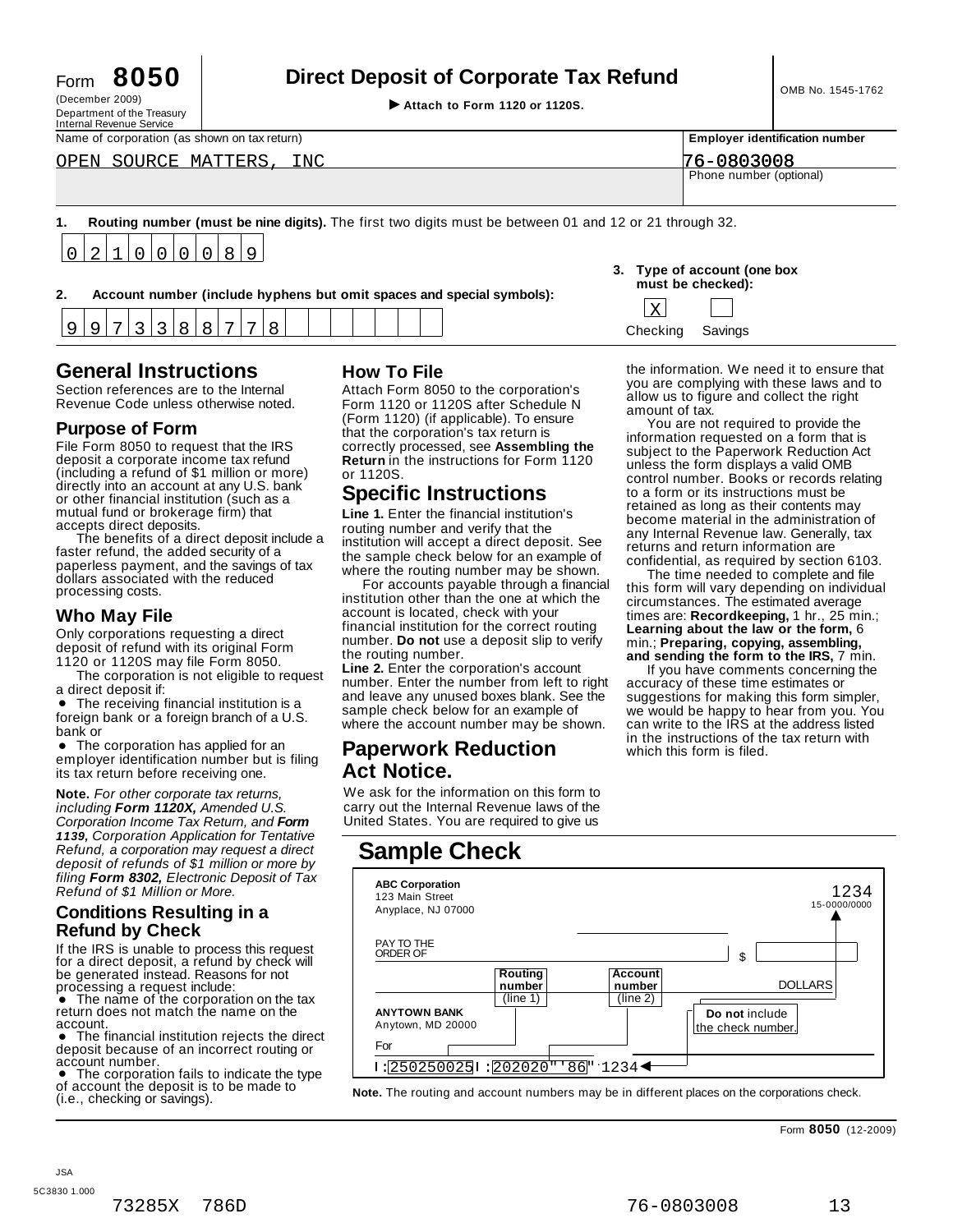# **Application for Automatic Extension of Time To File Certain** Form »´´¸ **Business Income Tax, Information, and Other Returns** Form **Figure 2012**<br>
(Rev. December 2012) **Department of the Treasury COMB No. 1545-0233**<br>
Department of the Treasury **Department of the Treasury**

**Information about Form 7004** and its separate instructions is at *www.irs.gov/form7004*.

| <b>Print</b>                  |                | OPEN SOURCE MATTERS, INC<br>Number, street, and room or suite no. (If P.O. box, see instructions.)              |                                 |                                                                                                                                                              |              | 76-0803008               |
|-------------------------------|----------------|-----------------------------------------------------------------------------------------------------------------|---------------------------------|--------------------------------------------------------------------------------------------------------------------------------------------------------------|--------------|--------------------------|
|                               |                |                                                                                                                 |                                 |                                                                                                                                                              |              |                          |
| or                            |                |                                                                                                                 |                                 |                                                                                                                                                              |              |                          |
| <b>Type</b>                   |                | PO BOX 4668 #88354                                                                                              |                                 |                                                                                                                                                              |              |                          |
|                               |                |                                                                                                                 |                                 | City, town, state, and ZIP code (If a foreign address, enter city, province or state, and country (follow the country's practice for entering postal code)). |              |                          |
|                               |                |                                                                                                                 |                                 |                                                                                                                                                              |              |                          |
|                               |                | NEW YORK, NY 10163-4668                                                                                         |                                 |                                                                                                                                                              |              |                          |
| Part I                        |                |                                                                                                                 |                                 | Note. File request for extension by the due date of the return for which the extension is granted. See instructions before completing this form.             |              |                          |
|                               |                | <b>Automatic 5-Month Extension</b>                                                                              |                                 |                                                                                                                                                              |              |                          |
|                               |                |                                                                                                                 |                                 |                                                                                                                                                              |              |                          |
| <b>Application</b><br>Is For: |                |                                                                                                                 | <b>Form</b><br>Code             | <b>Application</b><br>Is For:                                                                                                                                |              | Form<br>Code             |
|                               |                |                                                                                                                 |                                 |                                                                                                                                                              |              |                          |
| Form 1065                     |                |                                                                                                                 | 09                              | Form 1041 (estate other than a bankruptcy estate)<br>Form 1041 (trust)                                                                                       |              | 04                       |
| Form 8804<br>Part II          |                | <b>Automatic 6-Month Extension</b>                                                                              | 31                              |                                                                                                                                                              |              | 05                       |
|                               |                |                                                                                                                 |                                 |                                                                                                                                                              |              |                          |
|                               |                |                                                                                                                 |                                 | <b>b</b> Enter the form code for the return that this application is for (see below)                                                                         |              |                          |
| <b>Application</b><br>Is For: |                |                                                                                                                 | <b>Form</b><br>Code             | <b>Application</b><br>Is For:                                                                                                                                |              | <b>Form</b><br>Code      |
|                               | Form 706-GS(D) |                                                                                                                 | 01                              | Form 1120-ND (section 4951 taxes)                                                                                                                            |              | 20                       |
|                               | Form 706-GS(T) |                                                                                                                 | 02                              | Form 1120-PC                                                                                                                                                 |              | 21                       |
|                               |                | Form 1041 (bankruptcy estate only)                                                                              | 03                              | Form 1120-POL                                                                                                                                                |              | 22                       |
|                               | Form 1041-N    |                                                                                                                 | 06                              | Form 1120-REIT                                                                                                                                               |              | 23                       |
|                               | Form 1041-QFT  |                                                                                                                 | 07                              | <b>Form 1120-RIC</b>                                                                                                                                         |              | 24                       |
| Form 1042                     |                |                                                                                                                 | 08                              | Form 1120S                                                                                                                                                   |              | 25                       |
|                               | Form 1065-B    |                                                                                                                 | 10                              | Form 1120-SF                                                                                                                                                 |              | 26                       |
| Form 1066                     |                |                                                                                                                 | 11                              | Form 3520-A                                                                                                                                                  |              | 27                       |
| Form 1120                     |                |                                                                                                                 | 12                              | Form 8612                                                                                                                                                    |              | 28                       |
|                               | Form 1120-C    |                                                                                                                 | 34                              | Form 8613                                                                                                                                                    |              | 29                       |
|                               | Form 1120-F    |                                                                                                                 | 15                              | Form 8725                                                                                                                                                    |              | 30                       |
|                               | Form 1120-FSC  |                                                                                                                 | 16                              | Form 8831                                                                                                                                                    |              | 32                       |
|                               | Form 1120-H    |                                                                                                                 | 17                              | Form 8876                                                                                                                                                    |              | 33                       |
|                               | Form 1120-L    |                                                                                                                 | 18                              | Form 8924                                                                                                                                                    |              | 35                       |
|                               | Form 1120-ND   |                                                                                                                 | 19                              | Form 8928                                                                                                                                                    |              | 36                       |
| 2                             |                |                                                                                                                 |                                 |                                                                                                                                                              |              |                          |
|                               |                | check here with the check here is a more than the check here is a more than the check of the check of the check |                                 | If the organization is a foreign corporation that does not have an office or place of business in the United States,                                         |              |                          |
| 3                             |                |                                                                                                                 |                                 | If the organization is a corporation and is the common parent of a group that intends to file a consolidated return,                                         |              |                          |
|                               |                |                                                                                                                 |                                 |                                                                                                                                                              |              |                          |
|                               |                |                                                                                                                 |                                 | If checked, attach a statement, listing the name, address, and Employer Identification Number (EIN) for each member                                          |              |                          |
|                               |                | covered by this application.                                                                                    |                                 |                                                                                                                                                              |              |                          |
| Part III                      |                | All Filers Must Complete This Part                                                                              |                                 |                                                                                                                                                              |              |                          |
| 4                             |                |                                                                                                                 |                                 | If the organization is a corporation or partnership that qualifies under Regulations section 1.6081-5, check here $\blacksquare$                             |              |                          |
| 5 a                           |                |                                                                                                                 |                                 | The application is for calendar year $20\frac{15}{2}$ , or tax year beginning _______, 20____, and ending ______, 20 ____                                    |              |                          |
|                               |                |                                                                                                                 |                                 |                                                                                                                                                              |              |                          |
|                               |                | b Short tax year. If this tax year is less than 12 months, check the reason:                                    |                                 | Initial return                                                                                                                                               | Final return |                          |
|                               |                | Change in accounting period                                                                                     | Consolidated return to be filed | Other (see instructions-attach explanation)                                                                                                                  |              |                          |
|                               |                |                                                                                                                 |                                 |                                                                                                                                                              |              |                          |
| 6                             |                |                                                                                                                 |                                 |                                                                                                                                                              | 6            | <b>NONE</b>              |
|                               |                |                                                                                                                 |                                 |                                                                                                                                                              |              |                          |
| 7                             |                |                                                                                                                 |                                 | Total payments and credits (see instructions)                                                                                                                | 7            | <b>NONE</b>              |
|                               |                |                                                                                                                 |                                 |                                                                                                                                                              |              |                          |
| 8                             |                |                                                                                                                 |                                 |                                                                                                                                                              | 8            | <u>NONE</u>              |
|                               |                | For Privacy Act and Paperwork Reduction Act Notice, see separate Instructions.                                  |                                 |                                                                                                                                                              |              | Form 7004 (Rev. 12-2012) |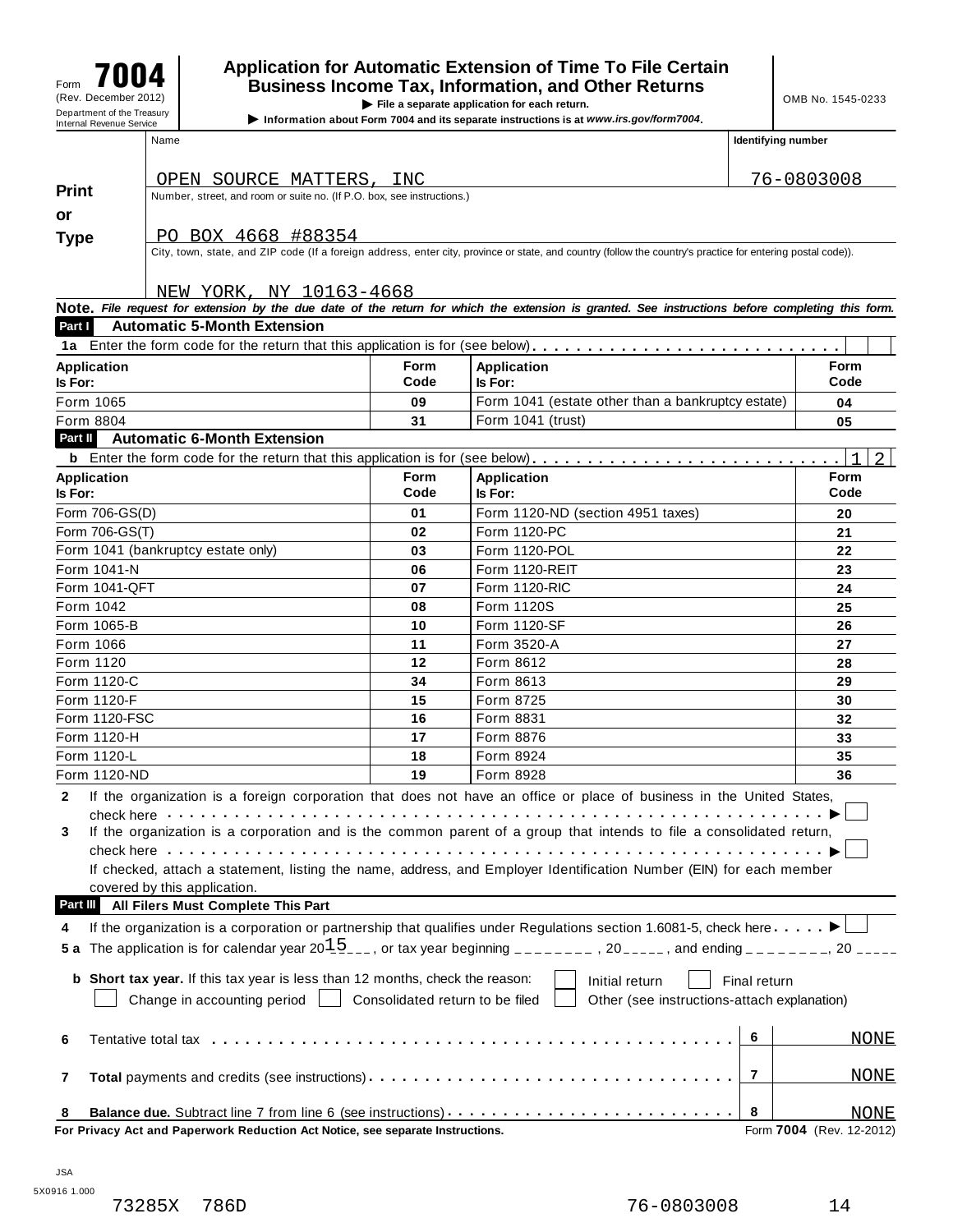# **2015 Depreciation**

#### **Description of Property**

General Depreciation and Amortization

| General Depreciation and Amortization                                                                                                                                                                                                    |                              |                             |           |                                                                                        |                    |                           |                                          |                                       |             |                      |      |   |                                        |                              |
|------------------------------------------------------------------------------------------------------------------------------------------------------------------------------------------------------------------------------------------|------------------------------|-----------------------------|-----------|----------------------------------------------------------------------------------------|--------------------|---------------------------|------------------------------------------|---------------------------------------|-------------|----------------------|------|---|----------------------------------------|------------------------------|
| Asset description                                                                                                                                                                                                                        | Date<br>placed in<br>service | Unadjusted<br>cost or basis | Bus.<br>% | $\begin{array}{r} 179 \\ \text{exp.} \\ \text{reduce.} \\ \text{in basis} \end{array}$ | Basis<br>Reduction | Basis for<br>depreciation | Beginning<br>Accumulated<br>Depreciation | Ending<br>Accumulated<br>Depreciation | Me-<br>thod | $\frac{Con-ven-tion$ | Life |   | ACRS MA Current<br>class class expense | Current-year<br>depreciation |
| COMPUTER HARDWARE                                                                                                                                                                                                                        | 12/07/2007                   | 7,422.                      | 100.      |                                                                                        |                    | 7,422                     | 7,236.                                   | 7,236. 200 DB                         |             | MQ                   |      | 5 |                                        |                              |
|                                                                                                                                                                                                                                          |                              |                             |           |                                                                                        |                    |                           |                                          |                                       |             |                      |      |   |                                        |                              |
|                                                                                                                                                                                                                                          |                              |                             |           |                                                                                        |                    |                           |                                          |                                       |             |                      |      |   |                                        |                              |
|                                                                                                                                                                                                                                          |                              |                             |           |                                                                                        |                    |                           |                                          |                                       |             |                      |      |   |                                        |                              |
|                                                                                                                                                                                                                                          |                              |                             |           |                                                                                        |                    |                           |                                          |                                       |             |                      |      |   |                                        |                              |
|                                                                                                                                                                                                                                          |                              |                             |           |                                                                                        |                    |                           |                                          |                                       |             |                      |      |   |                                        |                              |
|                                                                                                                                                                                                                                          |                              |                             |           |                                                                                        |                    |                           |                                          |                                       |             |                      |      |   |                                        |                              |
|                                                                                                                                                                                                                                          |                              |                             |           |                                                                                        |                    |                           |                                          |                                       |             |                      |      |   |                                        |                              |
|                                                                                                                                                                                                                                          |                              |                             |           |                                                                                        |                    |                           |                                          |                                       |             |                      |      |   |                                        |                              |
|                                                                                                                                                                                                                                          |                              |                             |           |                                                                                        |                    |                           |                                          |                                       |             |                      |      |   |                                        |                              |
|                                                                                                                                                                                                                                          |                              |                             |           |                                                                                        |                    |                           |                                          |                                       |             |                      |      |   |                                        |                              |
|                                                                                                                                                                                                                                          |                              |                             |           |                                                                                        |                    |                           |                                          |                                       |             |                      |      |   |                                        |                              |
|                                                                                                                                                                                                                                          |                              |                             |           |                                                                                        |                    |                           |                                          |                                       |             |                      |      |   |                                        |                              |
|                                                                                                                                                                                                                                          |                              |                             |           |                                                                                        |                    |                           |                                          |                                       |             |                      |      |   |                                        |                              |
|                                                                                                                                                                                                                                          |                              |                             |           |                                                                                        |                    |                           |                                          |                                       |             |                      |      |   |                                        |                              |
|                                                                                                                                                                                                                                          |                              |                             |           |                                                                                        |                    |                           |                                          |                                       |             |                      |      |   |                                        |                              |
|                                                                                                                                                                                                                                          |                              |                             |           |                                                                                        |                    |                           |                                          |                                       |             |                      |      |   |                                        |                              |
|                                                                                                                                                                                                                                          |                              |                             |           |                                                                                        |                    |                           |                                          |                                       |             |                      |      |   |                                        |                              |
|                                                                                                                                                                                                                                          |                              |                             |           |                                                                                        |                    |                           |                                          |                                       |             |                      |      |   |                                        |                              |
|                                                                                                                                                                                                                                          |                              |                             |           |                                                                                        |                    |                           |                                          |                                       |             |                      |      |   |                                        |                              |
|                                                                                                                                                                                                                                          |                              |                             |           |                                                                                        |                    |                           |                                          |                                       |             |                      |      |   |                                        |                              |
|                                                                                                                                                                                                                                          |                              |                             |           |                                                                                        |                    |                           |                                          |                                       |             |                      |      |   |                                        |                              |
|                                                                                                                                                                                                                                          |                              |                             |           |                                                                                        |                    |                           |                                          |                                       |             |                      |      |   |                                        |                              |
|                                                                                                                                                                                                                                          |                              |                             |           |                                                                                        |                    |                           |                                          |                                       |             |                      |      |   |                                        |                              |
|                                                                                                                                                                                                                                          |                              |                             |           |                                                                                        |                    |                           |                                          |                                       |             |                      |      |   |                                        |                              |
|                                                                                                                                                                                                                                          |                              |                             |           |                                                                                        |                    |                           |                                          |                                       |             |                      |      |   |                                        |                              |
|                                                                                                                                                                                                                                          |                              |                             |           |                                                                                        |                    |                           |                                          |                                       |             |                      |      |   |                                        |                              |
|                                                                                                                                                                                                                                          |                              |                             |           |                                                                                        |                    |                           |                                          |                                       |             |                      |      |   |                                        |                              |
|                                                                                                                                                                                                                                          |                              |                             |           |                                                                                        |                    |                           |                                          |                                       |             |                      |      |   |                                        |                              |
|                                                                                                                                                                                                                                          |                              |                             |           |                                                                                        |                    |                           |                                          |                                       |             |                      |      |   |                                        |                              |
|                                                                                                                                                                                                                                          |                              |                             |           |                                                                                        |                    |                           |                                          |                                       |             |                      |      |   |                                        |                              |
|                                                                                                                                                                                                                                          |                              |                             |           |                                                                                        |                    |                           |                                          |                                       |             |                      |      |   |                                        |                              |
|                                                                                                                                                                                                                                          |                              |                             |           |                                                                                        |                    |                           |                                          |                                       |             |                      |      |   |                                        |                              |
|                                                                                                                                                                                                                                          |                              |                             |           |                                                                                        |                    |                           |                                          |                                       |             |                      |      |   |                                        |                              |
|                                                                                                                                                                                                                                          |                              |                             |           |                                                                                        |                    |                           |                                          |                                       |             |                      |      |   |                                        |                              |
|                                                                                                                                                                                                                                          |                              |                             |           |                                                                                        |                    |                           |                                          |                                       |             |                      |      |   |                                        |                              |
| Less: Retired Assets<br>1994 - Paris Lessin, Maria Barcelona, Maria Barcelona<br>1995 - Paris Lessin, Maria Barcelona<br>1995 - Paris Lessin, Maria Barcelona<br>1995 - Paris Lessin, Maria Barcelona<br>1995 - Paris Lessin, Maria Barc |                              |                             |           |                                                                                        |                    |                           |                                          |                                       |             |                      |      |   |                                        |                              |
| <u>TOTALS</u>                                                                                                                                                                                                                            |                              | 7,422.                      |           |                                                                                        |                    | 7,422.                    | 7,236.                                   | 7,236.                                |             |                      |      |   |                                        |                              |

\*Assets Retired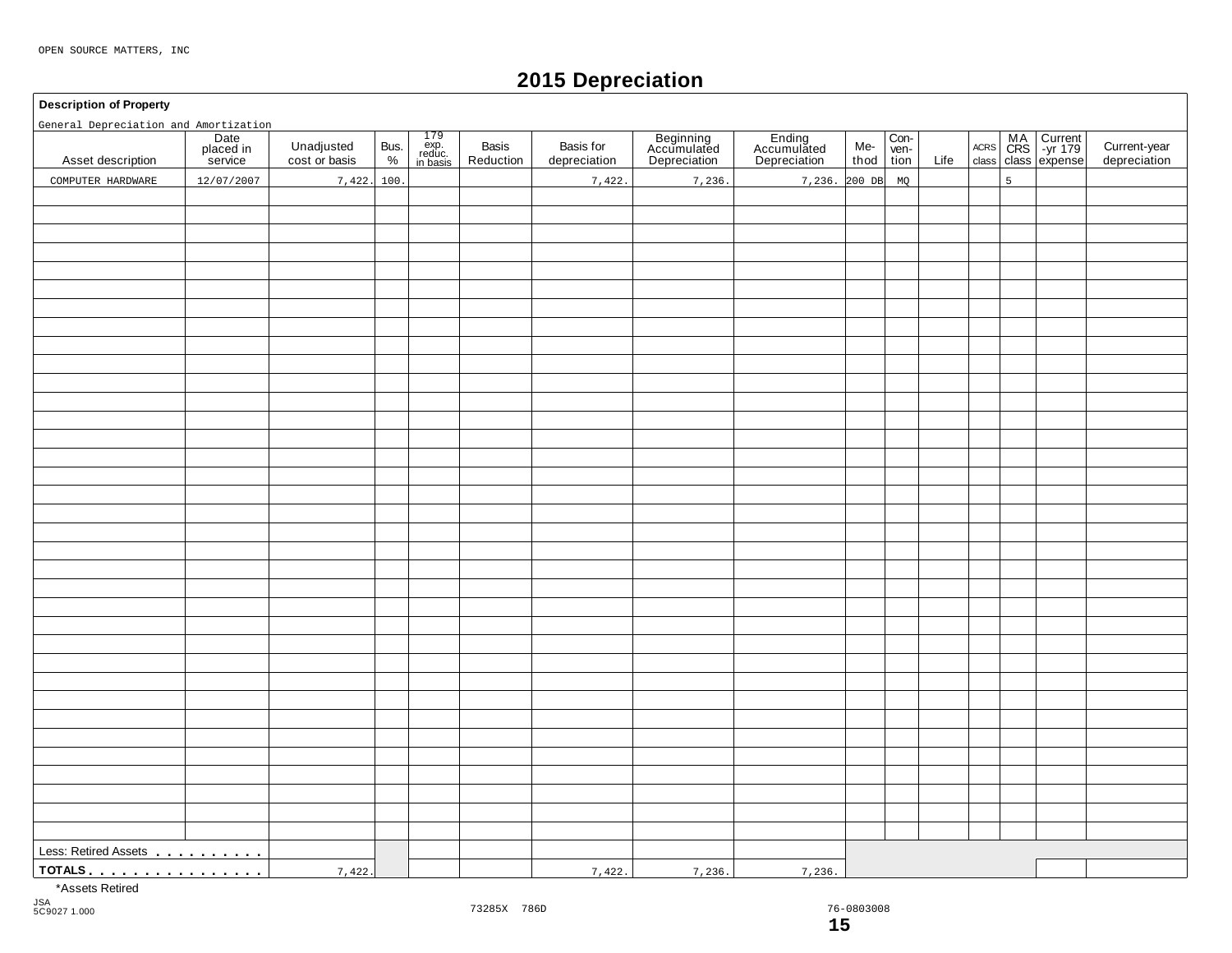# **2015 Depreciation**

# **Description of Property** 179 exp. reduc. in basis **Date** placed in service Basis | Basis for | Beginning | Ending | Me-<br>Reduction depreciation | Depreciation | Depreciation | thoc Ending Accumulated Depreciation Con- ven-tion MA Current |<br>CRS | -yr 179 | Unadjusted Bus. exp. Basis Basis Basis for Accumulated Accumulated Me- wen- Acres CRS -yr 179 |<br>
cost or basis % | reduction | depreciation | Depreciation | Depreciation | thod tion Life class class expense Unadjusted Bus.<br>cost or basis  $\begin{bmatrix} 8 & 2 \\ 2 & 1 \end{bmatrix}$ Basis<br>Reduction thod ACRS Asset description | placed in Unadjusted Bus. exp. Basis Basis Current-year Accumulated Accumulated Me- Ven- Accumulated Accumulated Accumulated Me- Ven- Accumulated Accumulated Accumulated Accumulated Me- Ven- Accumulated Less: Retired Assets mm m m m m m m m m **TOTALS** m mm m m m m m m m m m m m m m General Depreciation and Amortization - GRAND TOTAL PROPERTY DETAIL Other Than Listed Property Gross Less: Retired Assets Current Year Special Depreciation Allowance Sub Total: 7,422. 7,422. 7,422. 7,422. 7,236. 7,236. 7,236. 7,236. Gross Amounts 1,422 7,422. 7,422. 7,422. 7,236. 7,236. 7,236. 7,236.

\*Assets Retired

JSA 5C9027 1.000

76-0803008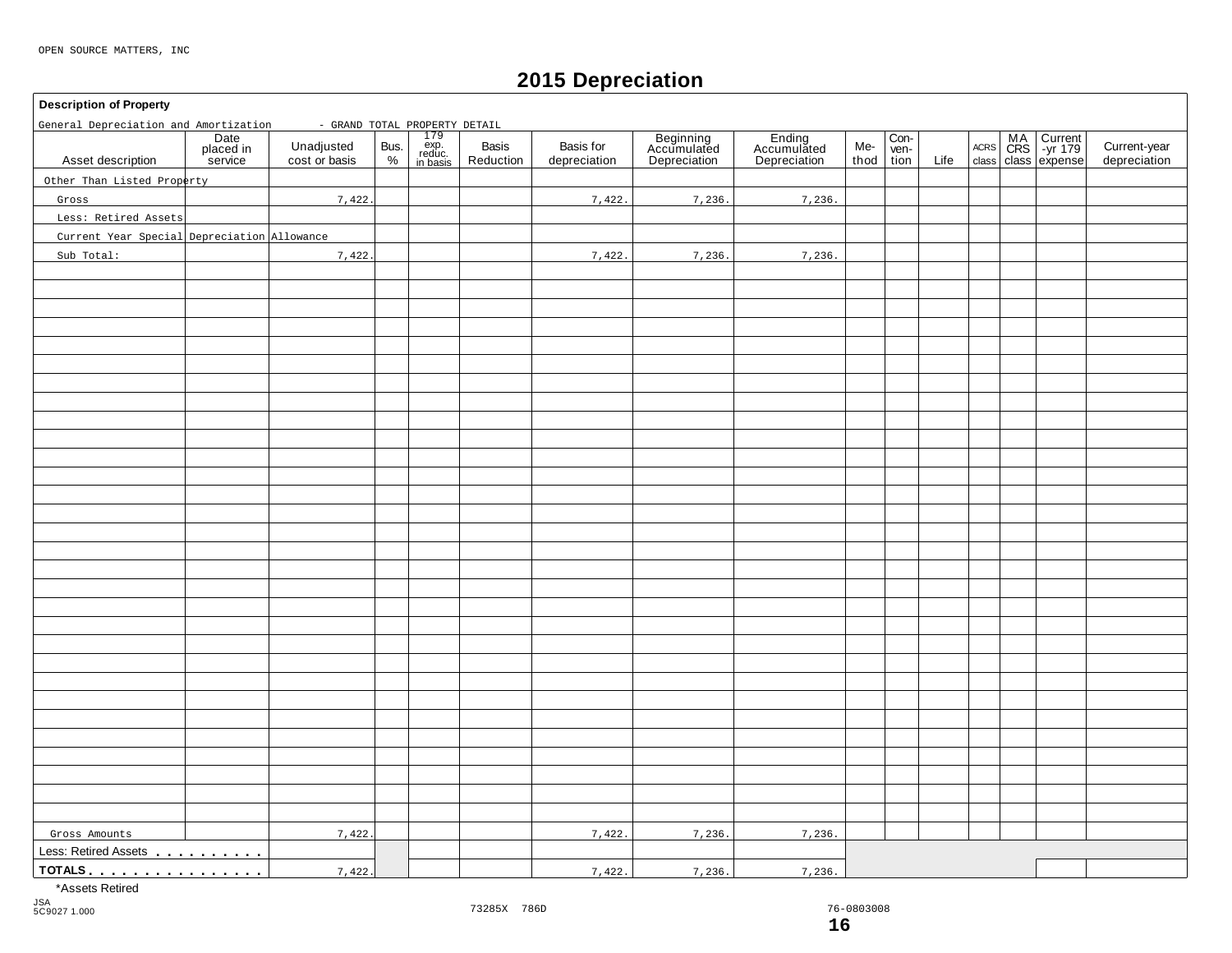<span id="page-13-0"></span>============================================================================== Form 1120, Page 1 Detail

Line 17 - Taxes and licenses ---------------------------- Accrued State Taxes for New York 696.

 $Total$  696. ---------------<br>.696 ===============

#### Statement 1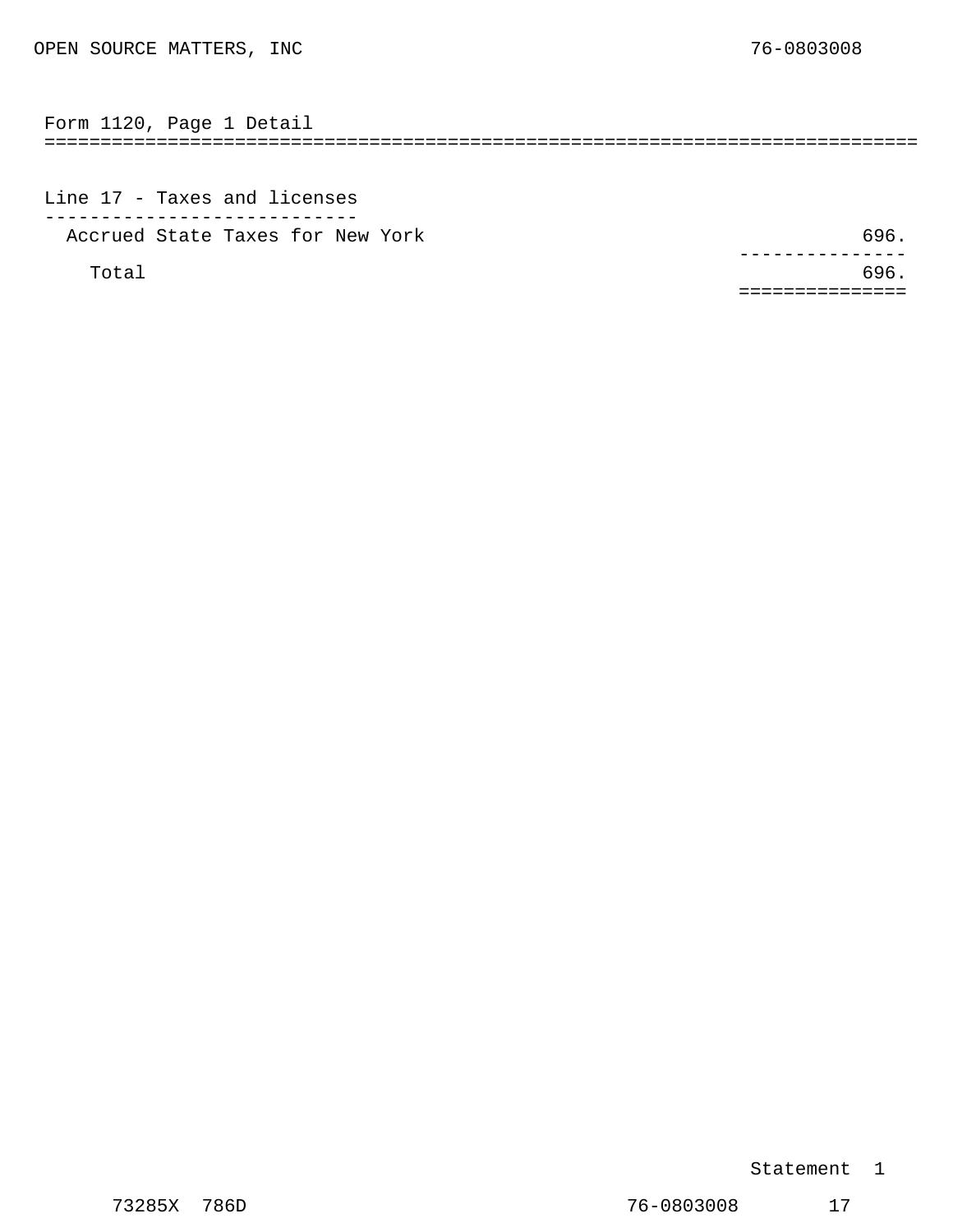<span id="page-14-0"></span>

| Form 1120, Page 1 Detail                                                                                                                                                                                                                      |                                                                                                        |
|-----------------------------------------------------------------------------------------------------------------------------------------------------------------------------------------------------------------------------------------------|--------------------------------------------------------------------------------------------------------|
| Line 26 - Summary of Travel, Meals and Entertainment                                                                                                                                                                                          |                                                                                                        |
| CONFERENCES, SEMINARS, SUMMITS AND EVENTS                                                                                                                                                                                                     | 105,366.                                                                                               |
| Total                                                                                                                                                                                                                                         | 105, 366.                                                                                              |
| Line 26 - Other deductions                                                                                                                                                                                                                    |                                                                                                        |
| Travel, meals and entertainment<br><b>BANK CHARGES</b><br>LEGAL<br>ACCOUNTING<br>INSURANCE<br>CONFERENCES AND SEMINARS- JOOMLA DAY EVENTS<br>POSTAGE AND DELIVERY<br>PRINTING AND REPRODUCTION<br>CODING AND DEVELOPMENT<br>PROFESSIONAL FEES | 105,366.<br>3,555.<br>54,401.<br>4,281.<br>1,770.<br>166,496.<br>2,686.<br>2,239.<br>4,874.<br>16,181. |
| Total                                                                                                                                                                                                                                         | 361,849.<br>==============                                                                             |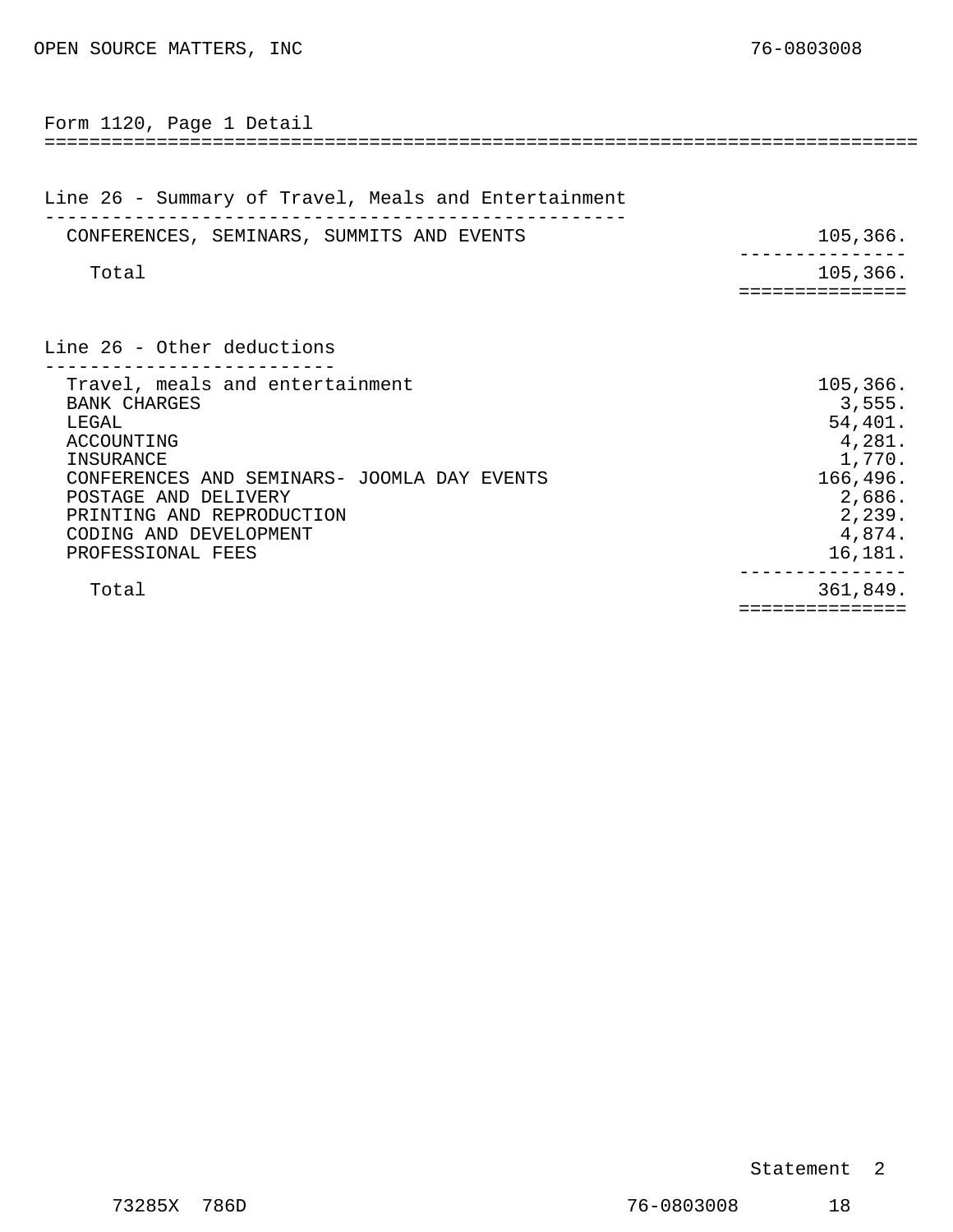Form 1120, Page 1 Detail

====================================================================================================

Line 29a - Non-SRLY NOL deduction

---------------------------------

<span id="page-15-0"></span>

| Year ending              | Original NOL        | Amount<br>Available | Amount Used | Converted<br>Contributions | Carryover<br>to.<br>Next year |
|--------------------------|---------------------|---------------------|-------------|----------------------------|-------------------------------|
| 12/31/2009<br>12/31/2014 | 10,279.<br>159,288. | 159,288.            | 76,942.     |                            | 82,346.                       |
| Total                    | 169,567.            | 159,288.            | 76,942.     |                            | 82,346.                       |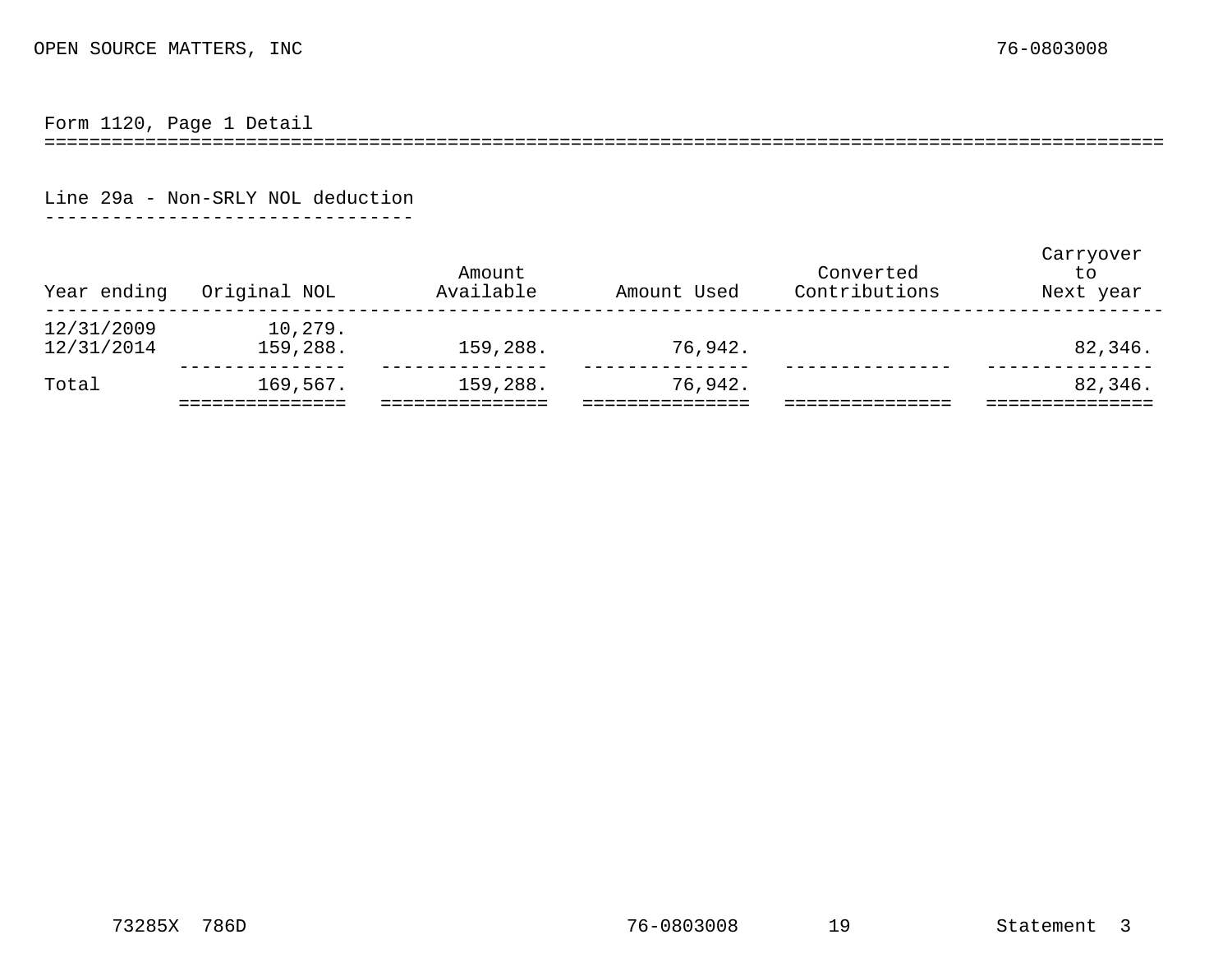<span id="page-16-0"></span>============================================================================== Form 1120, Page 5 Detail

| Accrued State Taxes<br>Other current liabilities             | 696.<br>8,000.<br>8,000. |
|--------------------------------------------------------------|--------------------------|
|                                                              |                          |
|                                                              |                          |
|                                                              |                          |
| Sch L, Line $18 -$<br>Other current liabilities<br>Beginning | Ending                   |

Statement 4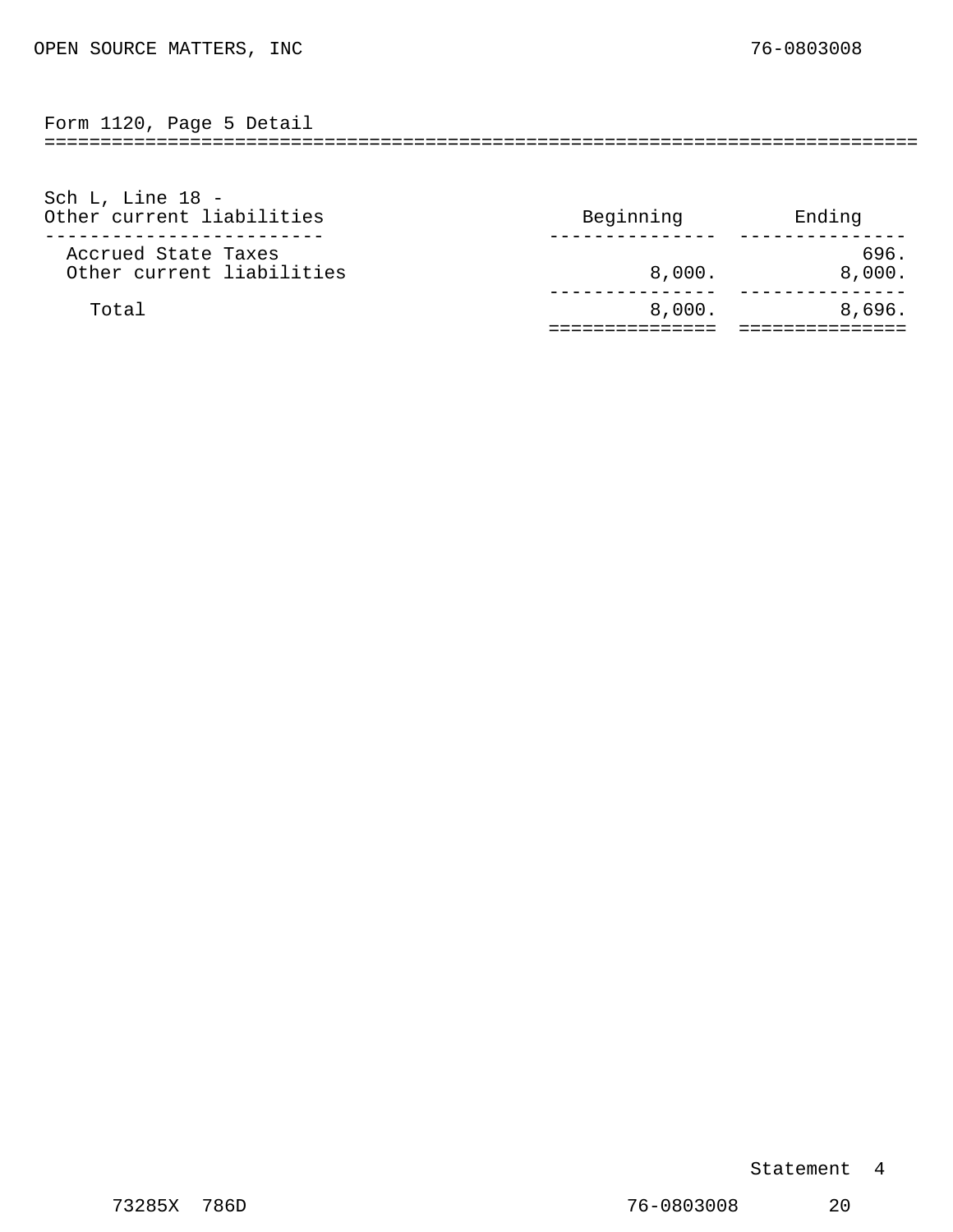<span id="page-17-0"></span>============================================================================== Form 1120, Page 5 Detail

Sch M-1, Line 7 - Income recorded on books not included on return ----------------------------------------------------------------- REFUND ON FEDERAL TAXES PAID **10.40.005.** A REFUND ON FEDERAL TAXES PAID Total  $40,005$ . --------------- ===============

#### Statement 5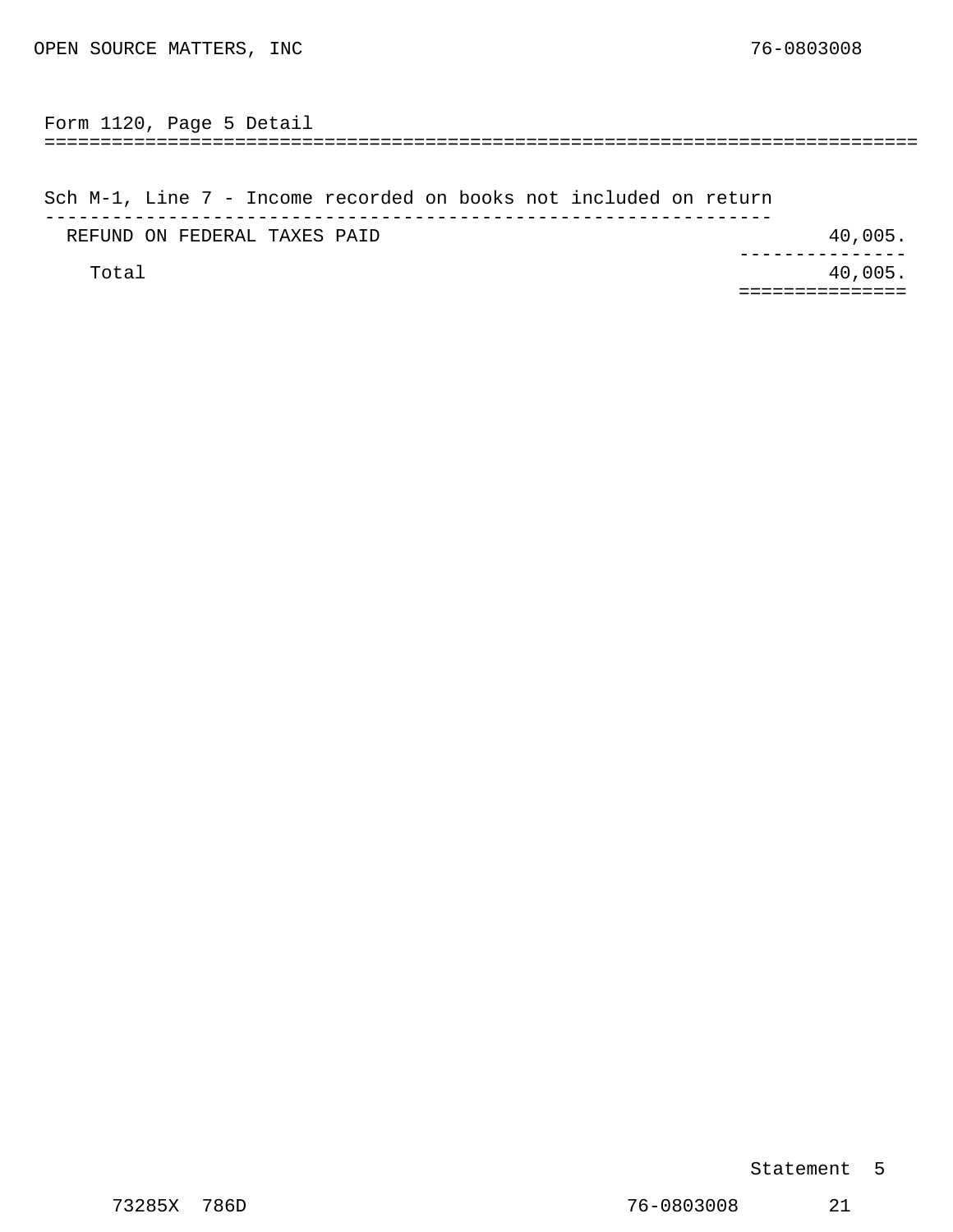

# Department of Taxation and Finance **General Business Corporation CT-3 Franchise Tax Return**

**Tax Law - Article 9-A**

**Caution:** This form must be used **only** for tax periods beginning on or after January 1, 2015. If you use it for any prior periods, the return will **not** be processed and will **not** be considered timely filed. As a result, penalties and interest may be incurred *(see Form CT-1).*

| See instructions, Form CT-3-I, before completing return.                                                                                                         |                                                                                 |  |                                               | All filers must enter tax period: |                                   |                                                  |  |  |
|------------------------------------------------------------------------------------------------------------------------------------------------------------------|---------------------------------------------------------------------------------|--|-----------------------------------------------|-----------------------------------|-----------------------------------|--------------------------------------------------|--|--|
| Amended return X<br>Final return                                                                                                                                 |                                                                                 |  | beginning                                     |                                   | $01 - 01 - 15$                    | ending $12 - 31 - 15$                            |  |  |
| Employer identification number (EIN)                                                                                                                             | File number                                                                     |  | Business telephone number                     |                                   | If you claim an overpayment,      |                                                  |  |  |
| 76-0803008                                                                                                                                                       | AA9                                                                             |  | 347-425-9397                                  |                                   |                                   | X<br>mark an X in the box                        |  |  |
| Legal name of corporation                                                                                                                                        |                                                                                 |  |                                               |                                   | Trade name/DBA                    |                                                  |  |  |
| OPEN SOURCE MATTERS,                                                                                                                                             | INC                                                                             |  |                                               |                                   |                                   |                                                  |  |  |
| Mailing name (if different from legal name above)                                                                                                                |                                                                                 |  |                                               |                                   | State or country of incorporation |                                                  |  |  |
| c/o                                                                                                                                                              |                                                                                 |  |                                               |                                   |                                   |                                                  |  |  |
| Mailing address number and street or PO box                                                                                                                      |                                                                                 |  |                                               |                                   | Date of incorporation             | Foreign corporations: date began business in NYS |  |  |
| PO BOX 4668 #88354                                                                                                                                               |                                                                                 |  |                                               |                                   | $01 - 01 - 05$                    |                                                  |  |  |
| City                                                                                                                                                             | State ZIP code                                                                  |  | Country (if not United States)                |                                   |                                   | For office use only                              |  |  |
| NEW YORK                                                                                                                                                         | NY 10163-4668                                                                   |  |                                               |                                   |                                   |                                                  |  |  |
| Principal business activity in NYS                                                                                                                               |                                                                                 |  | NAICS business code number (from NYS Pub 910) |                                   |                                   |                                                  |  |  |
| SOFTWARE M<br>WEB BASED                                                                                                                                          |                                                                                 |  | 511130                                        |                                   |                                   |                                                  |  |  |
| If address/phone above is                                                                                                                                        | If you need to update your address or phone information for corporation tax, or |  |                                               |                                   |                                   |                                                  |  |  |
| new, mark an $X$ in the box                                                                                                                                      | other tax types, you can do so online. See Business information in Form CT-1.   |  |                                               |                                   |                                   |                                                  |  |  |
|                                                                                                                                                                  |                                                                                 |  |                                               |                                   |                                   |                                                  |  |  |
| A. Pay amount shown on Part 2, line 23. Make payable to: New York State Corporation Tax                                                                          |                                                                                 |  |                                               |                                   |                                   | Payment enclosed                                 |  |  |
| Attach your payment here. (Detach all check stubs; see instructions for details.)                                                                                |                                                                                 |  |                                               |                                   | A                                 |                                                  |  |  |
| <b>B.</b> Are you subject to the metropolitan transportation business tax (MTA surcharge)? (see instructions:                                                    |                                                                                 |  |                                               |                                   |                                   |                                                  |  |  |
| mark an <b>X</b> in the appropriate box), $\ldots$ , $\ldots$ , $\ldots$ , $\ldots$ , $\ldots$ , $\ldots$ , $\ldots$ , $\ldots$ , $\ldots$ , $\ldots$ , $\ldots$ |                                                                                 |  |                                               |                                   |                                   | $B$ Yes $X$<br>No I                              |  |  |
|                                                                                                                                                                  |                                                                                 |  |                                               |                                   |                                   |                                                  |  |  |
| C. If you are disclaiming tax liability in New York State based on Public Law 86-272, mark an X                                                                  |                                                                                 |  |                                               |                                   |                                   |                                                  |  |  |
|                                                                                                                                                                  |                                                                                 |  |                                               |                                   |                                   |                                                  |  |  |
|                                                                                                                                                                  |                                                                                 |  |                                               |                                   |                                   |                                                  |  |  |
|                                                                                                                                                                  | Designee's name (print)                                                         |  |                                               |                                   |                                   | Designee's phone number                          |  |  |
| Third - party<br><b>Yes</b><br>$\mathbf{x}$<br>No.                                                                                                               | DANIELLE HLATKY                                                                 |  |                                               |                                   |                                   |                                                  |  |  |

PIN 3264

**Certification:** I certify that this return and any attachments are to the best of my knowledge and belief true, correct, and complete.

|              | Printed name of authorized person                  | Signature of authorized person |                    |                  | Official title |                 |                        |
|--------------|----------------------------------------------------|--------------------------------|--------------------|------------------|----------------|-----------------|------------------------|
| Authorized   | MIKE DEMOPOULOS                                    |                                |                    |                  | TREASURER      |                 |                        |
| person       | E-mail address of authorized person                |                                |                    | Telephone number |                |                 | Date                   |
|              |                                                    |                                |                    |                  |                |                 |                        |
|              | Firm's name (or yours if self-employed)            |                                | Firm's EIN         |                  |                |                 | Preparer's PTIN or SSN |
| Paid         | COHEN HLATKY LLC<br>PTPTA                          |                                | 26-4268100         |                  |                | P01403210       |                        |
| preparer     | Signature of individual preparing this return      | Address 195 KOSCIUSZKO ST      |                    |                  |                |                 |                        |
| use<br>only  |                                                    | BROOKLYN,<br>ΝY                | 11216              |                  |                |                 |                        |
| (see instr.) | E-mail address of individual preparing this return |                                | Preparer's NYTPRIN |                  | or             | Excl. code Date |                        |
|              |                                                    |                                | 11419808           |                  |                |                 |                        |
| .            |                                                    |                                |                    |                  |                |                 |                        |

#### See instructions for where to file.

#### **Content of Form CT-3**

**designee** *(see instructions)*

| Part 1 - General corporate information              | Part 5 - Computation of investment capital for the current tax year |
|-----------------------------------------------------|---------------------------------------------------------------------|
| Part 2 - Computation of balance due or overpayment  | Part 6 - Computation of business apportionment factor               |
| Part 3 - Computation of tax on business income base | Part 7 - Summary of tax credits claimed                             |
| Part 4 - Computation of tax on capital base         |                                                                     |

Designee's e-mail address

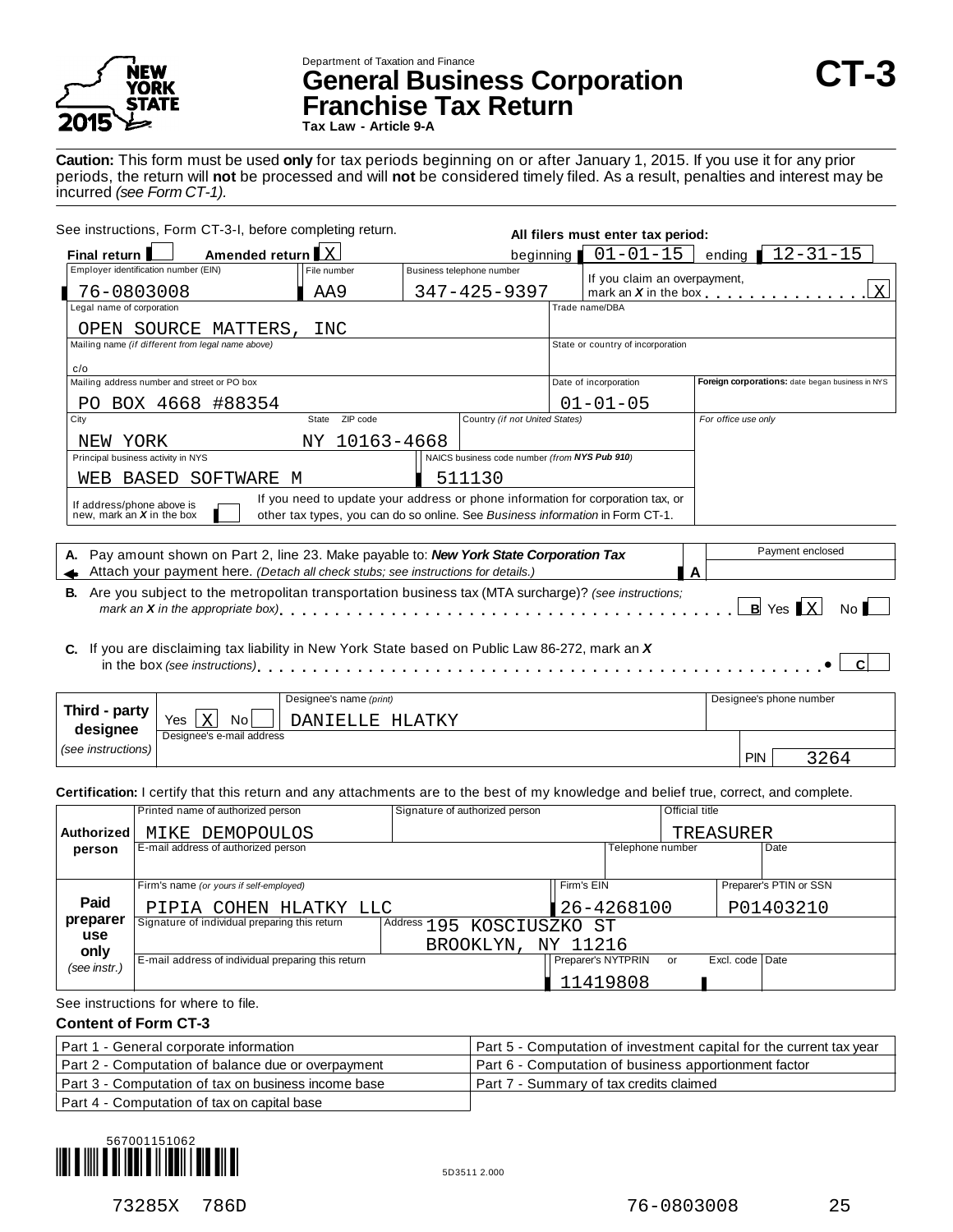# **Part 1 – General corporate information**

|    | Section A - Qualification for preferential tax rates                                                                                                                                                                         |
|----|------------------------------------------------------------------------------------------------------------------------------------------------------------------------------------------------------------------------------|
|    | If you are a corporation as identified in this section and qualify for preferential tax rates, mark an $X$ in the boxes that apply<br>to you (see instructions).                                                             |
|    | 1 A qualified emerging technology company (QETC) for purposes of the lower tax rates, capital base tax cap, and fixed                                                                                                        |
|    | 1.                                                                                                                                                                                                                           |
|    | 2 A qualified New York manufacturer based on the principally engaged test for purposes of the lower business income                                                                                                          |
| 3  | 2<br>A qualified New York manufacturer based on the principally engaged test for purposes of the lower capital base                                                                                                          |
|    | 3                                                                                                                                                                                                                            |
|    | 4 A qualified New York manufacturer based on the significant employment and property test for purposes of the lower                                                                                                          |
|    | 4                                                                                                                                                                                                                            |
| 5  | 5 <sup>1</sup>                                                                                                                                                                                                               |
| 6  | A small business eligible for the lower business income tax rates and possible capital base tax exception<br>8  <br>X                                                                                                        |
|    | If you marked this box, complete line 6a; also mark the box at line 6b or 6c, as applicable.                                                                                                                                 |
|    |                                                                                                                                                                                                                              |
|    | 6 <sub>b</sub>                                                                                                                                                                                                               |
|    | 6c<br>A qualified entity of a New York State innovation hot spot that operates solely within such New York State innovation                                                                                                  |
| 7  | hot spot, and you have elected to be subject only to the fixed dollar minimum tax base<br>$\overline{7}$                                                                                                                     |
|    |                                                                                                                                                                                                                              |
|    | Section B - New York State information (see instructions)                                                                                                                                                                    |
| 1  |                                                                                                                                                                                                                              |
| 2  |                                                                                                                                                                                                                              |
| 3  |                                                                                                                                                                                                                              |
| 4  | If you have an interest in, or have rented, real property in New York State, mark an X in the box and complete                                                                                                               |
|    | $\vert$ 4                                                                                                                                                                                                                    |
|    |                                                                                                                                                                                                                              |
| 5. | 4b The real property's value or rent $\ldots \ldots \ldots \ldots \ldots \ldots \ldots \ldots \ldots \ldots \ldots$<br>If you are claiming an exception to the related member expense addback under Tax Law §208.9(o)(2)(B), |
|    | 5                                                                                                                                                                                                                            |
|    | 5a If you marked the line 5 box, use line 5a to report the applicable exception<br>Number<br>Amount                                                                                                                          |
|    | number (1-4) and the amount of royalty payments. $\boxed{5a} \bullet \boxed{ }$<br>$\bullet$                                                                                                                                 |
| 6  | If you are not protected by Public Law 86-272 and are subject to tax solely as a result of deriving receipts in                                                                                                              |
|    | 6 <sup>1</sup>                                                                                                                                                                                                               |
|    | Section C - Filing information                                                                                                                                                                                               |
|    | 1 Federal return filed – you must mark an $X$ in one box and attach a complete copy of your federal return                                                                                                                   |
|    | 1120-REIT                                                                                                                                                                                                                    |
|    | Χ<br>$1120$ $\bullet$<br>1120S •<br>1120F •<br>$1120-H$<br>1120 consolidated ●<br>or 1120-RIC I                                                                                                                              |
|    | <b>Amended return</b> – If you marked the amended return box on page 1, then for any item(s) that apply, mark an X in the box                                                                                                |
|    | and attach documentation                                                                                                                                                                                                     |
|    | Date of determination<br><b>Final federal</b><br><b>NOL</b>                                                                                                                                                                  |
|    | Capital loss<br>carryback •<br>1139 •<br>1120X<br>carryback $\bullet$<br>determination •                                                                                                                                     |
|    |                                                                                                                                                                                                                              |
|    | 2a Enter the tax due amount from your most recently filed New York State return for this tax period . 2a                                                                                                                     |
| 3  | Required attachments $-$ For all forms, other than tax credit claim forms, that are attached to this return, mark an $X$ in the<br>applicable box(es)                                                                        |
|    | CT-3.2 $\Box$ CT-3.3 $\Box$ CT-3.4 $\Box$ CT-60 $\bullet$ $\Box$ CT-225 $\bullet$ $\Box$ Other (identify):<br>$CT-3.1$ $\bullet$ $\downarrow$                                                                                |
|    | If you are claiming tax credits, enter the number of tax credit forms attached to this return. Where multiple forms                                                                                                          |
|    | are filed for the same credit, count each form filed. $\dots \dots \dots \dots \dots \dots \dots \dots \dots \dots \dots \dots$                                                                                              |
| 5. | 5 <br>If you filed federal Form 1120F and you have effectively connected income (ECI), mark an X in the box                                                                                                                  |
|    | 567002151062                                                                                                                                                                                                                 |
|    | 5D3512 1.000                                                                                                                                                                                                                 |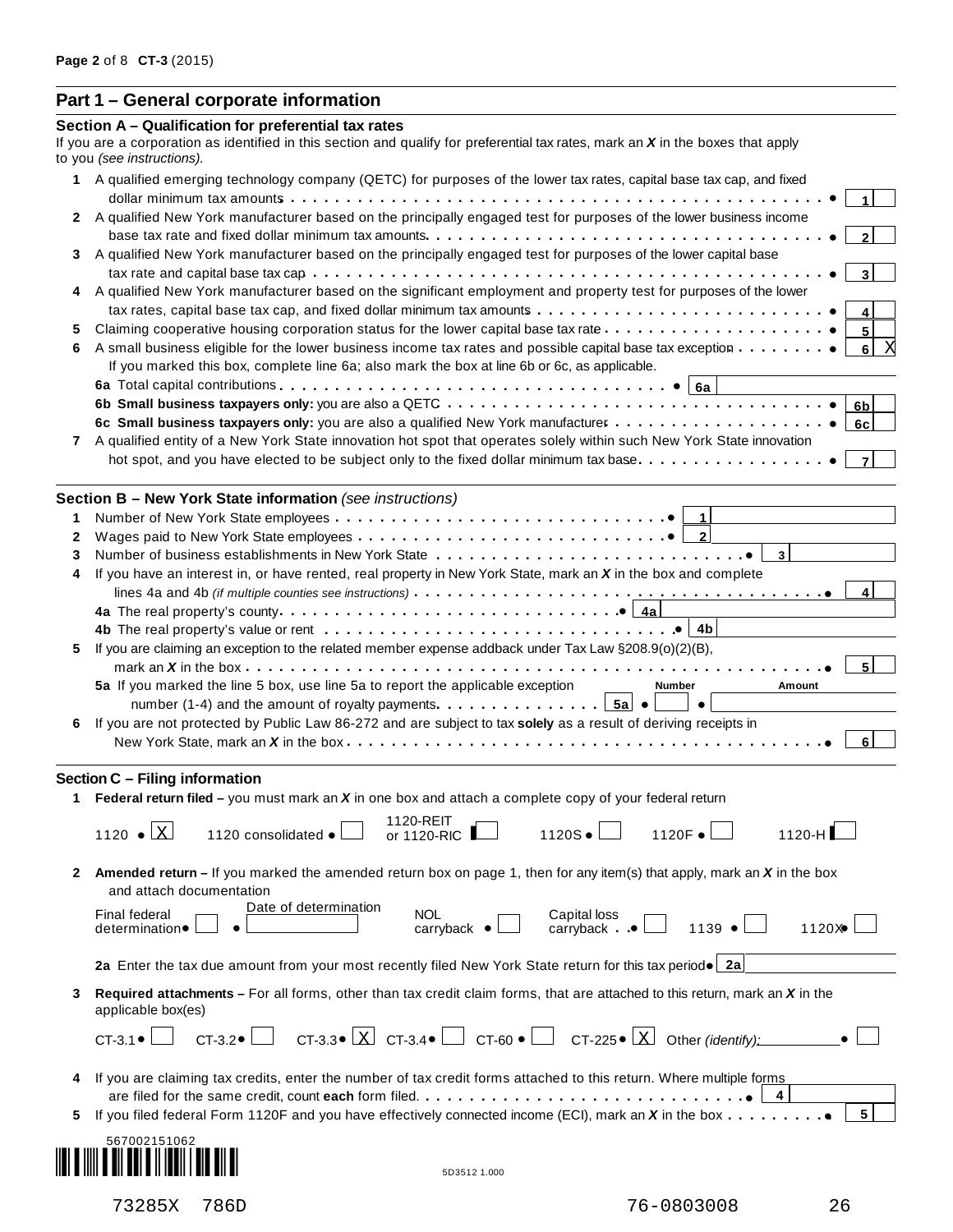# **Part 2 – Computation of balance due or overpayment**

|            | Largest of three tax bases, minus credits, plus mandatory first installment                                                                                                                                                          |                      |
|------------|--------------------------------------------------------------------------------------------------------------------------------------------------------------------------------------------------------------------------------------|----------------------|
|            | 554.<br>1a Business income base tax (from Part 3, line 20) <b>1a</b> e 1a                                                                                                                                                            |                      |
|            | 554.<br>1b Capital base tax (from Part 4, line 15; see instructions)<br>1b                                                                                                                                                           |                      |
|            | New York receipts                                                                                                                                                                                                                    |                      |
| 1c         | 175<br>452,992.<br>Fixed dollar minimum tax (see instr) $\bullet$<br>$\bullet$ 1c                                                                                                                                                    |                      |
| 2          | Tax due (enter the amount from line 1a, 1b, or 1c, whichever is largest; see instructions)                                                                                                                                           | 554.<br>$\mathbf{2}$ |
| 3          |                                                                                                                                                                                                                                      | 3                    |
| 4          | Tax due after credits (subtract line 3 from line 2; if line 3 is more than line 2, enter 0)                                                                                                                                          | 554.<br>4            |
| 5          | If you filed a request for an extension, enter the amount from Form CT-5, line $2 \ldots $                                                                                                                                           | 5                    |
| 6          | If you did not file Form CT-5 and line 4 is over \$1,000, see instructions                                                                                                                                                           | 6                    |
|            | 7 Largest base minus credits, plus mandatory first installment (add line 4 and line 5 or 6)                                                                                                                                          | 554.<br>7            |
|            | <b>Penalties and interest</b>                                                                                                                                                                                                        |                      |
|            | 8 Estimated tax penalty (see instructions; if Form CT-222 is                                                                                                                                                                         |                      |
|            | attached, mark an $X$ in the box)<br>8                                                                                                                                                                                               |                      |
| 9          | Interest on late payment (see instructions) example that the contract on late payment (see instructions)<br>9                                                                                                                        |                      |
| 10         | Late filing and late payment penalties (see instructions) (a) 10                                                                                                                                                                     |                      |
| 11         |                                                                                                                                                                                                                                      | 11                   |
|            | Voluntary gifts/contributions (see instructions)                                                                                                                                                                                     |                      |
|            | 12a<br>Breast Cancer Research and Education Fund                                                                                                                                                                                     |                      |
| 12b        | 12 <sub>b</sub>                                                                                                                                                                                                                      |                      |
| 12c        | Prostate Cancer Research, Detection, and Education Fund<br>12c<br>$9/11$ Memorial $\ldots$ , $\ldots$ , $\ldots$ , $\ldots$ , $\ldots$ , $\ldots$                                                                                    |                      |
| 12d        | 12d<br>Volunteer Firefighting & EMS Recruitment Fund                                                                                                                                                                                 |                      |
| 12e<br>12f | 12e<br>Veterans Remembrance experience in the set of the set of the set of the set of the set of the set of the set o                                                                                                                |                      |
|            | <b>12f</b><br>12g Women's Cancers Education and Prevention Fund.                                                                                                                                                                     |                      |
| 13         | 12g                                                                                                                                                                                                                                  | 13                   |
|            | <b>Total amount due</b>                                                                                                                                                                                                              |                      |
|            |                                                                                                                                                                                                                                      | 554.<br>14           |
|            | <b>Prepayments</b>                                                                                                                                                                                                                   |                      |
| 15         | 15                                                                                                                                                                                                                                   |                      |
| 16         | Second installment (from Form CT-400) [19] CHANGER SECOND IN SECOND US A SECOND US A SECOND US A SECOND US A SECOND US A SECOND US A SECOND US A SECOND US A SECOND US A SECOND US A SECOND US A SECOND US A SECOND US A SECON<br>16 |                      |
| 17         | Third installment (from Form CT-400) [19] [19] Third installment (from Form CT-400)<br>17                                                                                                                                            |                      |
| 18         | Fourth installment (from Form CT-400)<br>18                                                                                                                                                                                          |                      |
| 19         | 650<br>Payment with extension request (from Form CT-5, line 5)<br>19                                                                                                                                                                 |                      |
| 20         | Overpayment credited from prior years Period<br>20<br>$\alpha = 0$                                                                                                                                                                   |                      |
| 21         | Overpayment credited from CT-3-M<br>Period<br>21                                                                                                                                                                                     |                      |
| 22         | Total prepayments (add lines 15 through 21; see instructions)                                                                                                                                                                        | 650.<br>22           |
|            | Payment due or overpayment to be credited/refunded                                                                                                                                                                                   |                      |
|            | 23 Balance due (If line 22 is less than line 14, subtract line 22 from line 14 and enter the result here.                                                                                                                            |                      |
|            | This is the amount due; enter payment amount on page 1, line $A_1, \ldots, \ldots, \ldots, \ldots, \ldots, \ldots$                                                                                                                   | $\overline{23}$      |
|            | 24 Overpayment (If line 22 is more than line 14, subtract line 14 from line 22. This is your overpayment;                                                                                                                            |                      |
|            |                                                                                                                                                                                                                                      | 96.<br>24            |
| 25         | Amount of overpayment to be credited to next period (see instructions)                                                                                                                                                               | 96.<br>25            |
| 26         | Balance of overpayment available (subtract line 25 from line 24; see instructions)                                                                                                                                                   | 26                   |
| 27         |                                                                                                                                                                                                                                      | 27                   |
| 28         | Balance of overpayment to be refunded (subtract line 27 from line 26; see instructions)                                                                                                                                              | 28                   |
| 29         | Unused tax credits to be refunded (see instructions)<br>$\blacksquare$ 29                                                                                                                                                            |                      |
| 30         | Unused tax credits applied to next period<br>$\blacksquare$ 30                                                                                                                                                                       |                      |

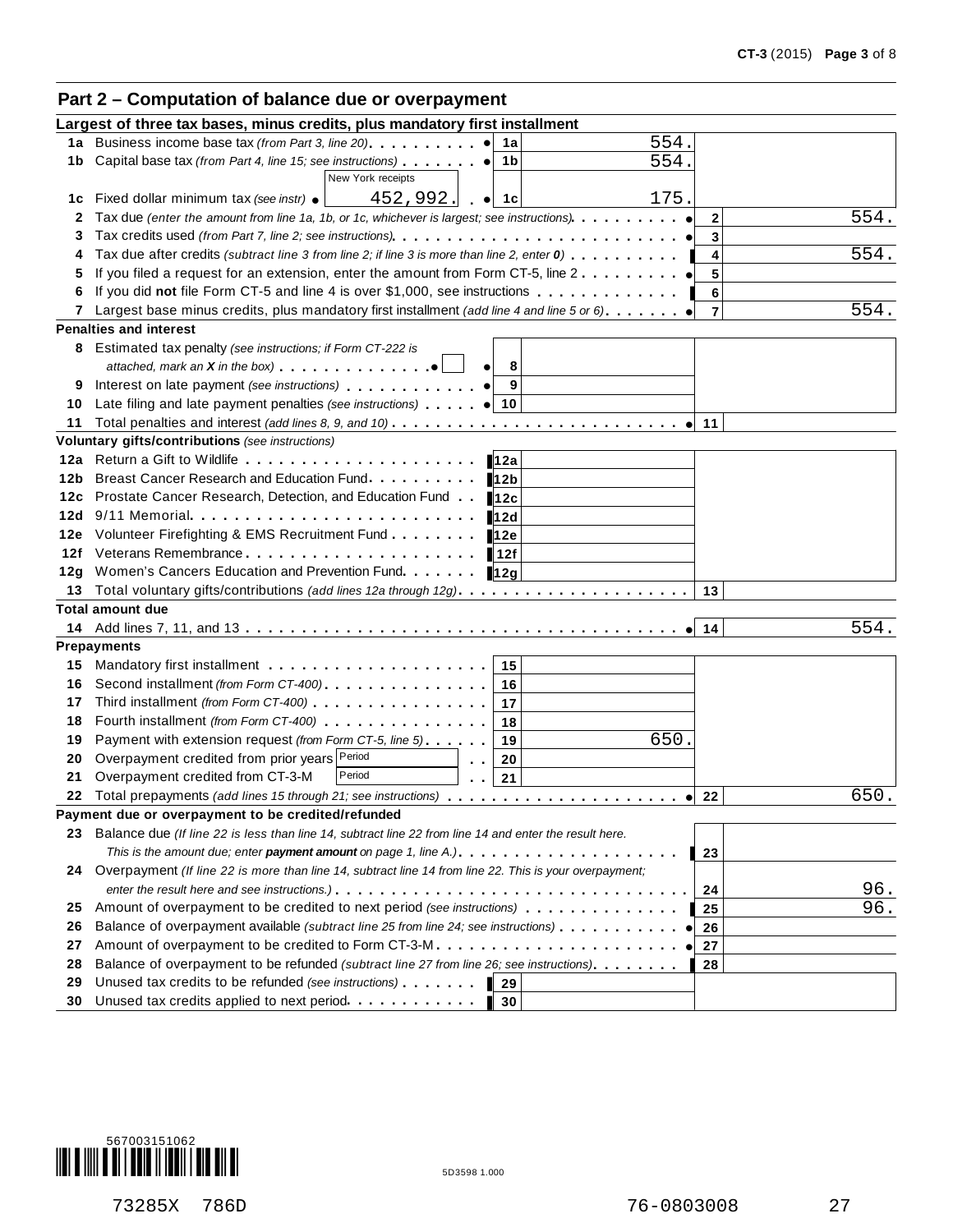|    | Federal taxable income (FTI) before net operating loss (NOL) and special deductions (see instructions) .                  | 1.             | 76,942.  |
|----|---------------------------------------------------------------------------------------------------------------------------|----------------|----------|
| 2  |                                                                                                                           | $\overline{2}$ | 696.     |
| 3  |                                                                                                                           |                | 77,638.  |
|    | Subtractions from FTI (from Form CT-225, line 10) $\ldots \ldots \ldots \ldots \ldots \ldots \ldots \ldots \ldots \ldots$ | 4              | 12,025.  |
| 5  |                                                                                                                           | 5              | 65,613.  |
| 6  | Subtraction modification for qualified banks (from Form CT-3.2, Schedule A, line 1; see instructions) $\bullet$           | 6              |          |
|    |                                                                                                                           |                | 65,613.  |
| 8  | Investment and other exempt income (from Form CT-3.1, Schedule D, line 1) $\ldots \ldots \ldots$                          | 8              |          |
| 9  |                                                                                                                           | 9              | 65,613.  |
| 10 | Excess interest deductions attributable to investment income, investment capital, and other                               |                |          |
|    | exempt income (from Form CT-3.1, Schedule D, line 2) $\ldots \ldots \ldots \ldots \ldots \ldots \ldots \ldots \ldots$     |                |          |
| 11 |                                                                                                                           |                | 65,613.  |
| 12 | Addback of income previously reported as investment income (from Form CT-3.1, Schedule F,                                 |                |          |
|    |                                                                                                                           |                |          |
| 13 |                                                                                                                           |                | 65,613.  |
| 14 |                                                                                                                           |                | 100.0000 |
| 15 |                                                                                                                           |                | 65,613.  |
| 16 | Prior net operating loss conversion subtraction (from Form CT-3.3, Schedule C, line 4) $\cdots$                           |                | 57,092.  |
| 17 |                                                                                                                           |                | 8,521.   |
| 18 |                                                                                                                           |                |          |
| 19 |                                                                                                                           | 19             | 8,521.   |
| 20 | Business income base tax (multiply line 19 by the appropriate business income tax rate from the tax                       |                |          |
|    |                                                                                                                           |                | 554.     |

benefit claimed may be disallowed, or there may be a delay in receiving such benefit.

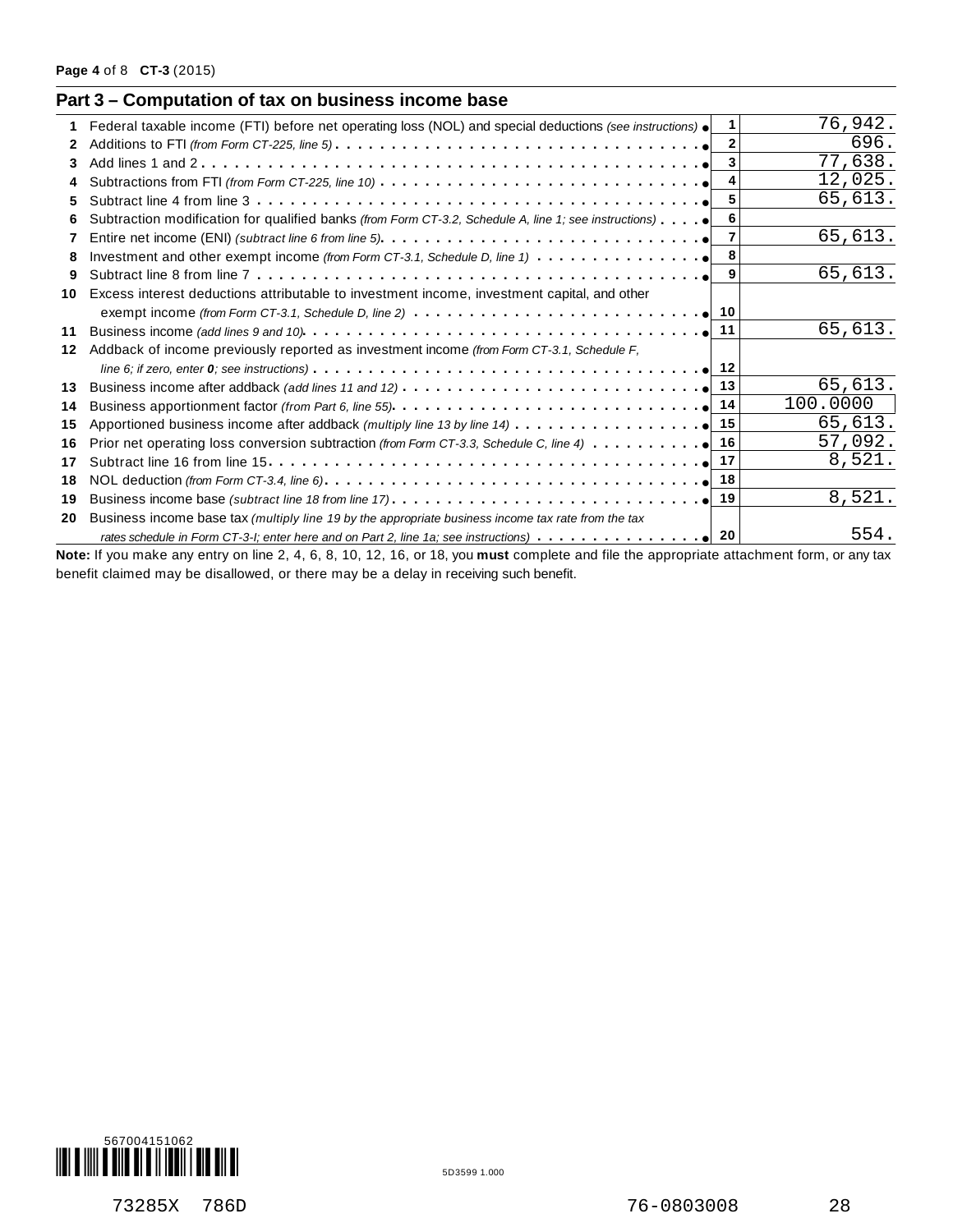# **Part 4 – Computation of tax on capital base** *(see instructions)*

|              |                                                                                                                                         |                   | R           |               |
|--------------|-----------------------------------------------------------------------------------------------------------------------------------------|-------------------|-------------|---------------|
|              |                                                                                                                                         | Beginning of year | End of year | Average value |
|              | Total assets from federal return $\bullet$   1                                                                                          | 339,927.          | 436,335.    | 388,131.      |
| $\mathbf{2}$ | Real property and marketable securities                                                                                                 |                   |             |               |
|              | included on line $1 \ldots \ldots \ldots$                                                                                               |                   |             |               |
| 3            | 3<br>Subtract line 2 from line 1                                                                                                        | 339,927.          | 436,335.    | 388,131.      |
| 4            | Real property and marketable securities                                                                                                 |                   |             |               |
|              | at fair market value   4                                                                                                                |                   |             |               |
| 5            | Adjusted total assets (add lines 3 and 4) $\vert 5 \vert$                                                                               | 339,927.          | 436,335.    | 388,131.      |
| 6            | Total liabilities experience and the Total liabilities                                                                                  | 29, 235.          | 8,696.      | 18,966.       |
| 7            | Total net assets (subtract line 6, column C, from line 5, column C) $\cdots \cdots \cdots \cdots \cdots$                                |                   |             | 369, 165.     |
| 8            |                                                                                                                                         |                   |             |               |
| 9            |                                                                                                                                         |                   |             | 369,165.      |
| 10           | Addback of capital previously reported as investment capital (from Part 5, line 20, column C; if zero or less, enter $0$ ) $\bullet$ 10 |                   |             |               |
| 11           |                                                                                                                                         |                   |             | 369,165.      |
| 12           | Business apportionment factor (from Part 6, line 55) $\ldots \ldots \ldots \ldots \ldots \ldots \ldots \ldots$                          |                   |             | 1.0000        |
| 13           | Apportioned business capital (multiply line 11 by line 12) $\cdots \cdots \cdots$                                                       |                   |             | 369,165.      |
|              |                                                                                                                                         |                   |             |               |
| 14           | New small business <i>(if in first two tax years, mark an <b>X</b> in one box)</i> Year one $\bullet$ $\Box$ Year two $\bullet$         |                   |             |               |
| 15           | Capital base tax (multiply line 13 by the appropriate capital base tax rate from the tax rates schedule in                              |                   |             |               |
|              |                                                                                                                                         |                   | •⊺15        | 554.          |

# **Part 5 – Computation of investment capital for the current tax year** *(see instructions)*

|     |                                                                                                         | Average fair market<br>value as reported | Liabilities attributable to<br>column A amount | Net average value<br>(column A - column B) |
|-----|---------------------------------------------------------------------------------------------------------|------------------------------------------|------------------------------------------------|--------------------------------------------|
| 16. | Total capital that generates income                                                                     |                                          |                                                |                                            |
|     | claimed to not be apportionable to                                                                      |                                          |                                                |                                            |
|     | New York under the U.S. Constitution                                                                    |                                          |                                                |                                            |
|     | (from Form CT-3.1, Schedule E, line 1) $\bullet$   16                                                   |                                          |                                                |                                            |
|     | 17 Total of stocks actually held for more than                                                          |                                          |                                                |                                            |
|     | one year (from Form CT-3.1, Schedule E,                                                                 |                                          |                                                |                                            |
|     |                                                                                                         |                                          |                                                |                                            |
| 18  | Total of stocks presumed held for more                                                                  |                                          |                                                |                                            |
|     | than one year (from Form CT-3.1,                                                                        |                                          |                                                |                                            |
|     | Schedule E, line 3) $\qquad \qquad$ 18                                                                  |                                          |                                                |                                            |
| 19  | Total investment capital for the current year (Add column C lines 16, 17, and 18; enter the result here |                                          |                                                |                                            |
|     |                                                                                                         |                                          |                                                |                                            |
|     |                                                                                                         |                                          |                                                |                                            |

#### **Addback of capital previously reported as investment capital**

|    |                                                                                                                                                                        | Average fair market<br>value as reported | Liabilities attributable to<br>column A amount | Net average value<br>(column A - column B) |
|----|------------------------------------------------------------------------------------------------------------------------------------------------------------------------|------------------------------------------|------------------------------------------------|--------------------------------------------|
| 20 | Total of stocks previously presumed held<br>for more than one year, but did not meet<br>the holding period (from Form CT-3.1,<br>Schedule F, line 1; enter here and on |                                          |                                                |                                            |

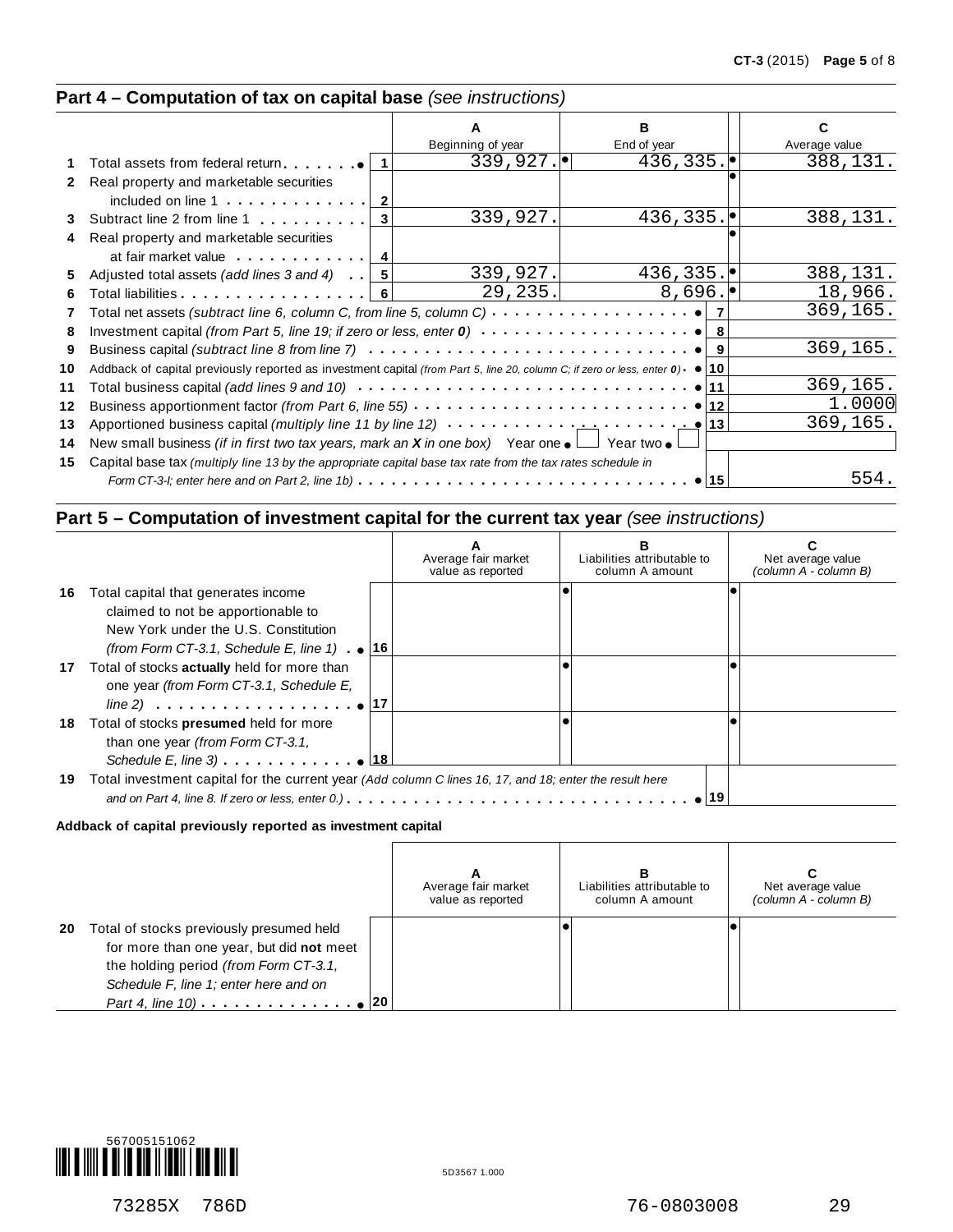# **Part 6 - Computation of business apportionment factor** *(see instructions)*

|    |                                                                                                                                                                                                                                |                | A - New York State | <b>B</b> - Everywhere |
|----|--------------------------------------------------------------------------------------------------------------------------------------------------------------------------------------------------------------------------------|----------------|--------------------|-----------------------|
|    | Section 210-A.2                                                                                                                                                                                                                |                |                    |                       |
|    |                                                                                                                                                                                                                                | 1              |                    |                       |
|    |                                                                                                                                                                                                                                | $\mathbf{2}$   |                    |                       |
|    |                                                                                                                                                                                                                                | 3              |                    |                       |
|    | Section 210-A.3                                                                                                                                                                                                                |                |                    |                       |
|    | 4 Rentals of real and tangible personal property entitled as the control of the set of the set of the set of the set of the set of the set of the set of the set of the set of the set of the set of the set of the set of the | 4              |                    |                       |
|    | 5 Royalties from patents, copyrights, trademarks, and similar intangible                                                                                                                                                       |                |                    |                       |
|    |                                                                                                                                                                                                                                | 5              |                    |                       |
|    | 6 Sales of rights for certain closed-circuit and cable TV transmissions                                                                                                                                                        |                |                    |                       |
|    |                                                                                                                                                                                                                                | 6              |                    |                       |
|    | Section 210-A.4                                                                                                                                                                                                                |                |                    |                       |
|    | 7 Sale, licensing, or granting access to digital products                                                                                                                                                                      | $\overline{7}$ |                    |                       |
|    | Section 210-A.5(a)(1) – Fixed percentage method for qualified financial instruments (QFIs)                                                                                                                                     |                |                    |                       |
|    |                                                                                                                                                                                                                                |                |                    | 8                     |
|    | <b>Section 210-A.5(a)(2)</b> – Mark an $X$ in each box that is applicable (see line 8 instructions)                                                                                                                            |                |                    |                       |
|    | Section 210-A.5(a)(2)(A)                                                                                                                                                                                                       |                |                    |                       |
|    |                                                                                                                                                                                                                                | 9              |                    |                       |
|    | 10 Net gains from sales of loans secured by real property                                                                                                                                                                      | 10             |                    |                       |
|    | 11 Interest from loans not secured by real property (QFI $\bullet$ \[all ) $\bullet$                                                                                                                                           | 11             |                    |                       |
|    | 12 Net gains from sales of loans not secured by real property (QFI $\bullet$ $\Box$ )                                                                                                                                          | 12             |                    |                       |
|    | Section 210-A.5(a)(2)(B) (QFI $\bullet$                                                                                                                                                                                        |                |                    |                       |
|    |                                                                                                                                                                                                                                | 13             |                    |                       |
|    |                                                                                                                                                                                                                                | 14             |                    |                       |
|    | 15 Interest from NYS and its political subdivisions debt                                                                                                                                                                       | 15             |                    |                       |
| 16 | Net gains from NYS and its political subdivisions debt                                                                                                                                                                         | 16             |                    |                       |
|    | 17 Interest from other states and their political subdivisions debt.                                                                                                                                                           | 17             |                    |                       |
|    | 18 Net gains from other states and their political subdivisions debt.                                                                                                                                                          | 18             |                    |                       |
|    | Section 210-A.5(a)(2)(C) (QFI .                                                                                                                                                                                                |                |                    |                       |
|    | 19 Interest from asset-backed securities and other government agency debt .                                                                                                                                                    | 19             |                    |                       |
| 20 | Net gains from government agency debt or asset-backed securities                                                                                                                                                               |                |                    |                       |
|    |                                                                                                                                                                                                                                | 20             |                    |                       |
|    | 21 Net gains from all other asset-backed securities                                                                                                                                                                            | 21             |                    |                       |
|    | Section 210-A.5(a)(2)(D) (QFI .                                                                                                                                                                                                |                |                    |                       |
|    | 22 Interest from corporate bonds                                                                                                                                                                                               | 22             |                    |                       |
|    | 23 Net gains from corporate bonds sold through broker/dealer or                                                                                                                                                                |                |                    |                       |
|    |                                                                                                                                                                                                                                | 23             |                    |                       |
|    |                                                                                                                                                                                                                                | 24             |                    |                       |
|    | Section 210-A.5(a)(2)(E)                                                                                                                                                                                                       |                |                    |                       |
|    | 25 Net interest from reverse repurchase and securities borrowing agreements .                                                                                                                                                  | 25             |                    |                       |
|    | Section 210-A.5(a)(2)(F)                                                                                                                                                                                                       |                |                    |                       |
|    |                                                                                                                                                                                                                                | 26             |                    |                       |
|    | Section 210-A.5(a)(2)(l) (QFI ·                                                                                                                                                                                                |                |                    |                       |
|    | 27 Net income from sales of physical commodities                                                                                                                                                                               | 27             |                    |                       |
|    | Section 210-A.5(a)(2)(J) (QFI ·                                                                                                                                                                                                |                |                    |                       |
|    |                                                                                                                                                                                                                                | 28             |                    |                       |
|    | Section 210-A.5(a)(2)(H) (QFI ·                                                                                                                                                                                                |                |                    |                       |
|    |                                                                                                                                                                                                                                | 29             |                    |                       |
|    | 30 Net gains and other income from other financial instruments                                                                                                                                                                 | 30             |                    |                       |
|    |                                                                                                                                                                                                                                |                |                    |                       |



73285X 786D 76-0803008 30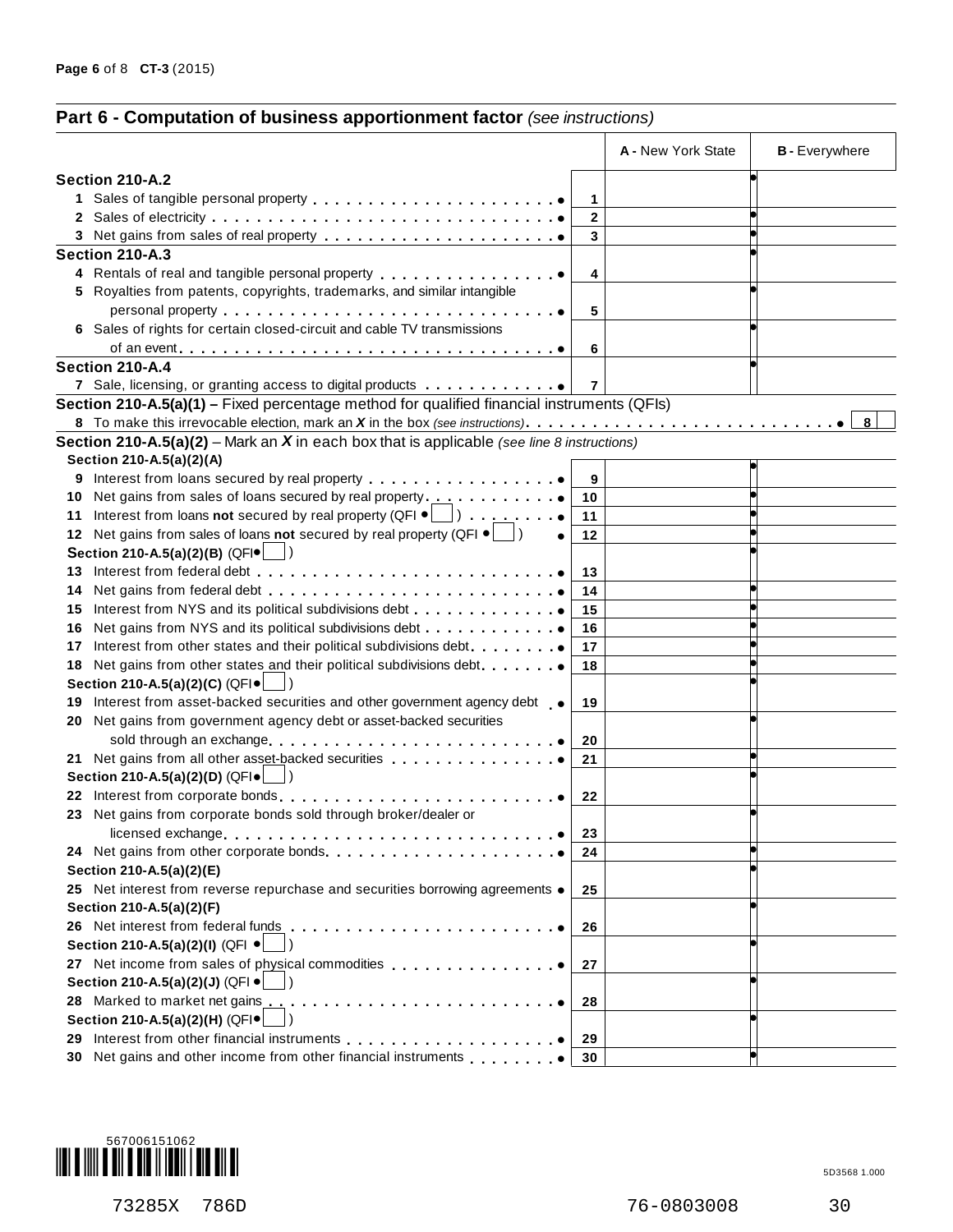# **Part 6 – Computation of business apportionment factor** *(continued)*

|    |                                                                                                                     |    | A - New York State | <b>B</b> - Everywhere |
|----|---------------------------------------------------------------------------------------------------------------------|----|--------------------|-----------------------|
|    | <b>Section 210-A.5(b)</b>                                                                                           |    |                    |                       |
| 31 |                                                                                                                     |    |                    |                       |
| 32 | Margin interest earned on behalf of brokerage accounts. $\bullet$ 32                                                |    |                    |                       |
| 33 | Fees for advisory services for underwriting or management of underwriting $\bullet$                                 | 33 |                    |                       |
| 34 | Receipts from primary spread of selling concessions.                                                                | 34 |                    |                       |
| 35 | Receipts from account maintenance fees                                                                              | 35 |                    |                       |
| 36 |                                                                                                                     | 36 |                    |                       |
| 37 |                                                                                                                     |    |                    |                       |
|    | <b>Section 210-A.5(c)</b>                                                                                           |    |                    |                       |
| 38 |                                                                                                                     |    |                    |                       |
| 39 | Service charges and fees from credit cards.                                                                         | 39 |                    |                       |
| 40 |                                                                                                                     | 40 |                    |                       |
| 41 | Receipts from credit card authorizations and settlement processing $\bullet$ 41                                     |    |                    |                       |
| 42 |                                                                                                                     | 42 |                    |                       |
|    | <b>Section 210-A.5(d)</b>                                                                                           |    |                    |                       |
|    |                                                                                                                     |    |                    |                       |
|    | Section 210-A.6                                                                                                     |    |                    |                       |
|    |                                                                                                                     |    |                    |                       |
|    | Section 210-A.6-a                                                                                                   |    |                    |                       |
|    |                                                                                                                     |    |                    |                       |
|    | Section 210-A.7                                                                                                     |    |                    |                       |
|    |                                                                                                                     |    |                    |                       |
| 47 |                                                                                                                     | 47 |                    |                       |
|    | Section 210-A.8                                                                                                     |    |                    |                       |
| 48 |                                                                                                                     |    |                    |                       |
| 49 |                                                                                                                     | 49 |                    |                       |
|    |                                                                                                                     |    |                    |                       |
|    | Section 210-A.9                                                                                                     |    |                    |                       |
| 51 | Transportation or transmission of gas through pipes. $\ldots \ldots \bullet   51$                                   |    |                    |                       |
|    | <b>Section 210-A.10</b>                                                                                             |    |                    |                       |
|    |                                                                                                                     |    |                    |                       |
|    | <b>Section 210-A.11</b>                                                                                             |    |                    |                       |
|    |                                                                                                                     |    |                    |                       |
|    | <b>Total receipts</b>                                                                                               |    |                    |                       |
|    | 54 Add lines 1 through 53 in columns A and B $\blacksquare$                                                         |    |                    |                       |
|    | <b>Calculation of business apportionment factor</b>                                                                 |    |                    |                       |
|    | 55 New York State business apportionment factor (divide line 54, column A by line 54, column B and enter the result |    |                    |                       |
|    |                                                                                                                     |    |                    | 1.0000<br>55          |

Enter line 55 on Part 3, *Computation of tax on business income base*, line 14; and on Part 4, *Computation of tax on capital base*, line 12.



73285X 786D 76-0803008 31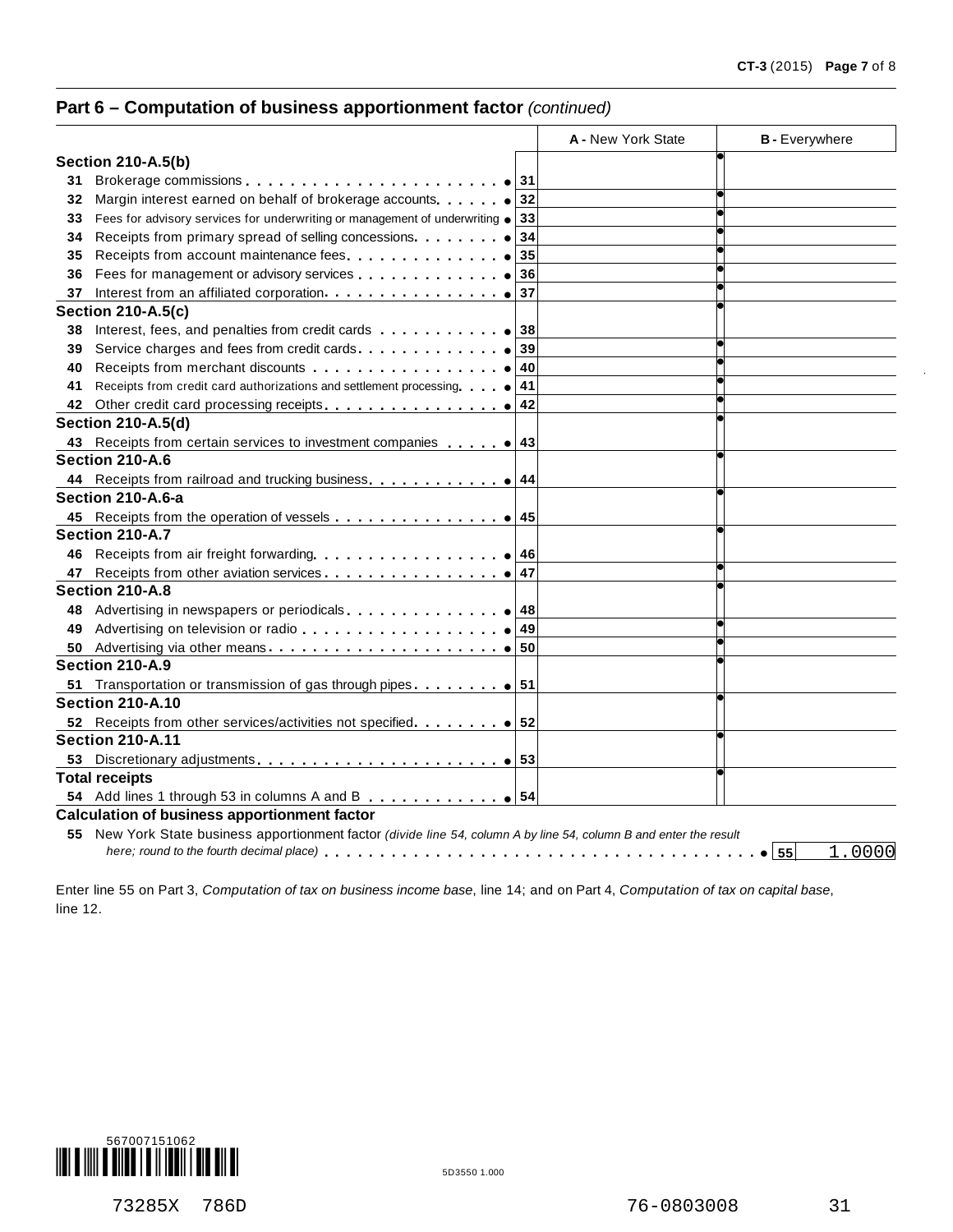# **Part 7 – Summary of tax credits claimed**

**1** Have you been convicted of an offense, or are you an owner of an entity convicted of an offense, defined in New York State Penal Law, Article 200 or 496, or section 195.20? *(see Form CT-1; mark an* **X** *in* one box) **m** m m m m m m m m  $\begin{bmatrix} 1 \end{bmatrix}$  Yes  $No X$ 

Enter in the appropriate box below the amount of each tax credit **used** to reduce the tax due shown on Part 2, line 2, and attach the corresponding properly completed claim form. The amount of credit to enter is computed on each credit form and carried to this section.

|              | $CT-37$ $\bullet$                                                     | $CT-604$ $\bullet$                                                                                                 | $DTF-621$                 |
|--------------|-----------------------------------------------------------------------|--------------------------------------------------------------------------------------------------------------------|---------------------------|
|              | $CT-40$ $\bullet$                                                     | $CT-605$ $\bullet$                                                                                                 | $DTF-622$ $\bullet$       |
|              | $CT-41$ $\bullet$                                                     | $CT-606$ . $\bullet$ $\Box$                                                                                        | DTF-624 $\bullet$         |
|              | $CT-43$                                                               | $CT-607$ $\bullet$                                                                                                 | DTF-630 $\bullet$         |
|              | $CT-44$ $•$                                                           | $CT-611$ $\bullet$ $\Box$                                                                                          | Other credits $\bullet$ L |
|              | $CT-46$ $\bullet$                                                     | $CT-611.1 \bullet 1$                                                                                               |                           |
|              | $CT-47$ $\bullet$                                                     | $CT-611.2$ $\bullet$                                                                                               |                           |
|              | $CT-236$                                                              | $CT-612$ $\bullet$                                                                                                 |                           |
|              | $CT-238$                                                              | $CT-613$ $\bullet$ $\Box$                                                                                          |                           |
|              | $CT-239$                                                              | $CT-631$ $\bullet$                                                                                                 |                           |
|              | $CT-241$ $\qquad$                                                     | $CT-633$ $\bullet$ $\Box$                                                                                          |                           |
|              | $CT-242$ $\bullet$                                                    | $CT-634$ $\bullet$                                                                                                 |                           |
|              | $CT-243$ $\bullet$                                                    | $CT-635$ $\bullet$ $\Box$                                                                                          |                           |
|              | $CT-246$ $\bullet$                                                    | $CT-636$ $\bullet$                                                                                                 |                           |
|              | $CT-248$ $\bullet$                                                    | $CT-637$ $\bullet$                                                                                                 |                           |
|              | $CT-249$ $\bullet$                                                    | $CT-638$ $\bullet$                                                                                                 |                           |
|              | $CT-250$                                                              | $CT-639$ $\bullet$                                                                                                 |                           |
|              | $CT-259$                                                              | $CT-640$ $\bullet$                                                                                                 |                           |
|              | the contract of the contract of the contract of<br>$CT-261$ $\bullet$ |                                                                                                                    |                           |
|              | $CT-501$ $\bullet$                                                    | $CT-641$ $\bullet$                                                                                                 |                           |
|              |                                                                       | $CT-642$ $\bullet$ $\Box$                                                                                          |                           |
|              | $CT-502$                                                              | $CT-643$ $\bullet$                                                                                                 |                           |
|              | $CT-601$ $\bullet$                                                    | $CT-644$ $\bullet$                                                                                                 |                           |
|              | $CT-602$                                                              | $CT-645$ $\bullet$ $\Box$                                                                                          |                           |
|              | $CT-603$                                                              | $CT-646$ $\bullet$                                                                                                 |                           |
| $\mathbf{2}$ |                                                                       | Total tax credits claimed above (enter here and on Part 2, line 3; attach appropriate form for each credit         | $\mathbf{2}$              |
| 3            |                                                                       |                                                                                                                    | $\overline{\mathbf{3}}$   |
| 4a           |                                                                       | If you claimed the QEZE tax reduction credit and you had a 100% zone allocation factor, mark an $X$ in the box     | 4al                       |
| 4b           |                                                                       | If you claimed the tax-free NY area tax elimination credit, and you had a 100% area allocation factor, mark an $X$ | 4 <sub>b</sub>            |
|              |                                                                       | If you claimed the tax-free NY area excise tax on telecommunications credit and you had a 100% area allocation     |                           |
| 4c           |                                                                       |                                                                                                                    | 4c                        |

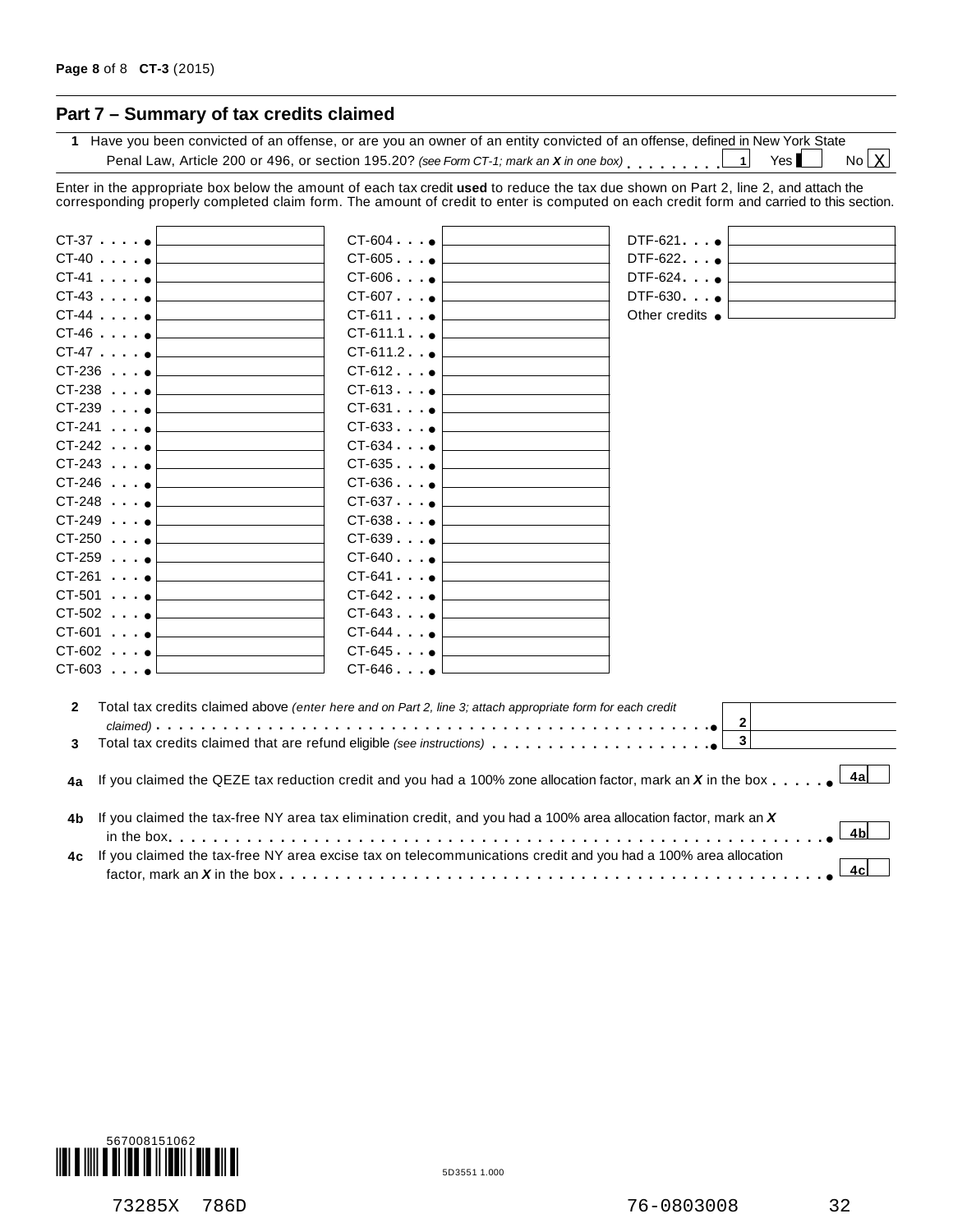



**Prior Net Operating Loss Conversion (PNOLC) Subtraction**

| Legal name of corporation                                                                          | Employer identification number (EIN) |  |  |  |  |  |
|----------------------------------------------------------------------------------------------------|--------------------------------------|--|--|--|--|--|
| OPEN SOURCE MATTERS, INC                                                                           | 76-0803008                           |  |  |  |  |  |
| Attach to Form CT-3 or CT-3-A. All filers complete all schedules.                                  |                                      |  |  |  |  |  |
|                                                                                                    |                                      |  |  |  |  |  |
|                                                                                                    |                                      |  |  |  |  |  |
| C CT-3-A filers: Enter the total number of members in the combined group in the current tax period |                                      |  |  |  |  |  |
| Schedule A - PNOLC subtraction pool detail and tax period allotment (see instructions)             |                                      |  |  |  |  |  |
| Part 1 (see instructions)                                                                          |                                      |  |  |  |  |  |
|                                                                                                    |                                      |  |  |  |  |  |

| <b>Fail</b> I (See Instructions)                                                                                                    |  |          |  |  |  |
|-------------------------------------------------------------------------------------------------------------------------------------|--|----------|--|--|--|
|                                                                                                                                     |  | 159.288. |  |  |  |
|                                                                                                                                     |  | 100,0000 |  |  |  |
|                                                                                                                                     |  | 6.5000   |  |  |  |
| 4 Tax value of UNOL (multiply line 1 by line 2 by line 3) $\dots \dots \dots \dots \dots \dots \dots \dots \dots \dots \dots \dots$ |  | 10,354.  |  |  |  |
|                                                                                                                                     |  | 159,288. |  |  |  |
|                                                                                                                                     |  |          |  |  |  |

#### **Part 2** *(see instructions)*

**All filers:** Complete all information each tax period.

**CT-3-A filers:** Enter all requested information in each column for **each** combined member that was in the group for the tax period.

|   | в<br>Base year<br>end date |      |     |            |  |                |
|---|----------------------------|------|-----|------------|--|----------------|
|   |                            | Name |     | <b>EIN</b> |  |                |
| A | OPEN SOURCE MATTERS,       |      | INC | 76-0803008 |  | $12 - 31 - 14$ |
| в |                            |      |     |            |  |                |
| C |                            |      |     |            |  |                |
| D |                            |      |     |            |  |                |
| Е |                            |      |     |            |  |                |
| F |                            |      |     |            |  |                |
| G |                            |      |     |            |  |                |
| н |                            |      |     |            |  |                |

|          | c<br>Tax<br>period<br>count      | D<br><b>UNOL</b> | F<br>PNOLC subtraction pool | <b>PNOLC</b><br>subtraction<br>allotment % | G<br>Tax period PNOLC<br>subtraction allotment<br>(column E x column F) | н<br>Remaining PNOLC<br>subtraction pool<br>[column E - (column C<br>x column G)] |
|----------|----------------------------------|------------------|-----------------------------|--------------------------------------------|-------------------------------------------------------------------------|-----------------------------------------------------------------------------------|
| A        |                                  | 159, 288.        | 159, 288.                   | 100.                                       | 159,288.                                                                |                                                                                   |
| в        |                                  |                  |                             |                                            |                                                                         |                                                                                   |
| C        |                                  |                  |                             |                                            |                                                                         |                                                                                   |
| D        |                                  |                  |                             |                                            |                                                                         |                                                                                   |
| Е        |                                  |                  |                             |                                            |                                                                         |                                                                                   |
| F        |                                  |                  |                             |                                            |                                                                         |                                                                                   |
| G        |                                  |                  |                             |                                            |                                                                         |                                                                                   |
| н        |                                  |                  |                             |                                            |                                                                         |                                                                                   |
|          | Totals from<br>attached sheet(s) |                  |                             |                                            |                                                                         |                                                                                   |
| 1 Totals |                                  | 159, 288.        | 159,288.                    |                                            | 159, 288.                                                               |                                                                                   |

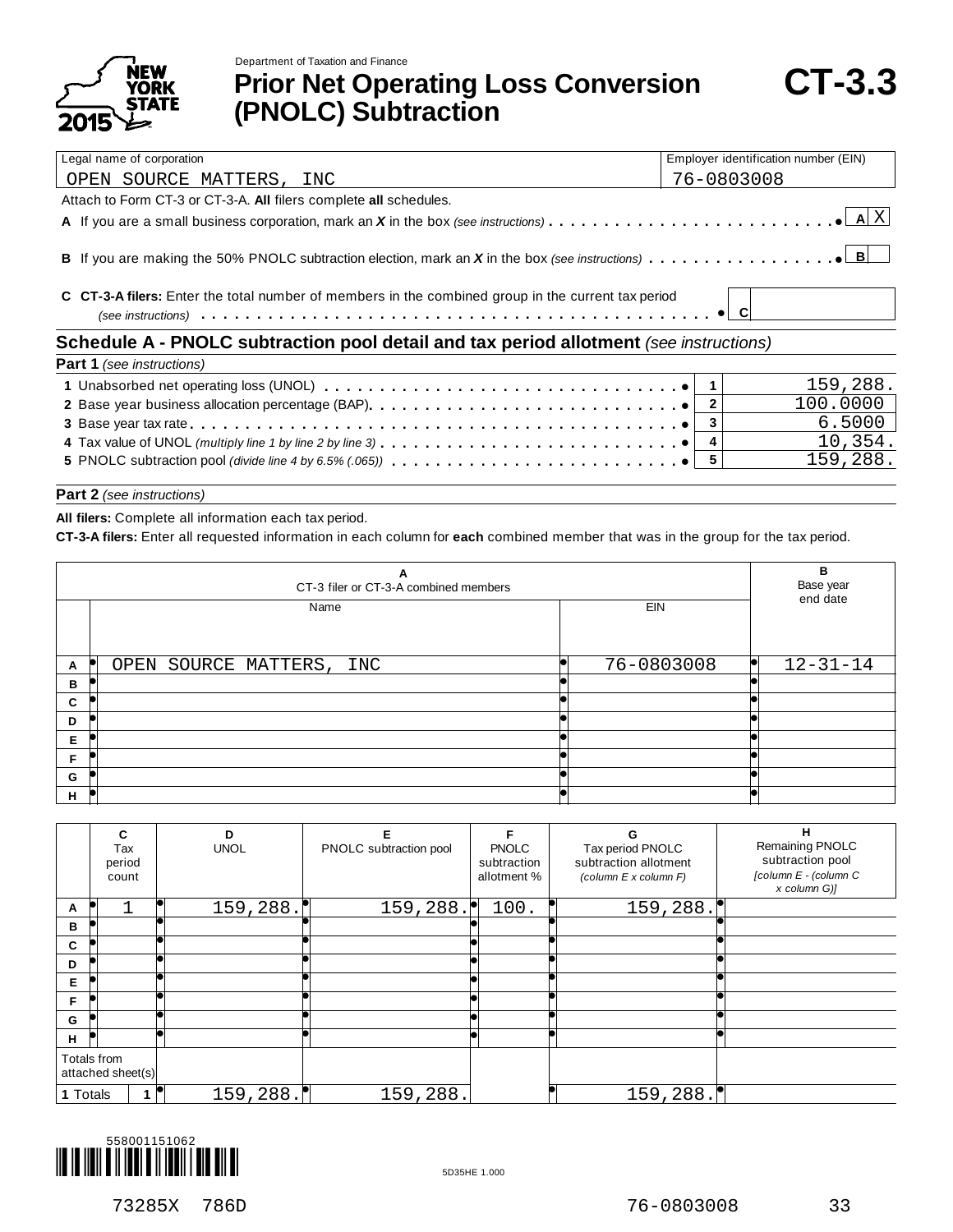| Schedule B - Overall limitation on PNOLC subtraction (see instructions) |  |  |
|-------------------------------------------------------------------------|--|--|
|-------------------------------------------------------------------------|--|--|

| 1 Apportioned business income after addback for the current tax period (from Form CT-3 or CT-3-A,<br>Part 3, line 15; if zero or less, enter 0 on line 5). $\ldots$ . $\ldots$ . $\ldots$ . $\ldots$ . $\ldots$ . $\ldots$ . $\ldots$ . $\bullet$ |              |         |
|---------------------------------------------------------------------------------------------------------------------------------------------------------------------------------------------------------------------------------------------------|--------------|---------|
|                                                                                                                                                                                                                                                   |              |         |
| 2 Multiply line 1 by your appropriate business income base tax rate for the current tax period from                                                                                                                                               |              |         |
| the Tax rates schedule in Form CT-3-I or CT-3-A-I (round the result up to the next highest                                                                                                                                                        |              |         |
|                                                                                                                                                                                                                                                   | $\mathbf{2}$ |         |
| 3 Greater of the capital base tax or the fixed dollar minimum tax for the current tax period                                                                                                                                                      |              |         |
|                                                                                                                                                                                                                                                   |              |         |
|                                                                                                                                                                                                                                                   |              |         |
| 5 Maximum amount of the PNOLC subtraction to be deducted in the current tax period (if line 4 is zero,                                                                                                                                            |              |         |
| enter 0; otherwise, divide line 4 by the same business income base tax rate used for line 2). $\ldots$ , $\ldots$                                                                                                                                 | 5            | 57,092. |
|                                                                                                                                                                                                                                                   |              |         |

# **Schedule C – Computation of PNOLC subtraction used and unused amount carried forward** *(see instructions)*

| ו טווטווטוועווויטטו                                                                         |   |          |
|---------------------------------------------------------------------------------------------|---|----------|
| 1 Tax period PNOLC subtraction allotment (from Schedule A, Part 2, line 1, column G) 1      |   | 159,288. |
| 2 Unused PNOLC subtraction carried forward from prior tax period (see instructions)         |   |          |
| 2a Amount included on line 2 that is a carryforward from entities                           |   |          |
|                                                                                             |   |          |
| 3 PNOLC subtraction available for use this tax period (add lines 1 and 2)                   | 3 | 159,288. |
| 3a Amount included on line 3 from entities using the 50%                                    |   |          |
|                                                                                             |   |          |
|                                                                                             | 4 | 57,092.  |
| 4a Amount included on line 4 from entities using the 50%                                    |   |          |
| election; if none, enter $0, \ldots, \ldots, \ldots, \ldots, \ldots$<br>∣ 4a                |   |          |
|                                                                                             | 5 | 102,196. |
| 5a Amount included on line 5 from entities using the 50%                                    |   |          |
| election; if none, enter $0 \ldots \ldots \ldots \ldots \ldots \ldots \cdot \cdot \cdot$ 5a |   |          |
|                                                                                             |   |          |
|                                                                                             |   | 102,196. |
|                                                                                             |   |          |

**Note:** You **must** complete and attach Form CT-3.3 to Form CT-3 or CT-3-A for each tax period for which you or any member of the combined group claim a PNOLC subtraction or carry a PNOLC subtraction balance.

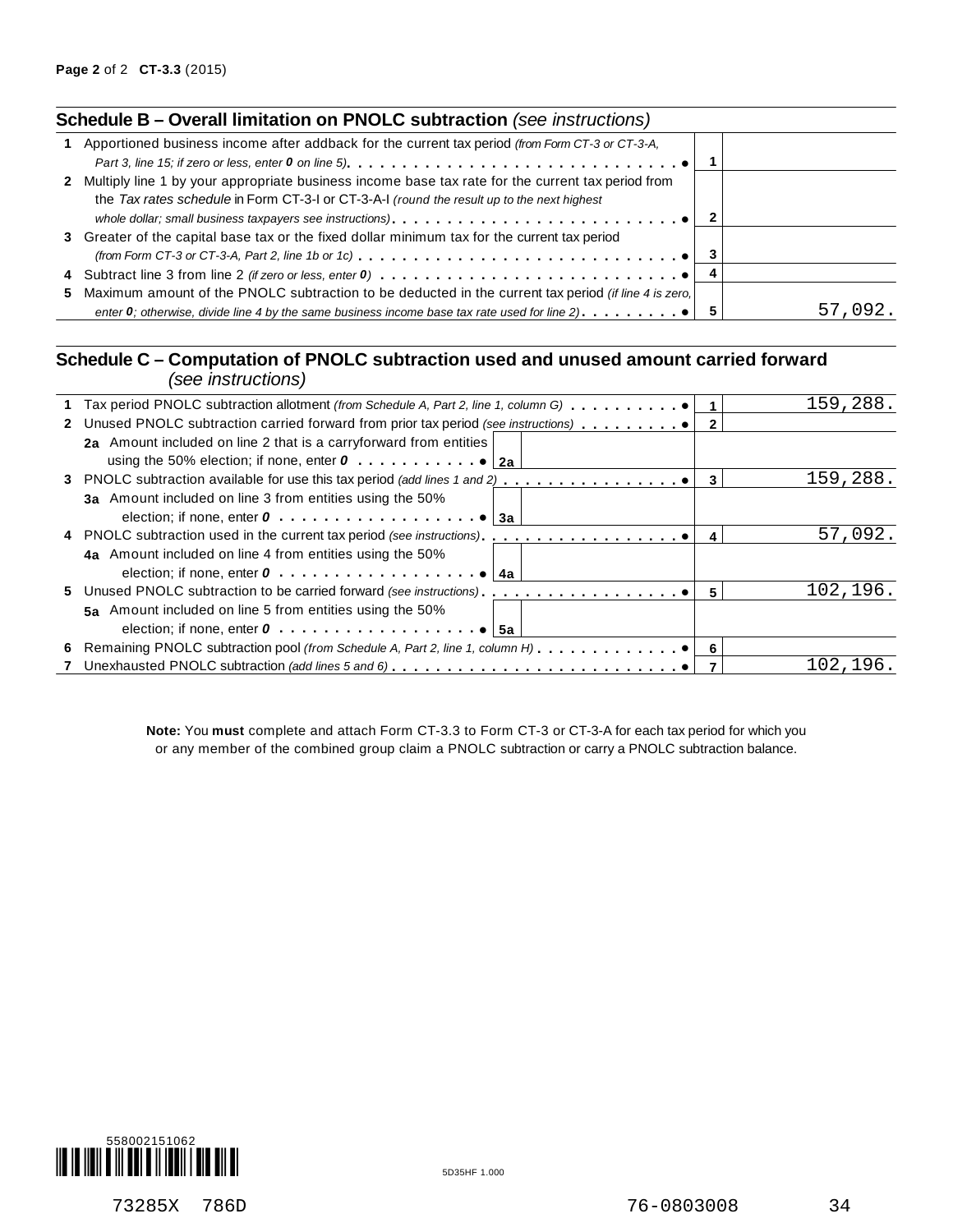

Department of Taxation and Finance **New York State Modifications CT-225** 

**Tax Law - Articles 9-A, 22, and 33**

Legal name of corporation extensive terms of corporation and the corporation of Employer identification number (EIN)

OPEN SOURCE MATTERS, INC 76-0803008

#### **File this form with Form CT-3, CT-3-S, or CT-33.**

Complete all parts that apply to you. See Form CT-225-I, *Instructions for Form CT-225.*

|  | Identify the return you are filing by marking an X in the box: $CT-3 \cdot \boxed{X}$ $CT-3-5 \cdot \boxed{}$ $CT-33 \cdot \boxed{}$ |  |  |
|--|--------------------------------------------------------------------------------------------------------------------------------------|--|--|

# **Schedule A - Certain New York State additions to federal income**

#### Part 1 - For certain additions to federal income that did not flow through from a partnership, estate, or trust

**1** New York State additions *(see instructions)*

|     |      | Modification<br>number | Amount                                                                         |    |                | <b>Modification</b><br>number | Amount |    |                       |
|-----|------|------------------------|--------------------------------------------------------------------------------|----|----------------|-------------------------------|--------|----|-----------------------|
| 1a  | 10 L | $A - 505$              | 696 00                                                                         |    | 1i             | $  \bullet   A -$             |        | 00 |                       |
| 1b  | lol  | А-                     |                                                                                | 00 | 1j             | lei A -                       |        | 00 |                       |
| 1c  | lol  | А-                     |                                                                                | 00 | 1 k            | lei A -                       |        | 00 |                       |
| 1d  | le i | <b>A</b> -             |                                                                                | 00 | 11             | lei A -                       |        | 00 |                       |
| 1е  | lol  | А-                     |                                                                                | 00 | 1 <sub>m</sub> | lei A -                       |        | 00 |                       |
| 1f  |      | l●l A -                |                                                                                | 00 | 1n             | $  \bullet   A -$             |        | 00 |                       |
| 1g  |      | l●l A -                |                                                                                | 00 | 1o             | $  \bullet   A -$             |        | 00 |                       |
| 1 h |      | I●IA -                 |                                                                                | 00 | 1p             | $  \bullet   A -$             |        | 00 |                       |
|     |      |                        | Total from additional Form(s) CT-225, if any                                   |    |                |                               |        | 00 |                       |
|     |      |                        | 2 Total (add lines 1a through 1p and the total from additional Form(s) CT-225) |    |                |                               |        |    | 69600<br>$\mathbf{2}$ |

## **Part 2 -Corporation's share of certain additions to federal income from a partnership, estate, or trust**

**3** New York State additions *(see instructions)*

|                |  | Modification<br>number |  | Amount                                       |                |  | <b>Modification</b><br>number | Amount |   |       |
|----------------|--|------------------------|--|----------------------------------------------|----------------|--|-------------------------------|--------|---|-------|
| 3a             |  | I●I EA -               |  | 00                                           | 3i             |  | EA-                           | 00     |   |       |
| 3 <sub>b</sub> |  | I●I EA -               |  | 00                                           | 3i             |  | I●I EA -                      | 00     |   |       |
| 3c             |  | I●I EA -               |  | 00                                           | 3k             |  | EA-                           | 00     |   |       |
| 3d             |  | lei EA -               |  | 00                                           | 31             |  | EA-                           | 00     |   |       |
| 3e             |  | I●I EA -               |  | 00                                           | 3m             |  | EA-                           | 00     |   |       |
| 3f             |  | $  \bullet  $ EA -     |  | 00                                           | 3n             |  | EA-                           | 00     |   |       |
| 3g             |  | I●I EA -               |  | 00                                           | 3 <sub>o</sub> |  | EA-                           | 00     |   |       |
| 3h             |  | $  \bullet  $ EA -     |  | 00                                           | 3p             |  | $  \bullet  $ EA -            | 00     |   |       |
|                |  |                        |  | Total from additional Form(s) CT-225, if any |                |  |                               | 00     |   |       |
|                |  |                        |  |                                              |                |  |                               |        |   | 00    |
|                |  |                        |  |                                              |                |  |                               |        | 5 | 69600 |

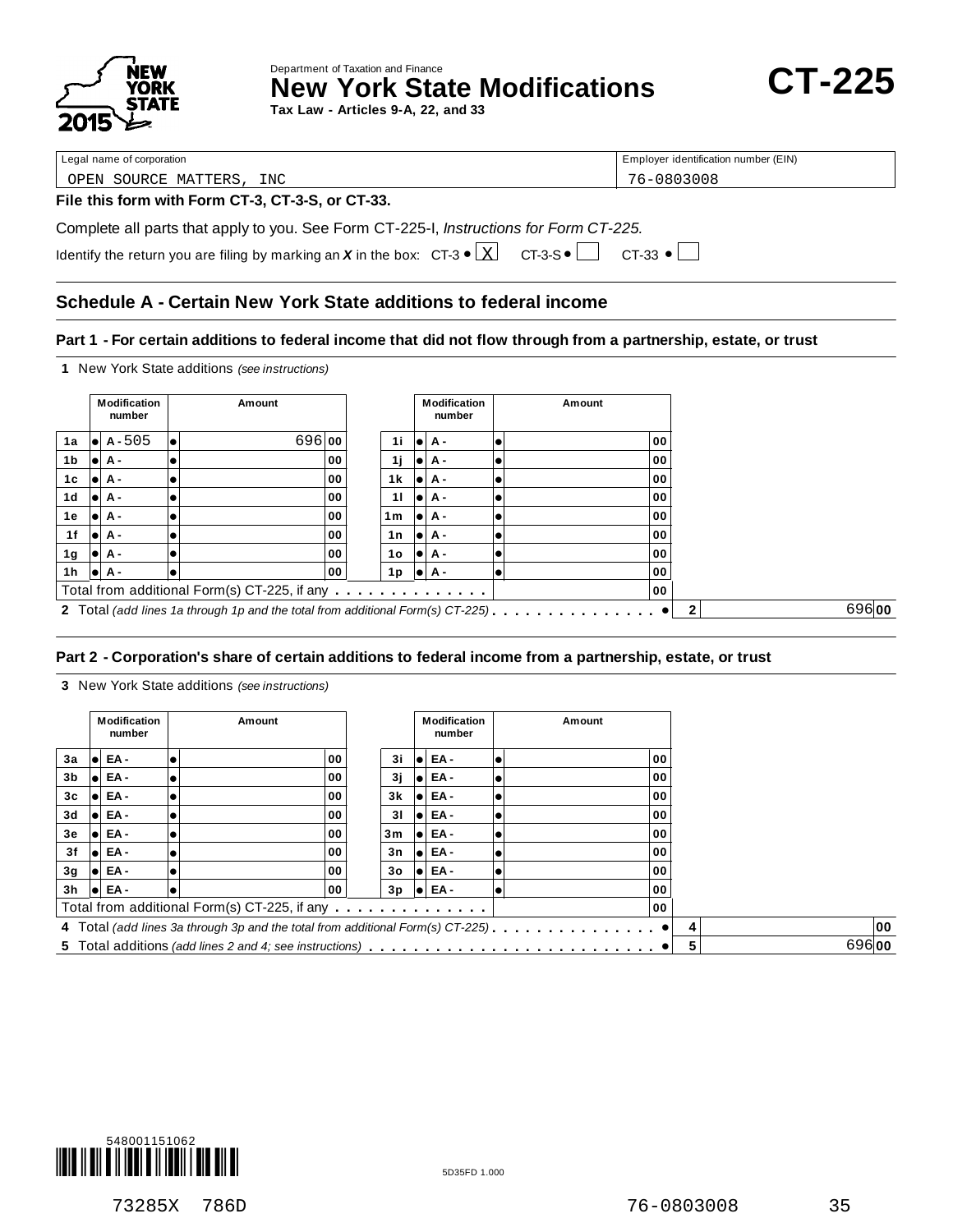# **Schedule B - Certain New York State subtractions from federal income**

#### Part 1 - For certain subtractions from federal income that did not flow through from a partnership, estate, or trust



#### Part 2 - Corporation's share of certain subtractions from federal income from a partnership, estate, or trust

**8** New York State subtractions *(see instructions)*

|    | <b>Modification</b><br>number | Amount |                                                                                 |    |       | <b>Modification</b><br>number |    | Amount |    |                    |
|----|-------------------------------|--------|---------------------------------------------------------------------------------|----|-------|-------------------------------|----|--------|----|--------------------|
| 8a | Iel ES -                      |        | 00                                                                              | 8i |       | ES-                           |    | 00     |    |                    |
| 8b | Iel ES -                      |        | 00                                                                              | 8ј |       | Iel ES -                      | lo | 00     |    |                    |
| 8с | Iel ES -                      |        | 00                                                                              | 8k |       | ES-                           |    | 00     |    |                    |
| 8d | Iel ES -                      |        | 00                                                                              | 81 |       | Iel ES -                      |    | 00     |    |                    |
| 8e | ES -                          |        | 00                                                                              | 8m | ا ہ ا | ES-                           |    | 00     |    |                    |
| 8f | $\bullet$ ES -                |        | 00                                                                              | 8n |       | $\bullet$ ES -                |    | 00     |    |                    |
| 8g | $\bullet$ ES -                |        | 00                                                                              | 80 | ا ھا  | ES-                           |    | 00     |    |                    |
| 8h | $\bullet$ ES -                |        | 00                                                                              | 8p |       | $\bullet$ ES -                | le | 00     |    |                    |
|    |                               |        | Total from additional Form(s) CT-225, if any                                    |    |       |                               |    | 00     |    |                    |
|    |                               |        | 9 Total (add lines 8a through 8p and the total from additional Form(s) CT-225). |    |       |                               |    |        |    | 00                 |
|    |                               |        |                                                                                 |    |       |                               |    |        | 10 | $12,025$ <b>00</b> |

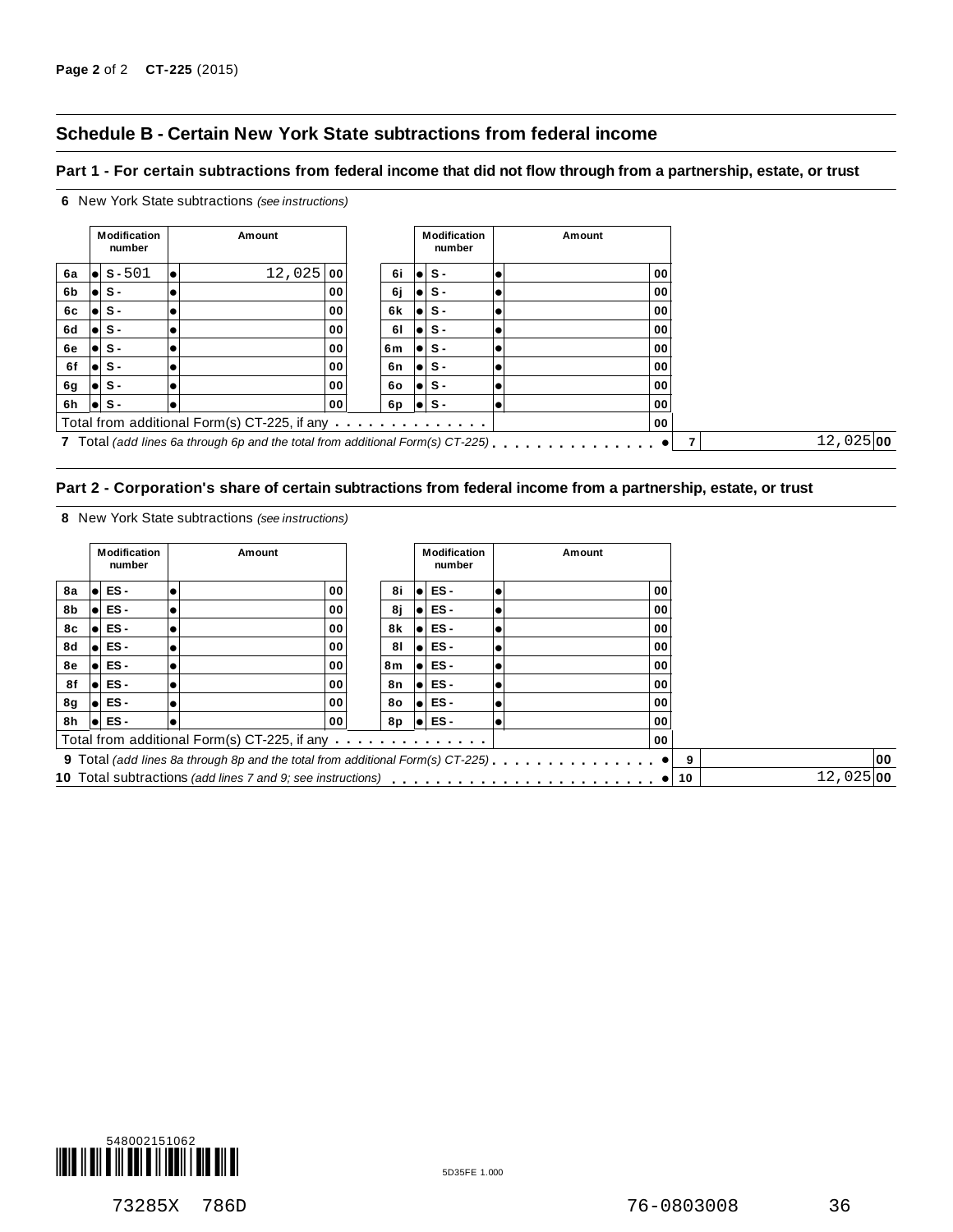|                   | Department of Taxation and Finance<br><b>JEW</b><br>CT-2<br><b>Corporation Tax Return Summary</b><br><b>YORK</b><br><b>STATE</b>                                    |                                | <b>THIS FORM MUST</b><br><b>BE FILED WITH</b><br><b>YOUR RETURN</b> |
|-------------------|---------------------------------------------------------------------------------------------------------------------------------------------------------------------|--------------------------------|---------------------------------------------------------------------|
| 1                 | Legal name<br>OPEN SOURCE MATTERS<br>INC<br>$\vert$ 1.<br>Payment enclosed<br>of corporation                                                                        | 2.                             | 142<br>00                                                           |
| 3                 | Return type                                                                                                                                                         |                                | CT3M<br>3.                                                          |
| 4<br>5            | 4<br>Employer ID number (EIN)<br>File number (FCC)                                                                                                                  | 76                             | 0803008<br>5.<br>AA9                                                |
| 6<br>7            | Period beginning date (mm-dd-yy)<br>Period ending date (mm-dd-yy)                                                                                                   | 6.<br>7.                       | 01<br>$01 -$<br>15<br>12<br>$31 -$<br>15                            |
| 8<br>9<br>10      | Amended (Y=1; N=0)<br>Address change (Y=1; N=0)<br>Final $(Y=1; N=0)$                                                                                               |                                | 8.<br>9.<br>10.                                                     |
| 11<br>12          | <b>NAICS</b> code<br>MTA indicator (None=0; Y=1; N=2; Both=3)                                                                                                       |                                | 11.<br>12.                                                          |
| 13<br>14<br>15    | Federal 1120-H filed (Y=1; N=0)<br>REIT/RIC indicator (Y=1; N=0)<br>Tax due/MTA surcharge                                                                           | 15.                            | 13.<br>14.<br>142<br>00                                             |
| 16<br>17a<br>17b  | Mandatory first installment (MFI) - no extension filed and tax due is over \$1,000<br>Return a Gift to Wildlife<br><b>Breast Cancer Research and Education Fund</b> | 16.<br>17a.<br>17 <sub>b</sub> |                                                                     |
| 17c<br>17d<br>17e | Prostate and Testicular Cancer Research and Education Fund<br>9/11 Memorial<br>Volunteer Firefighting & EMS Recruitment Fund                                        | 17c.<br>17d<br>17e             |                                                                     |
| 17f<br>17g<br>18  | Veterans Remembrance<br>Women's Cancers Education and Prevention Fund<br>Balance due                                                                                | 17f.<br>17g.<br>18.            | 142<br>00                                                           |
| 19<br>20<br>21    | Amount of overpayment credited to next period - NYS<br>Refund of overpayment<br>Refund of unused tax credits                                                        | 19.<br>20.<br>21.              |                                                                     |
| 22<br>23          | Tax credits to be credited as an overpayment to next year's return<br>Amount of overpayment credited to next period - MTA                                           | 22.<br>23.                     |                                                                     |
| 24<br>25          | Amount of MTA surcharge retaliatory tax credit to be refunded<br>Fixed dollar minimum                                                                               | 24.<br>25.                     |                                                                     |
| 26                | 26.<br>Designated agent's (Article 9-A) or combined parent's (Article 33) EIN                                                                                       | 27.                            |                                                                     |
| 27<br>28          | New York receipts<br>Have you been convicted of an offense (NYS Penal Law, Art. 200 or 496, or section 195.20)?                                                     |                                | 28.                                                                 |
| 29                | Paid preparer's EIN                                                                                                                                                 |                                | $26 -$<br>4268100<br>29.                                            |
| 30                | Preparer's NYTPRIN                                                                                                                                                  |                                | 11419808<br>30.                                                     |
| 31                | Excl. code                                                                                                                                                          |                                | 31.                                                                 |



5Y3553 2.000 *For office use only*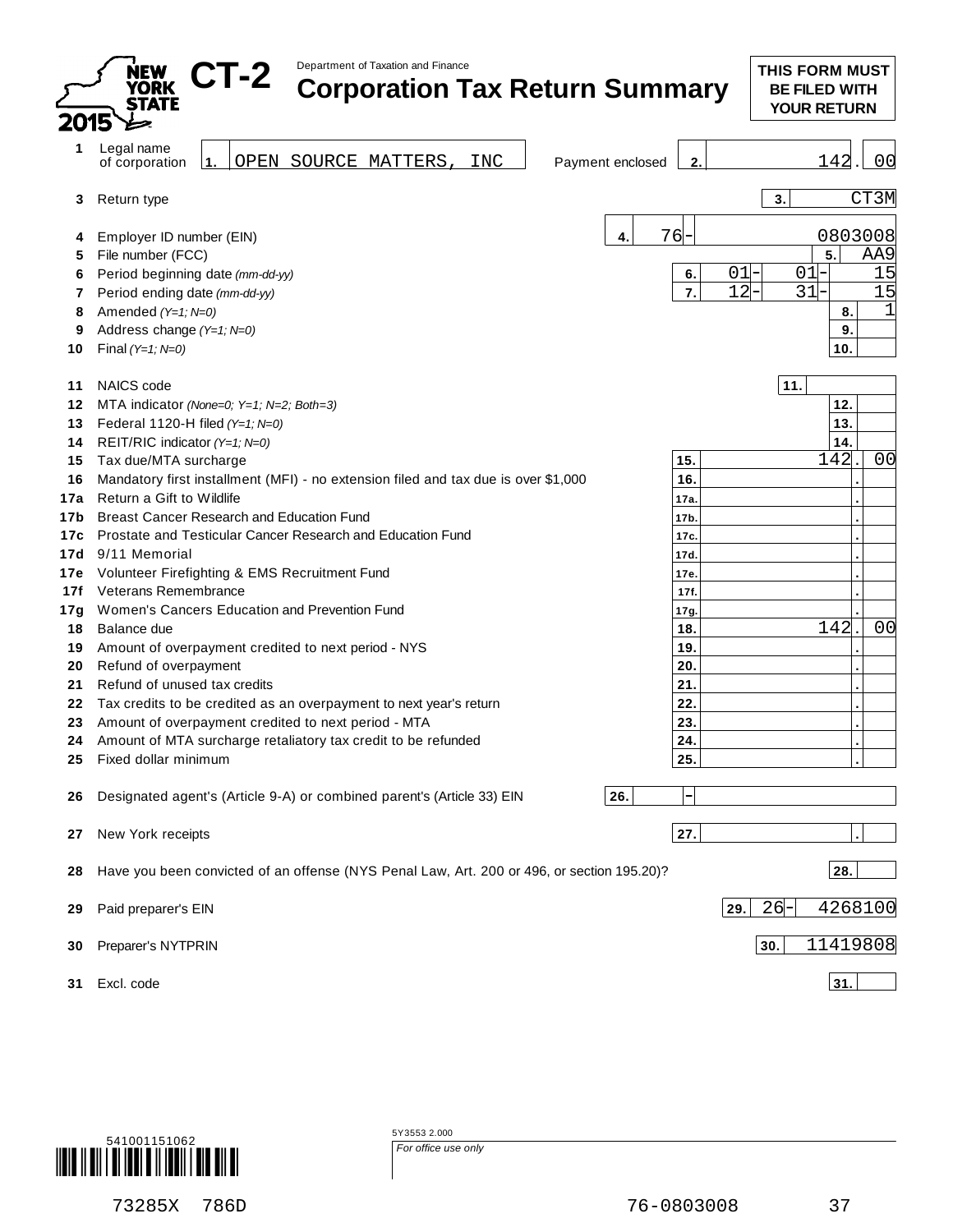

# Department of Taxation and Finance **CT-3M General Business Corporation MTA Surcharge Return**

**Tax Law - Article 9-A, Section 209-B**

**Caution:** This form must be used **only** for tax periods beginning on or after January 1, 2015. If you use it for any prior periods, the return will **not** be processed and will **not** be considered timely filed. As a result, penalties and interest may be incurred *(see Form CT-1).*

|                                                                                                                                     |             | $\cdot$ .                                   |                 |                                   |                                             |
|-------------------------------------------------------------------------------------------------------------------------------------|-------------|---------------------------------------------|-----------------|-----------------------------------|---------------------------------------------|
| $\mathbf{K}$<br>Amended return                                                                                                      |             | All filers must enter tax period: beginning |                 | $01 - 01 - 15$                    | $12 - 31 - 15$<br>endina                    |
| Employer identification number (EIN)                                                                                                | File number | Business telephone number                   |                 |                                   | If you claim an                             |
| 76-0803008                                                                                                                          | AA9         | 347-425-9397                                |                 |                                   | overpayment, mark<br>an $X$ in the box      |
| Legal name of corporation                                                                                                           |             |                                             |                 | Trade name/DBA                    |                                             |
| SOURCE MATTERS,<br>OPEN                                                                                                             | INC         |                                             |                 |                                   |                                             |
| Mailing name (if different from legal name above)                                                                                   |             |                                             |                 | State or country of incorporation | Date received (for Tax Department use only) |
| c/o                                                                                                                                 |             |                                             |                 |                                   |                                             |
| Number and street or PO box                                                                                                         |             |                                             |                 | Date of incorporation             |                                             |
| PO BOX 4668 #88354                                                                                                                  |             |                                             |                 | $01 - 01 - 05$                    |                                             |
| City                                                                                                                                | State       | ZIP code                                    | business in NYS | Foreign corporations: date began  |                                             |
| YORK<br>NEW                                                                                                                         | ΝY          | 10163-4668                                  |                 |                                   |                                             |
| If you need to update your address or phone information for corporation tax, or other tax types, you can do so online. See Business |             |                                             |                 |                                   |                                             |

*information* in Form CT-1.

File this form with your Form CT-3 or CT-3-A. Before completing this return, see Form CT-3-M-I, *Instructions for Form CT-3-M*.

| A. Pay amount shown on line 12. Make payable to: New York State Corporation Tax                                                           |                | Payment enclosed |
|-------------------------------------------------------------------------------------------------------------------------------------------|----------------|------------------|
| Attach your payment here. Detach all check stubs. (See instructions for details.)                                                         | A              | 142              |
| <b>Computation of MTA surcharge</b>                                                                                                       |                |                  |
|                                                                                                                                           |                | 554.             |
| 2                                                                                                                                         |                | 100.0000%        |
|                                                                                                                                           |                | 554.             |
|                                                                                                                                           | 4              | 142.             |
| First installment of estimated tax for next period:                                                                                       |                |                  |
| If you filed a request for extension, enter amount from Form CT-5, line 7, or CT-5.3, line 10 $\bullet$ 5a<br>5a                          |                |                  |
| 5b                                                                                                                                        | 5b             |                  |
| 6                                                                                                                                         | 6              | 142.             |
| Total prepayments from line $91$ $\ldots$ $\ldots$ $\ldots$ $\ldots$ $\ldots$ $\ldots$ $\ldots$ $\ldots$ $\ldots$ $\ldots$ $\ldots$ .     | $\overline{7}$ |                  |
| Balance (if line 7 is less than line 6, subtract line 7 from line 6) $\cdots$ $\cdots$ $\cdots$ $\cdots$ $\cdots$ $\cdots$<br>8           |                | 142              |
| Estimated tax penalty (see instructions; mark an <b>X</b> in the box if Form CT-222 is attached) $\bullet$ $\Box$ $\bullet$ <b>9</b><br>9 |                |                  |
| 10                                                                                                                                        |                |                  |
| Late filing and late payment penalties (see instructions for Form CT-3 or CT-3-A) $\bullet$ 11<br>11                                      |                |                  |
| Balance due (add lines 8 through 11 and enter here; enter the payment amount on line A above)<br>12                                       | 12             | 142              |
| Overpayment (if line 6 is less than line 7, subtract line 6 from line 7; enter here and see instructions)<br>13                           | 13             |                  |
| Amount of overpayment to be credited to New York State franchise tax (see instructions) $\bullet$<br>14                                   | 14             |                  |
| Amount of overpayment to be credited to MTA surcharge for next period (see instructions)<br>15                                            | 15             |                  |
| Amount of overpayment to be refunded (see instructions) entitled and such a set of the set of the Amount of over-<br>16                   | 16             |                  |
|                                                                                                                                           |                |                  |

#### **Schedule A - Computation of MCTD apportionment percentage** *(see instructions)*

| Average value of property (see instructions)                 | A<br><b>MCTD</b> | в<br>New York State |  |
|--------------------------------------------------------------|------------------|---------------------|--|
|                                                              |                  |                     |  |
| 18 Real estate rented (see instructions) 18                  |                  |                     |  |
| 19 Inventories owned 19   19                                 |                  |                     |  |
| 20 Tangible personal property owned (see instructions)   20  |                  |                     |  |
| 21 Tangible personal property rented (see instructions)   21 |                  |                     |  |
| 22 Total (add lines 17 through 21 in columns A and B) $ 22 $ |                  |                     |  |
|                                                              |                  |                     |  |
|                                                              |                  |                     |  |

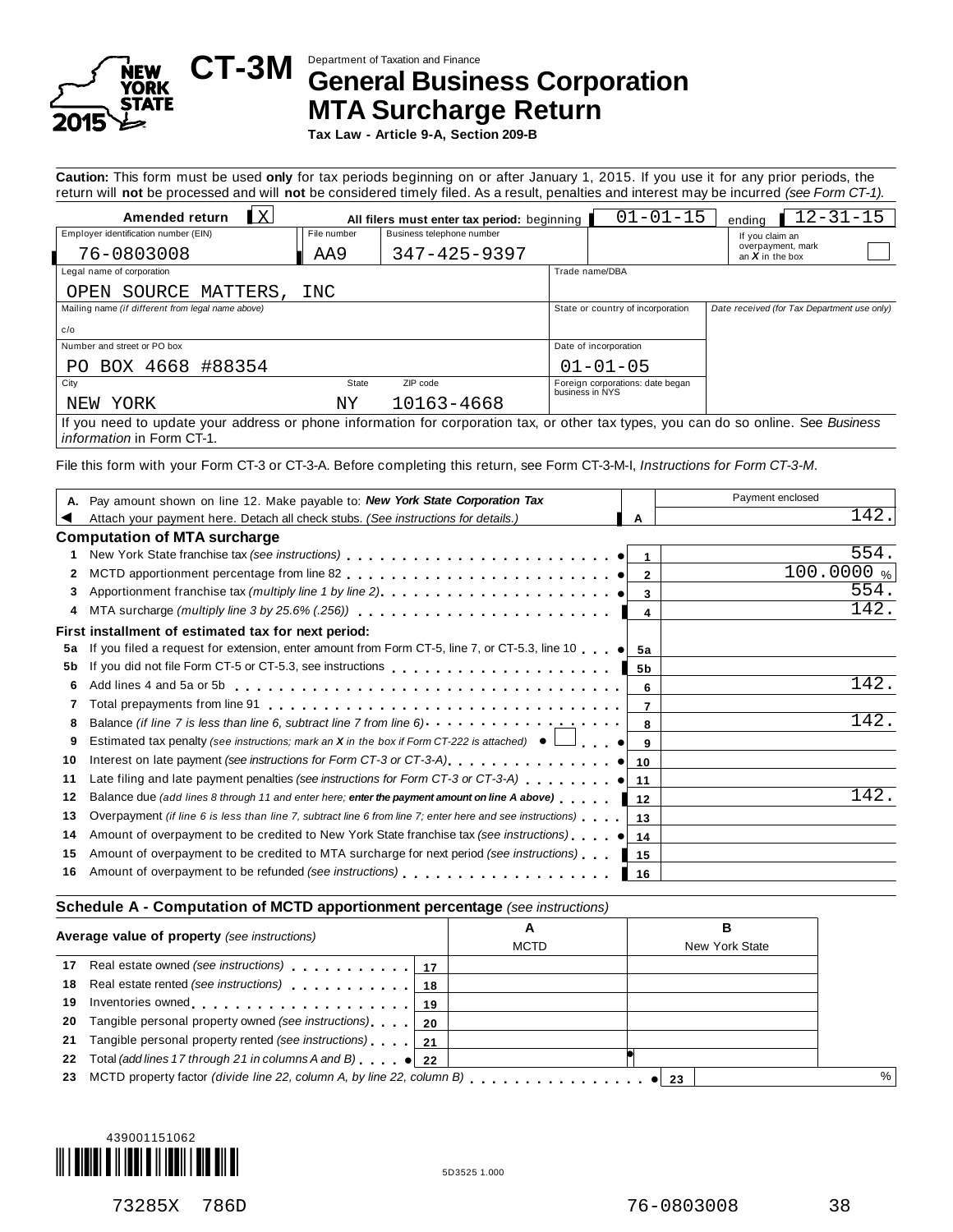|     | <b>Receipts from:</b> (see instructions for lines 24 through 76)                                                                                                                                                                     |    | A<br><b>MCTD</b> | в<br>New York State |
|-----|--------------------------------------------------------------------------------------------------------------------------------------------------------------------------------------------------------------------------------------|----|------------------|---------------------|
|     | Section 210-A.2                                                                                                                                                                                                                      |    |                  |                     |
|     |                                                                                                                                                                                                                                      | 24 |                  |                     |
| 25  | Sales of electricity                                                                                                                                                                                                                 | 25 |                  |                     |
| 26  | Net gains from sales of real property                                                                                                                                                                                                | 26 |                  |                     |
|     | Section 210-A.3                                                                                                                                                                                                                      |    |                  |                     |
| 27  | Rentals of real and tangible personal property entitled as a set of real and tangible personal property                                                                                                                              | 27 |                  |                     |
| 28  | Royalties from patents, copyrights, trademarks, and similar intangible                                                                                                                                                               |    |                  |                     |
|     |                                                                                                                                                                                                                                      | 28 |                  |                     |
| 29  | Sales of rights for certain closed-circuit and cable TV transmissions                                                                                                                                                                |    |                  |                     |
|     |                                                                                                                                                                                                                                      | 29 |                  |                     |
|     | Section 210-A.4                                                                                                                                                                                                                      |    |                  |                     |
|     | 30 Sale, licensing, or granting access to digital products                                                                                                                                                                           | 30 |                  |                     |
|     | Section 210-A.5(a)(1) - Fixed percentage method for qualified financial instruments (QFIs)                                                                                                                                           |    |                  |                     |
|     | 31 To make this irrevocable election, mark an X in the box (see Form CT-3-I or CT-3-A-I, line 8 instructions)                                                                                                                        |    |                  | 31                  |
|     |                                                                                                                                                                                                                                      |    |                  |                     |
|     | Section 210-A.5(a)(2) – Mark an $X$ in each box that is applicable (see Form CT-3-I or CT-3-A-I line 8 instructions)                                                                                                                 |    |                  |                     |
|     | Section 210-A.5(a)(2)(A)                                                                                                                                                                                                             |    |                  |                     |
| 32  |                                                                                                                                                                                                                                      | 32 |                  |                     |
| 33  | Net gains from sales of loans secured by real property                                                                                                                                                                               | 33 |                  |                     |
| 34  | Interest from loans not secured by real property                                                                                                                                                                                     |    |                  |                     |
|     | (QFI                                                                                                                                                                                                                                 | 34 |                  |                     |
| 35  | Net gains from sales of loans not secured by real property                                                                                                                                                                           |    |                  |                     |
|     | (QFI                                                                                                                                                                                                                                 | 35 |                  |                     |
|     | Section 210-A.5(a)(2)(B) (QFI $\Box$ )                                                                                                                                                                                               |    |                  |                     |
| 36  |                                                                                                                                                                                                                                      | 36 |                  |                     |
| 37  | Net gains from federal debt                                                                                                                                                                                                          | 37 |                  |                     |
| 38  | Interest from NYS and its political subdivisions debt.                                                                                                                                                                               | 38 |                  |                     |
| 39  | Net gains from NYS and its political subdivisions debt                                                                                                                                                                               | 39 |                  |                     |
| 40  | Interest from other states and their political subdivisions debt                                                                                                                                                                     | 40 |                  |                     |
|     | Net gains from other states and their political subdivisions debt                                                                                                                                                                    |    |                  |                     |
| 41  |                                                                                                                                                                                                                                      | 41 |                  |                     |
|     | Section 210-A.5(a)(2)(C) (QFI                                                                                                                                                                                                        |    |                  |                     |
| 42  | Interest from asset-backed securities and other government agency debt.                                                                                                                                                              | 42 |                  |                     |
| 43  | Net gains from government agency debt or asset-backed securities                                                                                                                                                                     |    |                  |                     |
|     | sold through an exchange                                                                                                                                                                                                             | 43 |                  |                     |
|     | 44 Net gains from all other asset-backed securities<br>Section 210-A.5(a)(2)(D) (QFI $\Box$ )                                                                                                                                        | 44 |                  |                     |
|     |                                                                                                                                                                                                                                      |    |                  |                     |
| 45  | Interest from corporate bonds.                                                                                                                                                                                                       | 45 |                  |                     |
| 46. | Net gains from corporate bonds sold through broker/dealer or                                                                                                                                                                         |    |                  |                     |
|     | licensed exchange                                                                                                                                                                                                                    | 46 |                  |                     |
|     | 47 Net gains from other corporate bonds                                                                                                                                                                                              | 47 |                  |                     |
|     | Section 210-A.5(a)(2)(E)                                                                                                                                                                                                             |    |                  |                     |
|     | 48 Net interest from reverse repurchase and securities borrowing agreements                                                                                                                                                          | 48 |                  |                     |
|     | Section 210-A.5(a)(2)(F)                                                                                                                                                                                                             |    |                  |                     |
|     | 49 Net interest from federal funds                                                                                                                                                                                                   | 49 |                  |                     |
|     | Section 210-A.5(a)(2)(I) (QFI<br>50 Net income from sales of physical commodities                                                                                                                                                    |    |                  |                     |
|     |                                                                                                                                                                                                                                      | 50 |                  |                     |
|     | Section 210-A.5(a)(2)(J) (QFI                                                                                                                                                                                                        |    |                  |                     |
| 51  | Marked to market net gains                                                                                                                                                                                                           | 51 |                  |                     |
|     | Section 210-A.5(a)(2)(H) (QFI                                                                                                                                                                                                        |    |                  |                     |
| 52  | Interest from other financial instruments <b>and the state of the state of the state of the state of the state of the state of the state of the state of the state of the state of the state of the state of the state of the st</b> | 52 |                  |                     |
| 53  | Net gains and other income from other financial instruments                                                                                                                                                                          | 53 |                  |                     |



 $\bar{.}$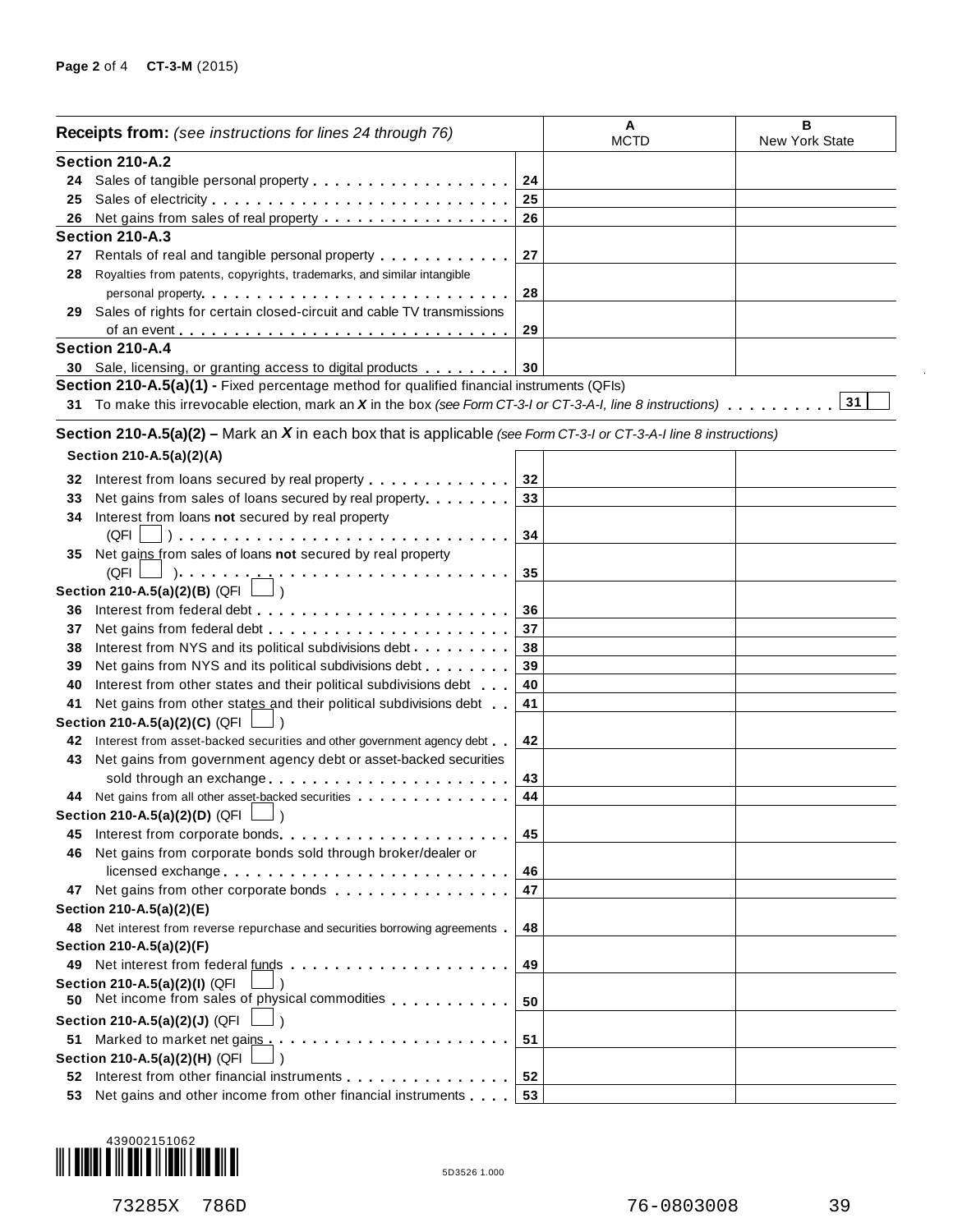|     | Receipts from: (continued)                                                                                                                                                                                                                  |    | A<br>MCTD        | $\overline{\mathbf{B}}$<br>New York State |
|-----|---------------------------------------------------------------------------------------------------------------------------------------------------------------------------------------------------------------------------------------------|----|------------------|-------------------------------------------|
|     | <b>Section 210-A.5(b)</b>                                                                                                                                                                                                                   |    |                  |                                           |
| 54  |                                                                                                                                                                                                                                             | 54 |                  |                                           |
| 55  | Margin interest earned on behalf of brokerage accounts                                                                                                                                                                                      | 55 |                  |                                           |
| 56  | Fees for advisory services for underwriting or management of underwriting                                                                                                                                                                   | 56 |                  |                                           |
| 57  | Receipts from primary spread of selling concessions                                                                                                                                                                                         | 57 |                  |                                           |
| 58  |                                                                                                                                                                                                                                             | 58 |                  |                                           |
| 59  | Fees for management or advisory services expressions are all the set of the set of the set of the set of the set of the set of the set of the set of the set of the set of the set of the set of the set of the set of the set              | 59 |                  |                                           |
| 60  | Interest from an affiliated corporation.                                                                                                                                                                                                    | 60 |                  |                                           |
|     | <b>Section 210-A.5(c)</b>                                                                                                                                                                                                                   |    |                  |                                           |
| 61  | Interest, fees, and penalties from credit cards                                                                                                                                                                                             | 61 |                  |                                           |
| 62  |                                                                                                                                                                                                                                             | 62 |                  |                                           |
| 63  | Receipts from merchant discounts entitled and an article of Receipts from merchant discounts                                                                                                                                                | 63 |                  |                                           |
| 64  | Receipts from credit card authorizations and settlement processing                                                                                                                                                                          | 64 |                  |                                           |
| 65  |                                                                                                                                                                                                                                             | 65 |                  |                                           |
|     | <b>Section 210-A.5(d)</b>                                                                                                                                                                                                                   |    |                  |                                           |
| 66  | Receipts from certain services to investment companies                                                                                                                                                                                      | 66 |                  |                                           |
|     | Section 210-A.6                                                                                                                                                                                                                             |    |                  |                                           |
|     | 67 Receipts from railroad and trucking business                                                                                                                                                                                             | 67 |                  |                                           |
|     | Section 210-A.6-a                                                                                                                                                                                                                           |    |                  |                                           |
|     | 68 Receipts from the operation of vessels                                                                                                                                                                                                   | 68 |                  |                                           |
|     | Section 210-A.7                                                                                                                                                                                                                             |    |                  |                                           |
|     |                                                                                                                                                                                                                                             |    |                  |                                           |
|     | 70 Receipts from other aviation services                                                                                                                                                                                                    | 70 |                  |                                           |
|     | Section 210-A.8                                                                                                                                                                                                                             |    |                  |                                           |
|     | 71 Advertising in newspapers or periodicals [1] Advertising in new spapers or periodicals                                                                                                                                                   | 71 |                  |                                           |
|     |                                                                                                                                                                                                                                             | 72 |                  |                                           |
|     |                                                                                                                                                                                                                                             | 73 |                  |                                           |
|     | Section 210-A.9                                                                                                                                                                                                                             |    |                  |                                           |
|     | 74 Transportation or transmission of gas through pipes [1, 1, 1, 1, 1, 1]                                                                                                                                                                   | 74 |                  |                                           |
|     | <b>Section 210-A.10</b>                                                                                                                                                                                                                     |    |                  |                                           |
|     | 75 Receipts from other services/activities not specified                                                                                                                                                                                    | 75 |                  |                                           |
|     | <b>Section 210-A.11</b>                                                                                                                                                                                                                     |    |                  |                                           |
|     |                                                                                                                                                                                                                                             |    |                  |                                           |
| 77  | Total (add lines 24 through 76 in columns A and B) <b>TOTAL 1999 177</b>                                                                                                                                                                    |    |                  |                                           |
| 78. |                                                                                                                                                                                                                                             |    |                  | 78<br>%<br>$\bullet$                      |
|     | <b>Payroll</b>                                                                                                                                                                                                                              |    | A<br><b>MCTD</b> | в<br>New York State                       |
|     | 79 Wages and other compensation of employees except general                                                                                                                                                                                 |    |                  |                                           |
|     | executive officers experience and the series of the series of the series of the series of the series of the series of the series of the series of the series of the series of the series of the series of the series of the se<br>$\sim$ 79 |    |                  |                                           |
| 80  | MCTD payroll factor (divide line 79, column A, by line 79, column B)                                                                                                                                                                        |    |                  | 80<br>%                                   |
| 81  | Total MCTD factors (add lines 23, 78, and 80)                                                                                                                                                                                               |    |                  | 81<br>%                                   |
| 82  | MCTD apportionment percentage (Divide line 81 by three; if a factor is missing, see instructions.                                                                                                                                           |    |                  |                                           |
|     |                                                                                                                                                                                                                                             |    |                  | 82 100.0000%                              |